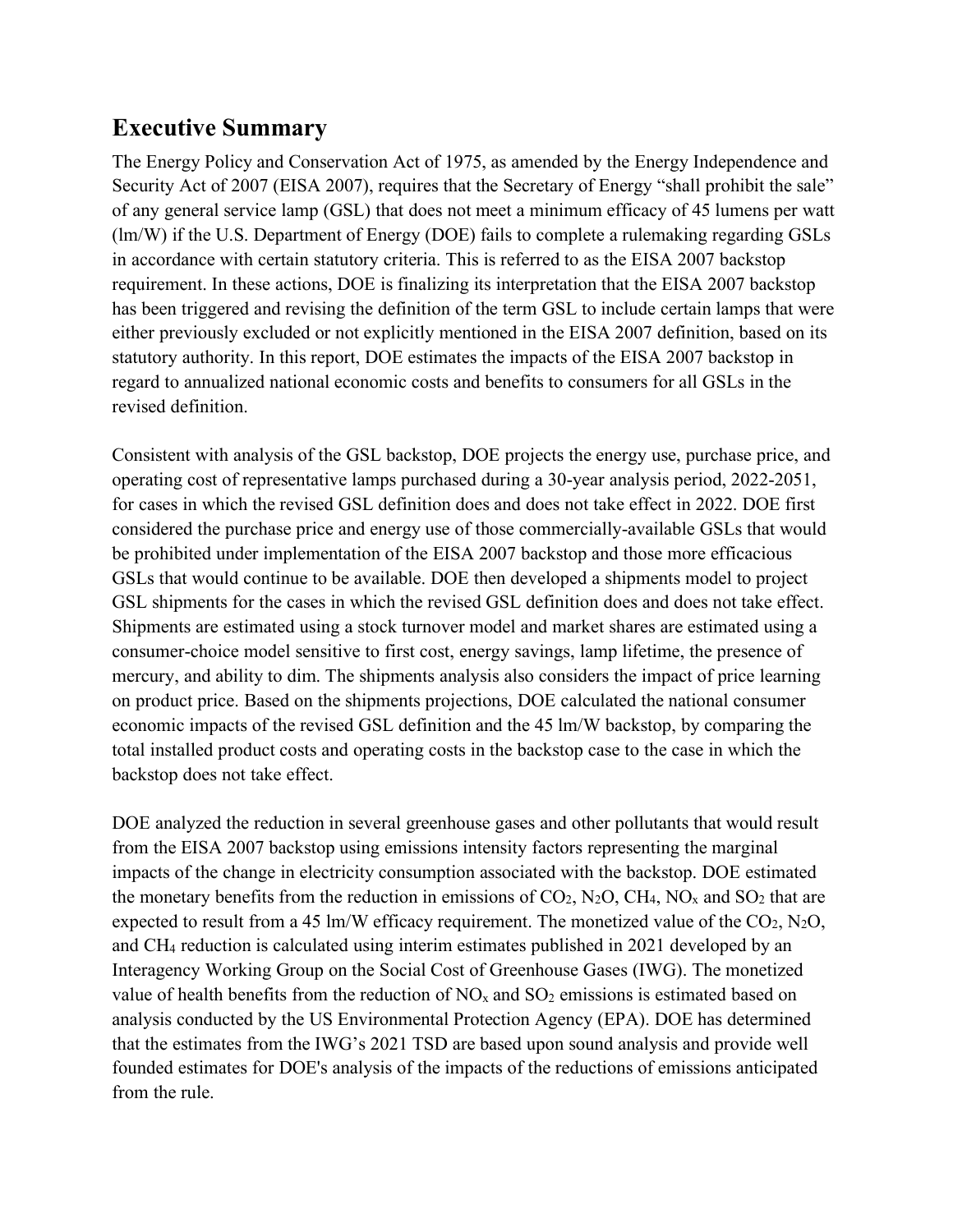The time-series of costs and benefits are converted into annualized values based on the present value in 2022. The present value is calculated using discount rates of 3 and 7 percent for consumer costs, benefits,  $NO<sub>x</sub>$ , and  $SO<sub>2</sub>$  reduction benefits and case-specific discount rates for the value of the greenhouse gas emissions  $(CO_2, N_2O,$  and  $CH_4$ ) reduction benefits.

High and low benefits scenarios are analyzed using inputs from the High and Low Economic growth variants of DOE's Annual Energy Outlook 2021 Reference case and different price learning rates for lamps with light emitting diodes (LEDs).

Annualized consumer costs and benefits attributable to the implementation of the 45 lm/W backstop are shown in Table ES - 1. Table ES - 2 presents the social value of emissions reductions calculated using four discount rates in the calculation of total and net benefits. Table ES - 3 shows the total annualized costs and benefits. The total benefits in Table ES - 3 include the consumer operating cost savings from Table ES - 1 and the emissions reduction benefits from Table ES - 2. For presentational purposes, the climate benefits in Table  $ES - 3$  are associated with the average SC-GHG at a 3 percent discount rate are shown, but the Department does not have a single central SC-GHG point estimate, and it emphasizes the importance of considering the benefits calculated using all four SC-GHG estimates.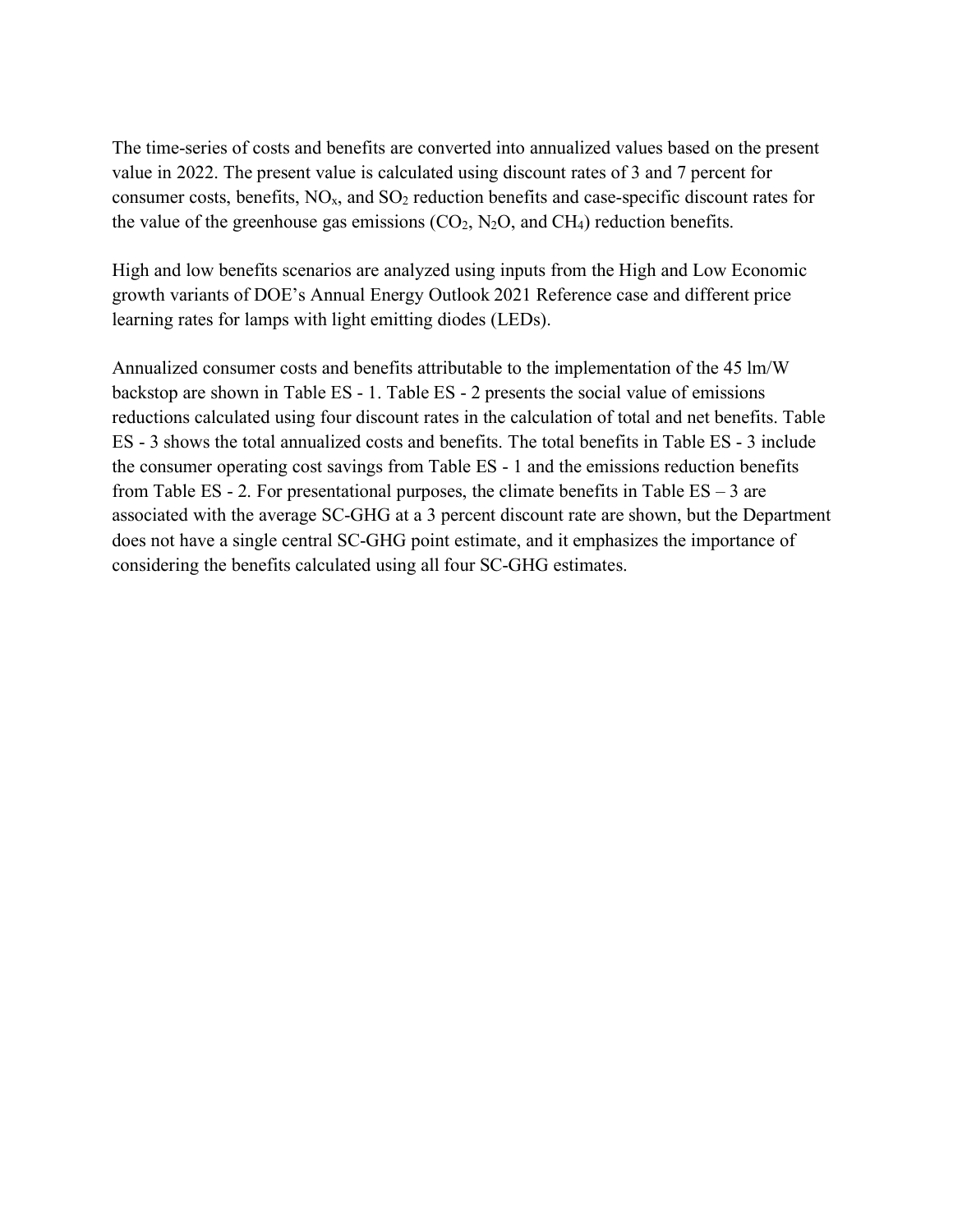|                                        | Primary         | Low-Net-                                | High-Net-                |  |  |
|----------------------------------------|-----------------|-----------------------------------------|--------------------------|--|--|
|                                        | <b>Estimate</b> | <b>Benefits Estimate</b>                | <b>Benefits Estimate</b> |  |  |
|                                        |                 | <b>Annualized (million 2020\$/year)</b> |                          |  |  |
| <b>Consumer Operating Cost Savings</b> |                 |                                         |                          |  |  |
| 7% discount rate                       | 2,864.5         | 2,725.3                                 | 3,010.0                  |  |  |
| 3% discount rate                       | 2,955.1         | 2,788.0                                 | 3,128.8                  |  |  |
| <b>Incremental Product Costs</b>       |                 |                                         |                          |  |  |
| 7% discount rate                       | 177.6           | 180.3                                   | 173.0                    |  |  |
| 3% discount rate                       | 148.9           | 150.9                                   | 145.0                    |  |  |
| <b>Net Consumer Benefits</b>           |                 |                                         |                          |  |  |
| 7% discount rate                       | 2,686.9         | 2,545.0                                 | 2,837.0                  |  |  |
| 3% discount rate                       | 2,806.2         | 2,637.0                                 | 2,983.8                  |  |  |

#### **Table ES - 1. Summary of Annualized Consumer Benefits and Costs, 2022-2051**

Note: This analysis presents costs and benefits assuming compliance beginning in 2022. As DOE has explained, DOE will release enforcement guidance simultaneously with this rulemaking. If significant compliance behavior changes result from enforcement discretion, both benefits and costs could be reduced for the relevant years, although DOE expects the net benefits will not be significantly changed.

|  |  |  |  | Table ES - 2. Summary of Annualized Social Value of Emissions Reductions, 2022-2051 |  |  |
|--|--|--|--|-------------------------------------------------------------------------------------|--|--|
|--|--|--|--|-------------------------------------------------------------------------------------|--|--|

|                                          | Primary                                 | <b>Low-Net-Benefits</b> | <b>High-Net-Benefits</b> |  |  |
|------------------------------------------|-----------------------------------------|-------------------------|--------------------------|--|--|
|                                          | <b>Estimate</b>                         | <b>Estimate</b>         | <b>Estimate</b>          |  |  |
|                                          | <b>Annualized (million 2020\$/year)</b> |                         |                          |  |  |
| <b>GHG Benefits</b>                      |                                         |                         |                          |  |  |
| 5% discount rate, average                | 204.4                                   | 197.7                   | 209.4                    |  |  |
| 3% discount rate, average                | 591.0                                   | 571.1                   | 606.0                    |  |  |
| 2.5% discount rate, average              | 832.7                                   | 804.4                   | 854.0                    |  |  |
| 3% discount rate, 95th perc              | 1761.0                                  | 1701.5                  | 1806.0                   |  |  |
| <b>NOx Benefits (as PM2.5 and ozone)</b> |                                         |                         |                          |  |  |
| 7% discount rate                         | 658.1                                   | 638.4                   | 672.9                    |  |  |
| 3% discount rate                         | 759.2                                   | 733.7                   | 778.4                    |  |  |
| SO2 Benefits (as PM2.5)                  |                                         |                         |                          |  |  |
| 7% discount rate                         | 302.8                                   | 294.0                   | 309.4                    |  |  |
| 3% discount rate                         | 341.3                                   | 330.1                   | 349.8                    |  |  |

Note: Health benefits in this table are calculated by multiplying emissions by benefit-per-ton estimates for a given discount rate i[n Table 8.](#page-31-0) All fine particles are assumed to have equivalent health effects. The benefit-per-ton method does not take into account seasonal variations in energy usage and PM formation. NOx health benefits may be under or over-estimated due to limits on NOx emissions in effect for some states under the Cross-State Air-Pollution Rule. The monetized co-benefits incorporate the conversion from precursor emissions to ambient fine particles.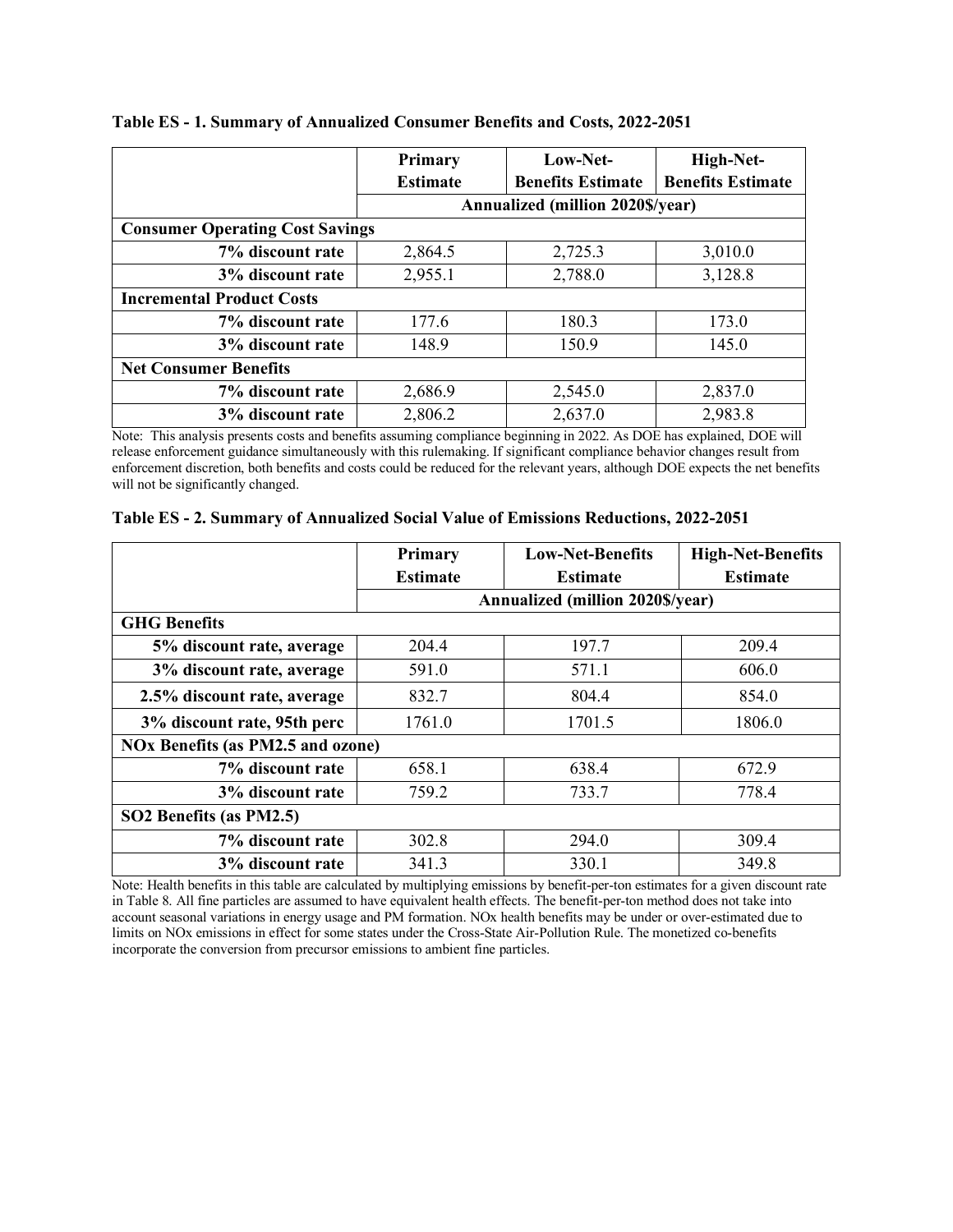|                                            | Million 2020\$/year     |                                            |                                       |
|--------------------------------------------|-------------------------|--------------------------------------------|---------------------------------------|
|                                            | <b>Primary Estimate</b> | <b>Low-Net-Benefits</b><br><b>Estimate</b> | High-Net-<br><b>Benefits Estimate</b> |
|                                            | 3% discount rate        |                                            |                                       |
| <b>Consumer Operating Cost Savings</b>     | 2,955.1                 | 2,788.0                                    | 3,128.8                               |
| <b>Climate Benefits*</b>                   | 591.0                   | 571.1                                      | 606.0                                 |
| <b>Health Benefits**</b>                   | 1,100.5                 | 1,063.8                                    | 1,128.2                               |
| Total Benefits†                            | 4,646.6                 | 4,422.9                                    | 4,863.0                               |
| <b>Consumer Incremental Product Costs:</b> | 148.9                   | 150.9                                      | 145.0                                 |
| <b>Net Benefits</b>                        | 4,497.7                 | 4,272.0                                    | 4,718.1                               |
|                                            | 7% discount rate        |                                            |                                       |
| <b>Consumer Operating Cost Savings</b>     | 2,864.5                 | 2,725.3                                    | 3,010.0                               |
| Climate Benefits* (3% discount rate)       | 591.0                   | 571.1                                      | 606.0                                 |
| <b>Health Benefits**</b>                   | 960.8                   | 932.4                                      | 982.3                                 |
| <b>Total Benefits†</b>                     | 4,416.4                 | 4,228.8                                    | 4,598.4                               |
| <b>Consumer Incremental Product Costs:</b> | 177.6                   | 180.3                                      | 173.0                                 |
| <b>Net Benefits</b>                        | 4,238.8                 | 4,048.5                                    | 4,425.3                               |

**Table ES - 3. Summary of Total Monetized Costs and Benefits, 2022-2051**

Note: This table presents the costs and benefits associated with all GSLs shipped in 2022−2051. These results include benefits to consumers which accrue after 2051 from the products shipped in 2022−2051.

\* Climate benefits are calculated using four different estimates of the social cost of carbon (SC-CO2), methane (SC-CH4), and nitrous oxide (SC-N2O) (model average at 2.5 percent, 3 percent, and 5 percent discount rates; 95th percentile at 3 percent discount rate). Together these represent the global social cost of greenhouse gases (SC-GHG). For presentational purposes of this table, the climate benefits associated with the average SC-GHG at a 3 percent discount rate are shown, but the Department does not have a single central SC-GHG point estimate.

\*\* Health benefits are calculated using benefit-per-ton values for  $NO<sub>X</sub>$  and  $SO<sub>2</sub>$ . DOE is currently only monetizing (for  $SO<sub>2</sub>$  and  $N_{\text{Ox}}$ ) PM<sub>2.5</sub> precursor health benefits and (for NO<sub>X</sub>) ozone precursor health benefits, but will continue to assess the ability to monetize other effects such as health benefits from reductions in direct PM2.5 emissions. The health benefits are presented at real discount rates of 3 and 7 percent. See section 2.7.c of this document for more details.

† Total and net benefits include consumer, climate, and health benefits. For presentation purposes, total and net benefits for both the 3-percent and 7-percent cases are presented using the average SC-GHG with 3-percent discount rate, but the Department does not have a single central SC-GHG point estimate. DOE emphasizes the importance and value of considering the benefits calculated using all four SC-GHG estimates. On March 16, 2022, the Fifth Circuit Court of Appeals (No. 22-30087) granted the federal government's emergency motion for stay pending appeal of the February 11, 2022, preliminary injunction issued in Louisiana v. Biden, No. 21-cv-1074-JDC-KK (W.D. La.). As a result of the Fifth Circuit's order, the preliminary injunction is no longer in effect, pending resolution of the federal government's appeal of that injunction or a further court order. Among other things, the preliminary injunction enjoined the defendants in that case from "adopting, employing, treating as binding, or relying upon" the interim estimates of the social cost of greenhouse gases—which were issued by the Interagency Working Group on the Social Cost of Greenhouse Gases on February 26, 2021—to monetize the benefits of reducing greenhouse gas emissions. In the absence of further intervening court orders, DOE will revert to its approach prior to the injunction and present monetized benefits where appropriate and permissible under law.

‡ Costs include incremental equipment costs as well as installation costs.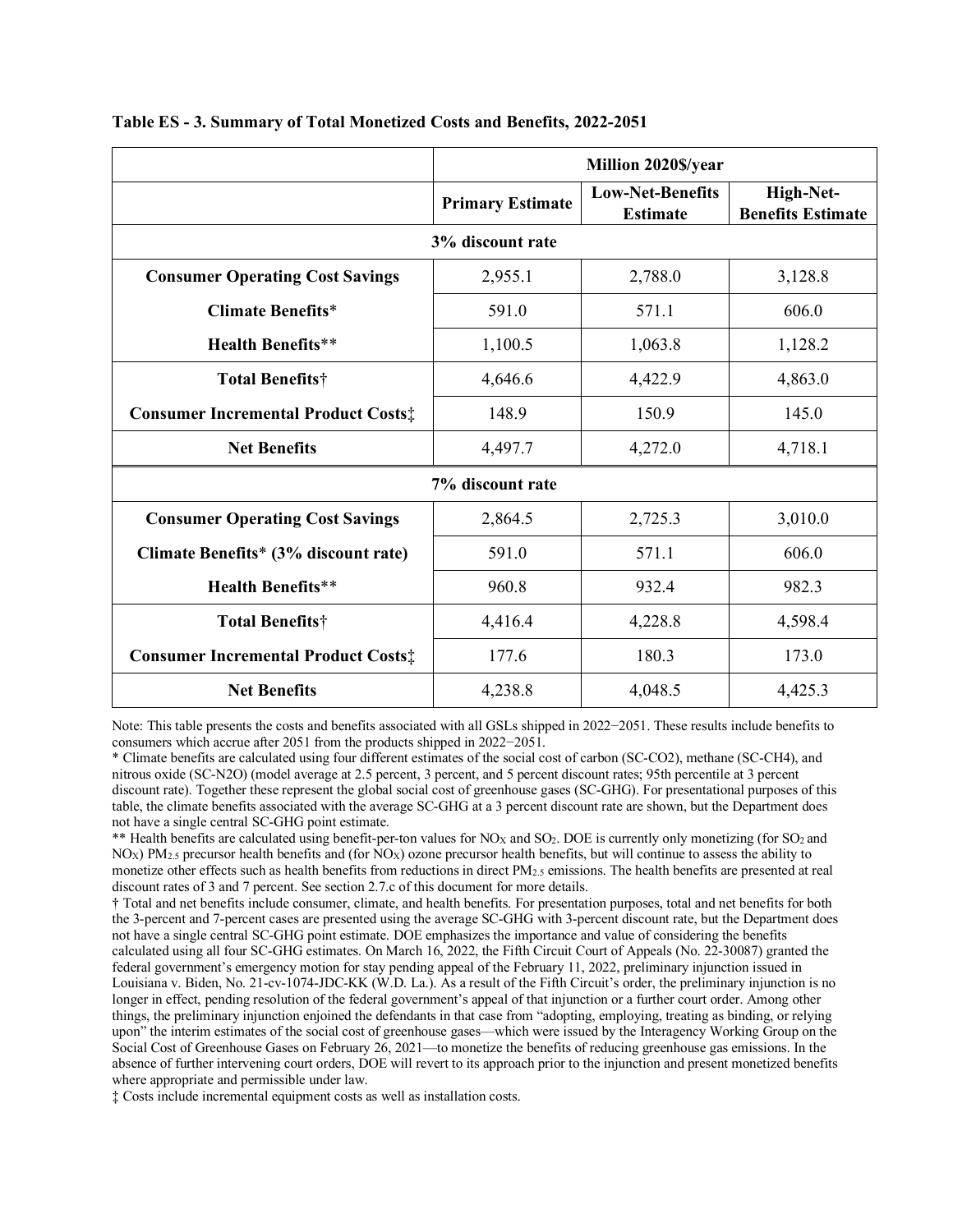## **1. Introduction**

Beginning with the Energy Policy and Conservation Act of 1975 (EPCA), a series of congressional acts have directed the U.S. Department of Energy (DOE) to establish minimum energy conservation standards for a variety of consumer products and commercial and industrial equipment. These products include certain varieties of compact electric lamps, commonly referred to as light bulbs. In particular, the Energy Independence and Security Act of 2007 (EISA 2007) amended EPCA to expand coverage to include general service lamps (GSLs), defined by statute as including general service incandescent lamps (GSILs), compact fluorescent lamps (CFLs), general service light-emitting diode (LED) or organic LED (OLED) lamps, and "any other lamps that the Secretary [of Energy] determines are used to satisfy lighting applications traditionally served by general service incandescent lamps", with certain exclusions (*Energy Independence and Security Act of 2007*, 2007; *U.S. Code Title 42—The Public Health and Welfare*, 2010). In addition to expanding coverage, EISA 2007 set a series of energy efficiency standards for GSILs that took effect between 2012 and 2014.

In addition to setting standards for GSILs, EISA 2007 directed DOE to undertake an energy conservation standards rulemaking for GSLs, to be completed by January 1, 2017. If the rulemaking was not completed in accordance with certain statutory provisions, or if the rulemaking did not produce savings greater than or equal to the savings from a minimum efficacy standard of 45 lumens per watt (lm/W), a statutory provision (referred to as the backstop requirement) directed the Secretary of Energy to prohibit the sale of any GSL that does not meet a minimum efficacy of 45 lm/W, beginning January 1, 2020.

In two definition final rules published on January 19, 2017, DOE revised the GSL definition to include additional lamp types, under its authority within the EISA 2007 definition to determine other lamp types that are used to satisfy lighting applications traditionally served by GSILs (Title 42, Section 6291(30)(BB)(i)(IV) of the U.S. code), as well as its authority to determine whether the exemptions for certain incandescent lamps should be maintained or discontinued based, in part, on exempted lamp sales collected by the Secretary from manufacturers pursuant to Title 42, Section 6295(i)(6)(A)(i)(II) (U.S. Department of Energy–Office of Energy Efficiency and Renewable Energy, 2017a, 2017b). DOE clarified in the January 2017 definition final rules that the definition of a general service lamp is a lamp that (1) has an American National Standards Institute (ANSI) base, (2) is able to operate at a voltage of 12 volts or 24 volts, at or between 100 to 130 volts, at or between 220 to 240 volts, or at 277 volts, (3) has an initial lumen output greater than or equal to 310 lumens and less than or equal to 3300 lumens, (4) is not a light fixture, (5) is not an LED downlight retrofit kit, and (6) is used in general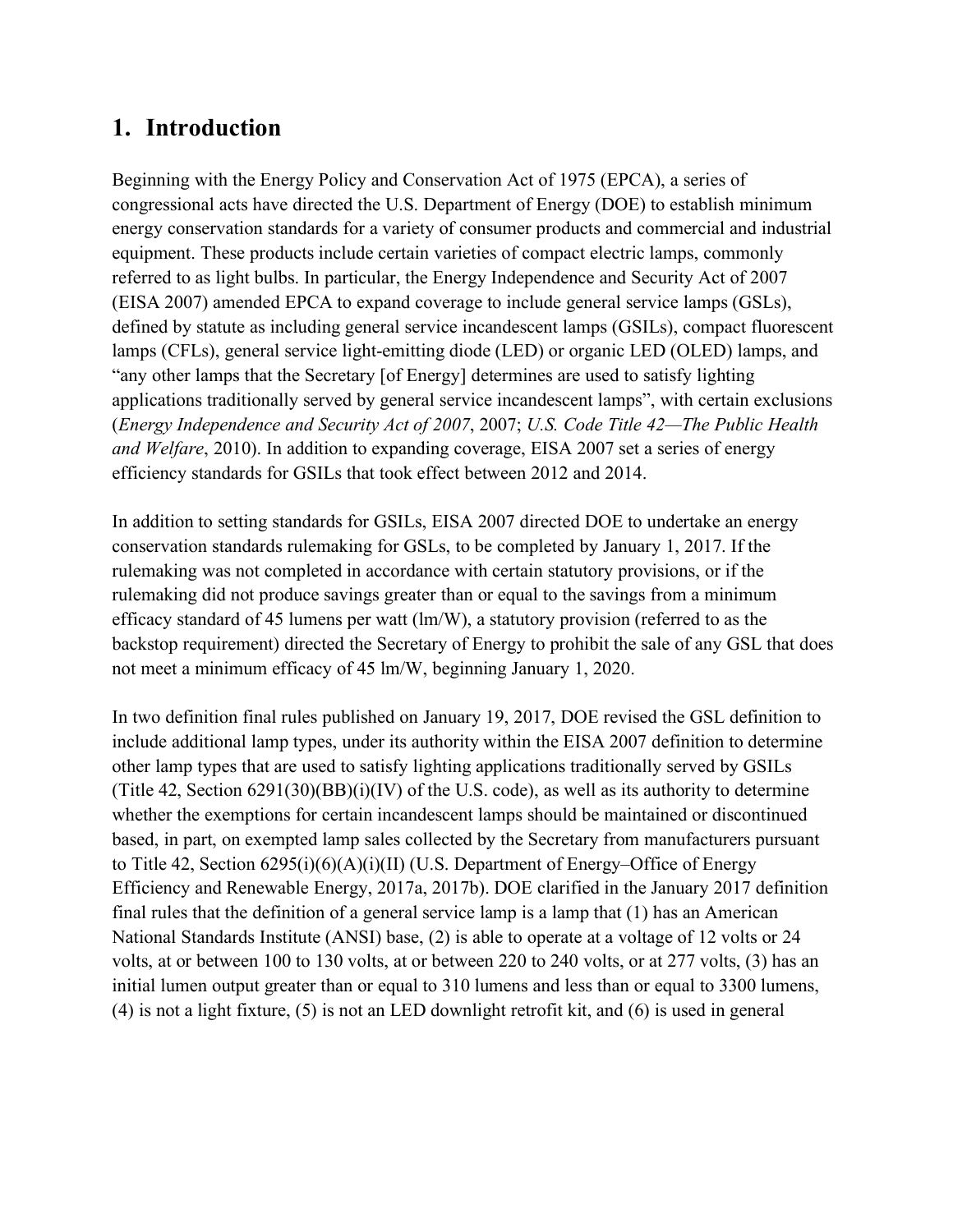lighting applications<sup>[1](#page-5-0)</sup> (U.S. Department of Energy–Office of Energy Efficiency and Renewable Energy, 2017a, 2017b). DOE clarified that certain exclusions exist, including the exclusion of high intensity discharge lamps and general service fluorescent lamps, the latter of which are covered by a separate set of standards<sup>[2](#page-5-1)</sup>. DOE also determined that exclusions from the GSL definition specified by EISA 2007 for certain incandescent lamp types should be discontinued, including reflector lamps, rough service lamps, shatter-resistant lamps, three-way incandescent lamps, vibration service lamps, and lamps of certain shapes<sup>[3](#page-5-2)</sup>, per its authority under EISA 2007 to determine whether the exemptions for certain incandescent lamps should be maintained or discontinued.

Prior to the effective date, DOE withdrew the revised definition of GSL in a final rule published on September 5, 2019, reinstating the statutory definition of a GSL as the regulatory definition (U.S. Department of Energy–Office of Energy Efficiency and Renewable Energy, 2019a). On December 27, 2019, DOE also determined that the statutory backstop had not been imposed (U.S. Department of Energy–Office of Energy Efficiency and Renewable Energy, 2019b).

However, upon further review and consideration, DOE proposed to interpret the EISA 2007 backstop as having been triggered, because an energy conservation standards rulemaking for GSLs was not completed in accordance with the specified statutory provisions in EISA 2007. (U.S. Department of Energy–Office of Energy Efficiency and Renewable Energy, 2021a) DOE also proposed to revise the definition of the term GSL to adopt the definition originally set forth in the January 2017 definition final rules (U.S. Department of Energy–Office of Energy Efficiency and Renewable Energy, 2021b).

In these actions, DOE is finalizing its interpretation that the EISA 2007 backstop has been triggered, with an implementation date in 2022, and finalizing a revised definition of the term GSL as proposed in an August 19, 2021 notice of proposed rulemaking (August 2021 NOPR) and originally set forth in the January 2017 definition final rules (U.S. Department of Energy– Office of Energy Efficiency and Renewable Energy, 2021b). Based on the estimates of stock<sup>[4](#page-5-3)</sup> from the 2015 Lighting Market Characterization (LMC 2015), the proposed definition increases the number of lamps defined as a GSL by approximately 2 billion, from 3.8 billion lamps to 5.8

<span id="page-5-0"></span><sup>1</sup> The GSL definition differs slightly for modified spectrum GSILs and non-integrated lamps (*i.e.*, GSLs that require an external ballast, driver, or voltage transformer). See U.S. Department of Energy–Office of Energy Efficiency and Renewable Energy, 2017a, 2017b for full details.

<span id="page-5-1"></span><sup>&</sup>lt;sup>2</sup> A full list of exclusions is included in a footnote in sectio[n 2.1.](#page-7-0)

<span id="page-5-2"></span><sup>&</sup>lt;sup>3</sup> Throughout this TSD, DOE refers to lamps by their base type and/or shape. For illustrations of lamp shapes and base types, see http://www.lightopedia.com/bulb-shapes-sizes and http://www.lightopedia.com/bases-filamenttypes.

<span id="page-5-3"></span><sup>&</sup>lt;sup>4</sup> The stock is the total quantity of GSLs in the U.S. (in homes, businesses, etc.).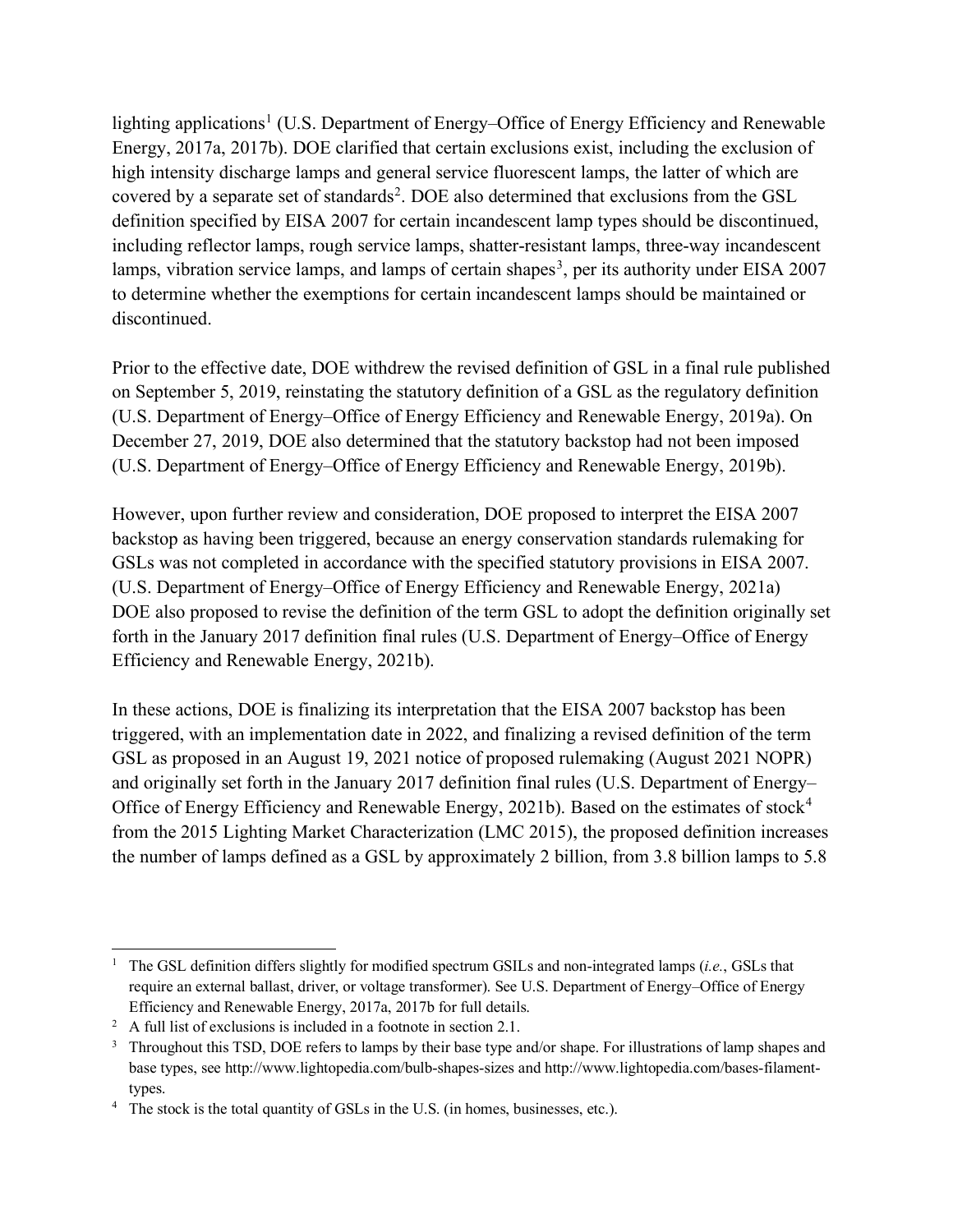billion lamps, compared to the December 2019 definition final rule (Navigant Consulting, Inc., 2017). [5](#page-6-0)

The lighting market is currently undergoing a transition to LED technologies as more products become available and the prices of these products continue to drop. During this transition period incandescent products continue to be sold. Since incandescent technologies cannot meet the 45 lm/W minimum efficacy required by the EISA 2007 backstop, the backstop and the expansion of the GSL definition will result in a more rapid and complete transition to LED technology following imposition of the backstop than would have occurred otherwise, yielding energy savings compared to a scenario in which the EISA backstop provision does not take effect and the definition of GSL remains the same as the statutory definition.

Previously, when DOE proposed to reinterpret the EISA 2007 backstop as having been triggered, a Lawrence Berkeley National Lab (LBNL) report estimated the annualized national economic costs and benefits to consumers associated with the application of the EISA 2007 backstop in 2022 to all GSLs that would meet the expanded GSL definition (Kantner et al., 2021). This paper also details the methodology and data inputs used to estimate the annualized national economic costs and benefits to consumers associated with the application of the EISA 2007 backstop in 2022 to all GSLs in DOE's revised definition of GSLs, including updates to certain inputs, and summarizes the results of that analysis.

# **2. Methodology**

To estimate the annualized U.S. national economic costs and benefits to consumers associated with improved energy efficiency for GSLs, following the revision of the GSL definition and the implementation of the EISA 2007 backstop in 2022, DOE considered shipments of such lamps over a 30-year period (2022-2051). Specifically, DOE estimated annualized monetized values of consumer operating cost savings, incremental product costs, climate benefits from reductions in greenhouse gas emissions, and health benefits from reduction in  $NO<sub>X</sub>$  and  $SO<sub>2</sub>$ . In what follows, these values are referred to collectively as the *impact of the backstop*. To calculate this impact, DOE compared the projected total national consumer costs and emissions in two cases: (1) a base case that assumes that the market for lamps under examination will follow recent forecasts, and (2) a backstop case that assumes that any GSL with an efficacy less than 45 lumens per watt is prohibited from being sold in 2022 or thereafter.

To estimate the impact of the backstop, in each case, the energy use, purchase price, and operating cost of GSLs purchased during the 30-year analysis period must be modeled. To

<span id="page-6-0"></span><sup>5</sup> DOE assumed lamps categorized as "General Purpose-A-Shape", "General Purpose – Pin", "General Purpose Screw" or "General Purpose" in the 2015 LMC represented GSLs as defined in the December 2019 final rule. DOE assumed the stock of lamps included in the recently proposed definition includes lamps from the December 2019 final rule and any lamps categorized as "Decorative" or "Reflector" as well as linear LED lamps.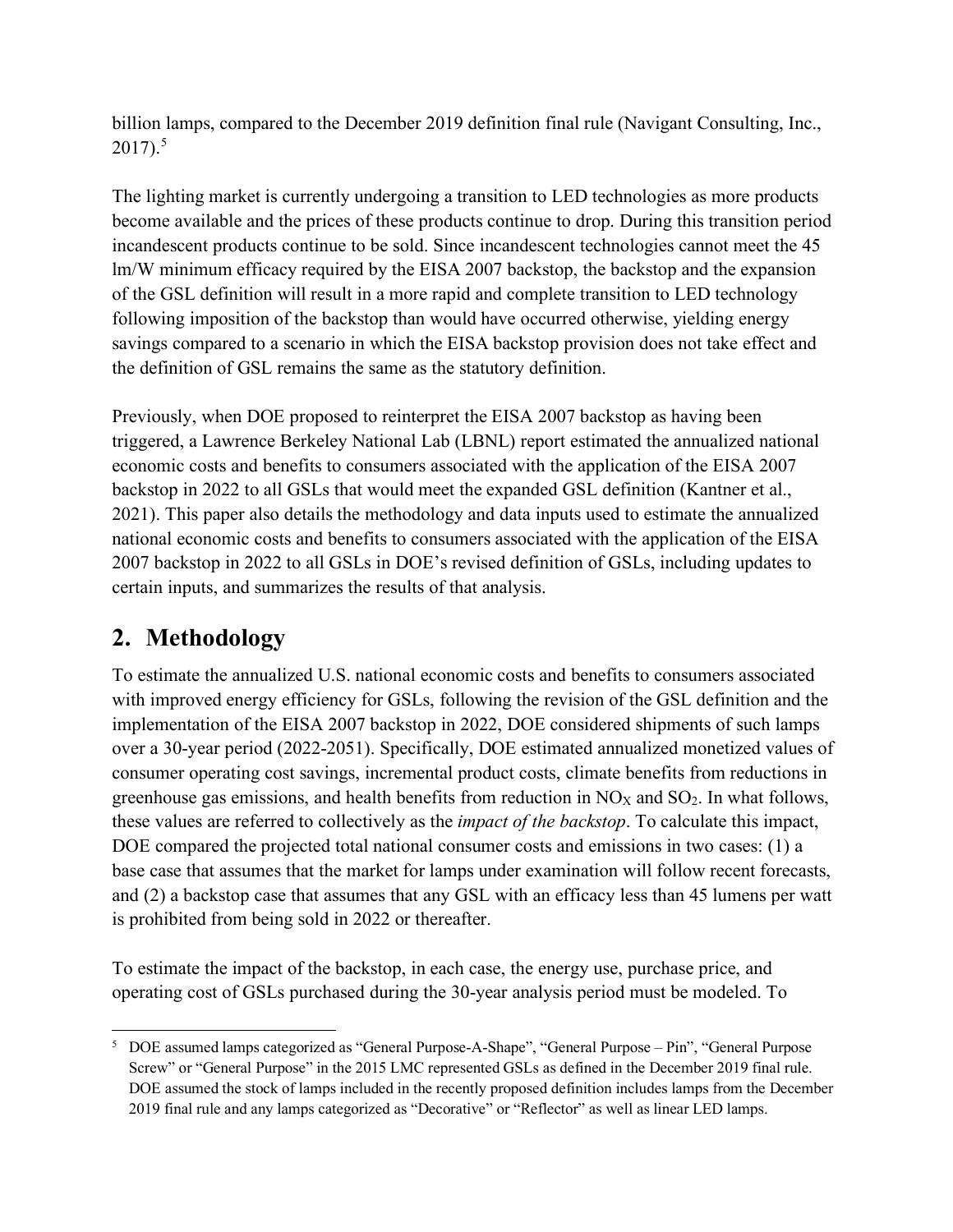accomplish this, the lamps were divided into product categories according to their characteristics and typical applications. A limited number of representative lamps for each product category were developed, including lamp options that would and would not meet a 45 lm/W efficiency standard. These representative lamps are used as a proxy for the more diverse set of lamps available to consumers on the real-world market; simplifying the market in this way allows a tractable model to be constructed while still yielding a representative estimate of energy consumption and consumer costs. DOE estimated the annual energy consumption associated with each representative lamp based on operating hours, lamp wattage, and the reduction in energy consumption expected from the use of lighting controls. DOE also estimated a simple payback period for each of the representative lamps relative to the baseline lamp in each category.

Shipments (representing consumer purchases in each year) and national stock (total installed units) for each representative lamp were estimated for each year in the analysis period. By considering the energy consumption of each lamp in the installed stock, DOE computed the total annual national energy consumption for each case. Together with projections of electricity prices, this also yielded an estimate of annual consumer operating costs in each case. Similarly, the total consumer costs associated with lamp purchases were estimated for each case. Total operating cost savings and incremental product purchase and installation costs in the backstop case relative to the base case were annualized to estimate annualized net consumer benefits resulting from the EISA 2007 backstop. Emissions reductions were estimated by applying emissions factors to any estimated energy savings between cases. DOE estimated monetary health benefits, from the projected reduction in  $NO<sub>X</sub>$  and  $SO<sub>2</sub>$ , and monetary climate benefits, from the reduction in greenhouse gas emissions, expected to result from the implementation of the backstop and the revision of the GSL definition.

The following sections discuss in more detail each step in the analysis. Section [2.1](#page-7-0) describes the scope of lamps analyzed and how the analyzed lamp types are categorized; section [2.2](#page-9-0) describes the representative lamps used in the analysis; section [2.3](#page-12-0) describes the hours of use, energy use, lifetime, and payback period for each of our representative lamps; section [2.4](#page-16-0) describes the initial estimates for shipments and installed stock for each lamp category, and the stock turnover model and projected efficiency distribution used to estimate shipments in each year; section [2.5](#page-19-0) describes the calculation of the national energy savings; and section [2.6](#page-21-0) describes the calculation of the annualized national consumer costs and benefits; and section [2.7](#page-22-0) describes the calculation of emissions reductions and their monetization.

### <span id="page-7-0"></span>2.1 Lamp Scope and Categorization

The scope of lamps under consideration in this analysis is the lamps that meet the definition of a GSL finalized in this action. This includes the set of eight types of medium screw-base (MSB) lamps for which the exemptions from the EISA 2007 GSL definition are discontinued by this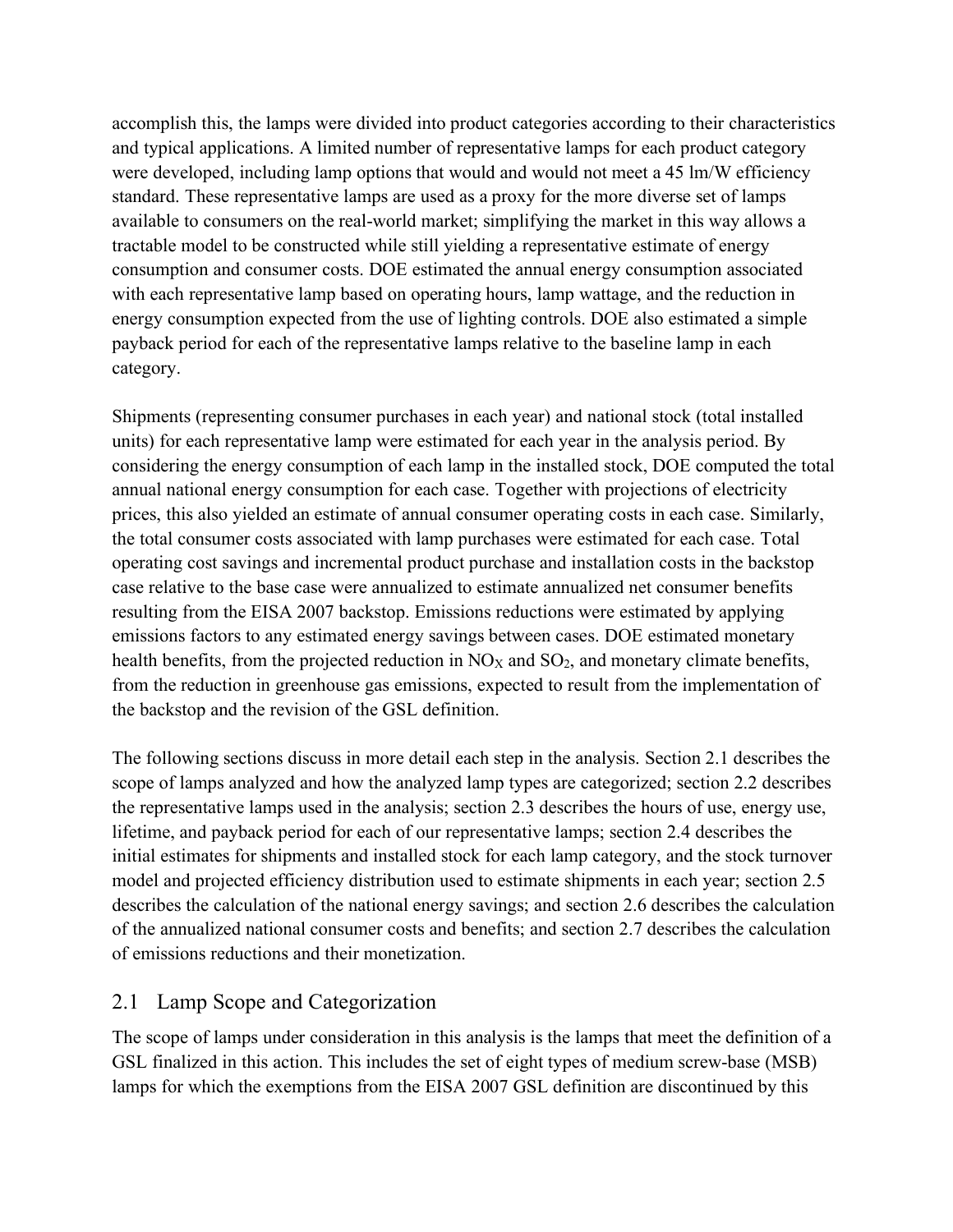action: reflector lamps, rough service lamps, shatter-resistant lamps, three-way lamps, vibration service lamps, T-shape lamps of 40 Watts or less or length of 10 inches or more, and B, BA, CA, F, G16-1/2, G25, G30, S, M-14 lamps of 40 Watts or less. In addition, this includes any lamp that (1) has an ANSI base, (2) is able to operate at a voltage of 12 volts or 24 volts, at or between 100 to 130 volts, at or between 220 to 240 volts, or at 277 volts, (3) has an initial lumen output greater than or equal to 310 lumens and less than or equal to 3300 lumens, (4) is not a light fixture, (5) is not an LED downlight retrofit kit, and (6) is used in general lighting applications was determined to be used to satisfy lighting applications traditionally served by general service incandescent lamps, with certain exceptions.<sup>[6,](#page-8-0)[7](#page-8-1)</sup> Among the most common lamps within this broad definition are A-type (pear-shaped) lamps, candle-shaped lamps, and reflector  $lamps.<sup>8</sup>$  $lamps.<sup>8</sup>$  $lamps.<sup>8</sup>$ 

For the analyses discussed in this report, GSLs were grouped into categories based on whether they require an external ballast, driver, or voltage transformer to operate and whether they produce directional or omnidirectional light, attributes that affect both efficacy and application. This resulted in three initial categories: integrated omnidirectional lamps, integrated directional lamps, and non-integrated directional lamps. Non-integrated omnidirectional lamps were not considered in this analysis as there are no lamps on the market with efficacy below 45 lm/W in this category, and thus lamps in this category would not be directly impacted by the EISA 2007 backstop. Similarly, within the analyzed categories, lamp types for which there is not a direct substitute on the market with efficacy below 45 lm/W, such as linear LED lamps, were not analyzed as they would not be directly impacted by the EISA 2007 backstop.

The integrated omnidirectional lamp category was further split into two categories for our analysis, A-type lamps and non-A-type lamps, to account for differences in product offerings (such as the availability of traditional incandescent lamp options) as well as typical

<span id="page-8-0"></span><sup>6</sup> General service lamps do not include: Appliance lamps; Black light lamps; Bug lamps; Colored lamps; G shape lamps with a diameter of 5 inches or more; General service fluorescent lamps; High intensity discharge lamps; Infrared lamps; J, JC, JCD, JCS, JCV, JCX, JD, JS, and JT shape lamps that do not have Edison screw bases; Lamps that have a wedge base or prefocus base; Left-hand thread lamps; Marine lamps; Marine signal service lamps; Mine service lamps; MR shape lamps that have a first number symbol equal to 16 (diameter equal to 2 inches), operate at 12 volts, and have a lumen output greater than or equal to 800; Other fluorescent lamps; Plant light lamps; R20 short lamps; Reflector lamps that have a first number symbol less than 16 (diameter less than 2 inches) and that do not have E26/E24, E26d, E26/50x39, E26/53x39, E29/28, E29/53x39, E39, E39d, EP39, or EX39 bases; S shape or G shape lamps that have a first number symbol less than or equal to 12.5 (diameter less than or equal to 1.5625 inches); Sign service lamps; Silver bowl lamps; Showcase lamps; Specialty MR lamps; T shape lamps that have a first number symbol less than or equal to 8 (diameter less than or equal to 1 inch), nominal overall length less than 12 inches, and that are not compact fluorescent lamps; Traffic signal lamps.

<span id="page-8-1"></span><sup>&</sup>lt;sup>7</sup> As noted previously, the GSL definition differs slightly for modified spectrum GSILs and non-integrated lamps (*i.e.*, GSLs that require an external ballast, driver, or voltage transformer). See U.S. Department of Energy– Office of Energy Efficiency and Renewable Energy, 2021 for full details.

<span id="page-8-2"></span><sup>8</sup> These lamp types represent a significant majority of GSLs in the national stock, as discussed in Kantner et al., 2017.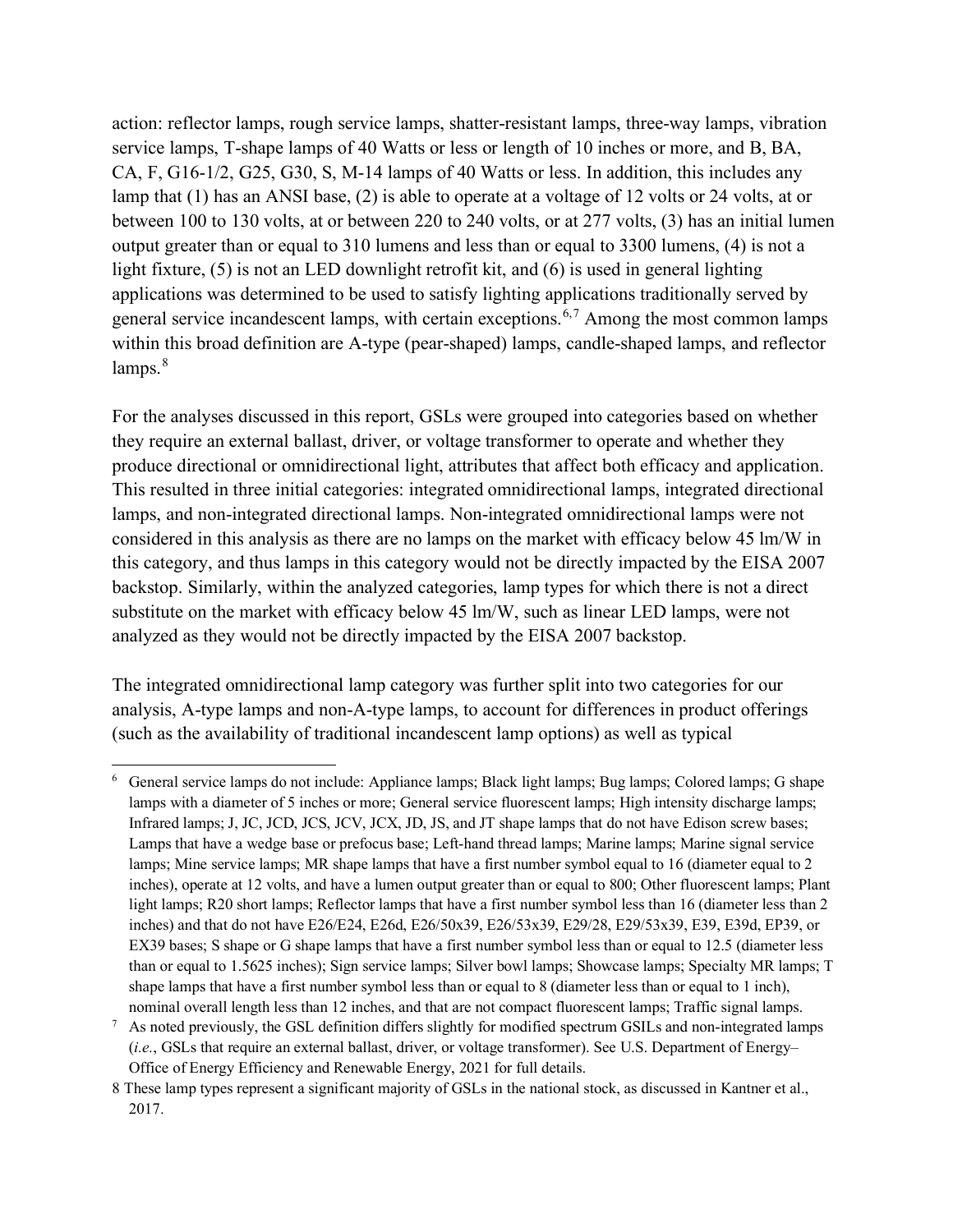characteristics and applications. The integrated omnidirectional A-type lamp category is dominated by the most common type of light bulb: medium screw-base A-type lamps found in a wide variety of applications. The integrated omnidirectional non-A-type lamp category includes candle-shape lamps with candelabra screw bases often found in chandeliers, pendants, and sconces, as well as globe shape lamps often found in bathrooms. The integrated directional lamp category includes various reflector lamps that are commonly used in recessed cylindrical ceiling fixtures (commonly known as "cans"). The non-integrated directional lamp category includes pin-based multi-faceted reflector (MR) lamps commonly used in track lighting. See [Table 1](#page-9-1) for a summary of the analyzed lamp categories, including defining characteristics, typical applications, and example lamps.

| Lamp            |                                      | <b>Typical</b>     |                     |  |
|-----------------|--------------------------------------|--------------------|---------------------|--|
| Category        | <b>Defining Characteristics</b>      | <b>Application</b> | <b>Example Lamp</b> |  |
| Integrated      | Pear-shape; operates without an      | Various            | A19 shape,          |  |
| Omnidirectional | external ballast/driver/transformer; |                    | <b>MSB</b>          |  |
| A-type          | omnidirectional light output.        |                    |                     |  |
|                 | Not pear-shaped; operates without    | Chandelier,        | B11 shape,          |  |
| Integrated      | external ballast/driver/transformer; | sconce,            | E12 base            |  |
| Omnidirectional | omnidirectional light output.        |                    |                     |  |
| non-A-type      | Includes candle- and globe-shaped    |                    |                     |  |
|                 | lamps, as well as other shapes.      |                    |                     |  |
| Integrated      | Reflector shape; operates without an | Recessed           | PAR <sub>38</sub>   |  |
| Directional     | external ballast/driver/transformer; | ceiling            | shape, MSB          |  |
|                 | directional light output             | fixture            |                     |  |
| Non-integrated  | Reflector shape; operates with an    | Track              | MR16 shape,         |  |
| Directional     | external ballast/driver/transformer; | lighting           | GU5.3 base          |  |
|                 | directional light output             |                    |                     |  |

### <span id="page-9-1"></span>**Table 1. Lamp Categorization**

### <span id="page-9-0"></span>2.2 Representative Lamps

As mentioned earlier, for each lamp category, the analysis considered a simplified market made up of a limited set of representative lamp options, which span the range of relevant features (technologies and efficiency levels) that will be impacted by the backstop. Each modeled lamp option is meant to serve as a proxy representing a number of similar lamp options available to consumers. For each category, a set of typical lamp properties was chosen and then representative lamp options having these properties for each of the common lighting technologies (traditional incandescent, halogen incandescent, CFL, or LED) in use within each category were constructed.

In selecting representative lamp options for the analysis, it was required that each of the options (1) be advertised as dimmable, (2) have a color-rendering index (CRI) of 80 or greater, and (3)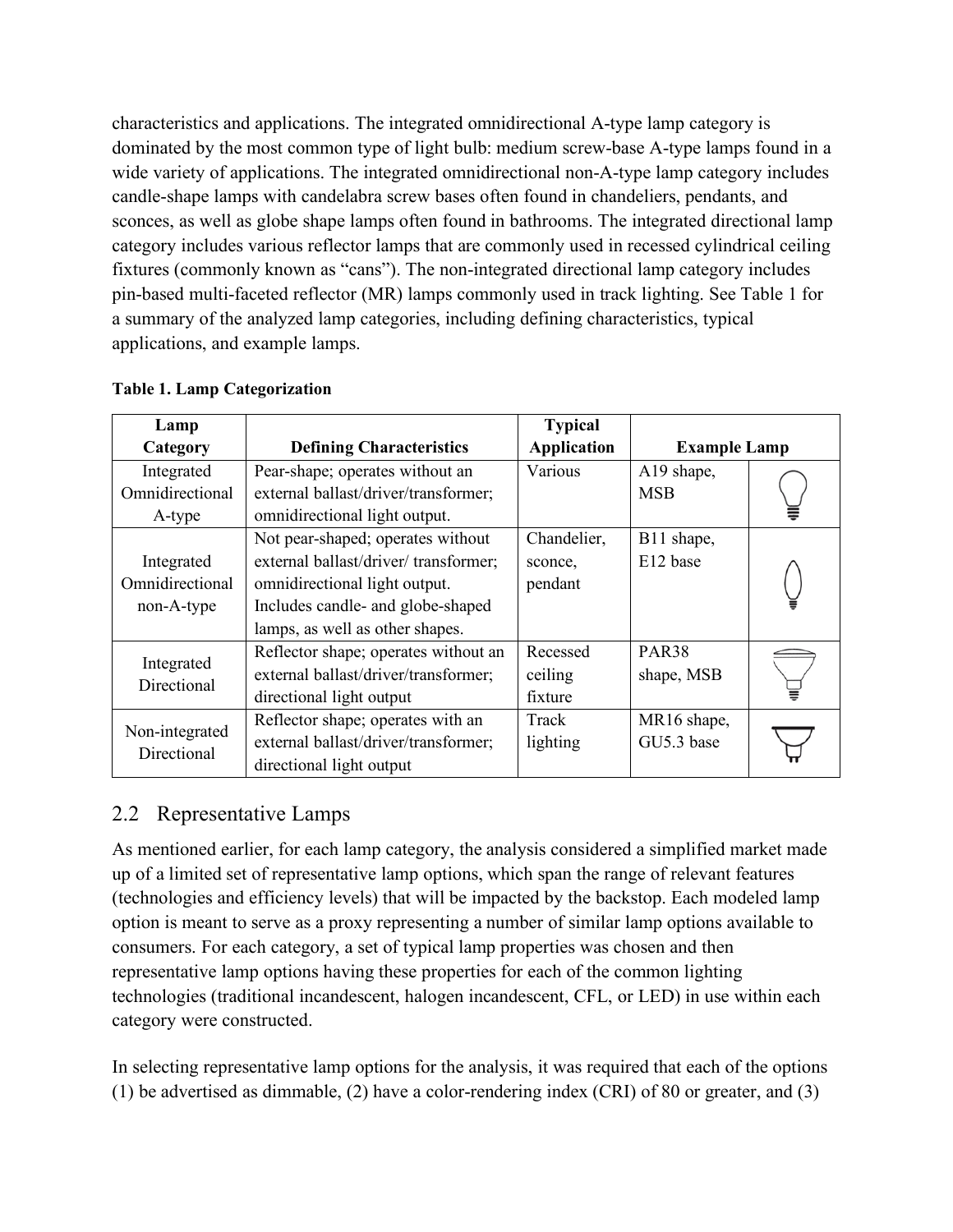have a correlated color temperature (CCT) of approximately 2700 K, as these are typical properties of these lamp types. For integrated omnidirectional A-type lamps, integrated directional lamps and non-integrated directional lamps, a database of commercially available lamps was consulted to select lamp options meeting these criteria with typical values for lumen output, lifetime, and CRI within each available technology and spanning the range of lamp efficacies on the market, following DOE's methodology in lighting rulemakings for GSLs and GSILs (U.S. Department of Energy, 2019a, 2016). Publicly available retail prices were reviewed and used to estimate prices for the representative lamps. The price for each of the representative lamp options was calculated based on the average price of similar lamp models.

A similar process as described above was performed for identifying the incandescent integrated omnidirectional non-A-type lamp options. LED integrated omnidirectional non-A-type lamps were not available in the dataset used to develop the other representative lamps. For LED non-A-type lamp options, an analysis of online product offerings was performed and a similar priceefficacy relationship was found for non-A-type LED lamps as A-type lamps. Based on this result, a set of non-A-type LED lamps analogous to the A-type LED lamp options were developed. The most common lumen output for non-A-type lamps in our dataset was 450 lumens. For each A-type LED lamp option, the wattage and efficacy were scaled to the expected value for a 450 lumen non-A-type LED lamp, at the same price and rated lifetime as the 800 lumen A-type option. Non-A-type CFL lamps were not included as options for this lamp category based on limited product offerings found on major retail websites, indicating a lack of consumer interest.

[Table 2](#page-11-0) presents the properties of all the representative lamps used in the analyses. Prices listed for the representative lamp options in [Table 2](#page-11-0) are for the year 2020 and include sales tax. Future price projections are discussed in section 2.4.d.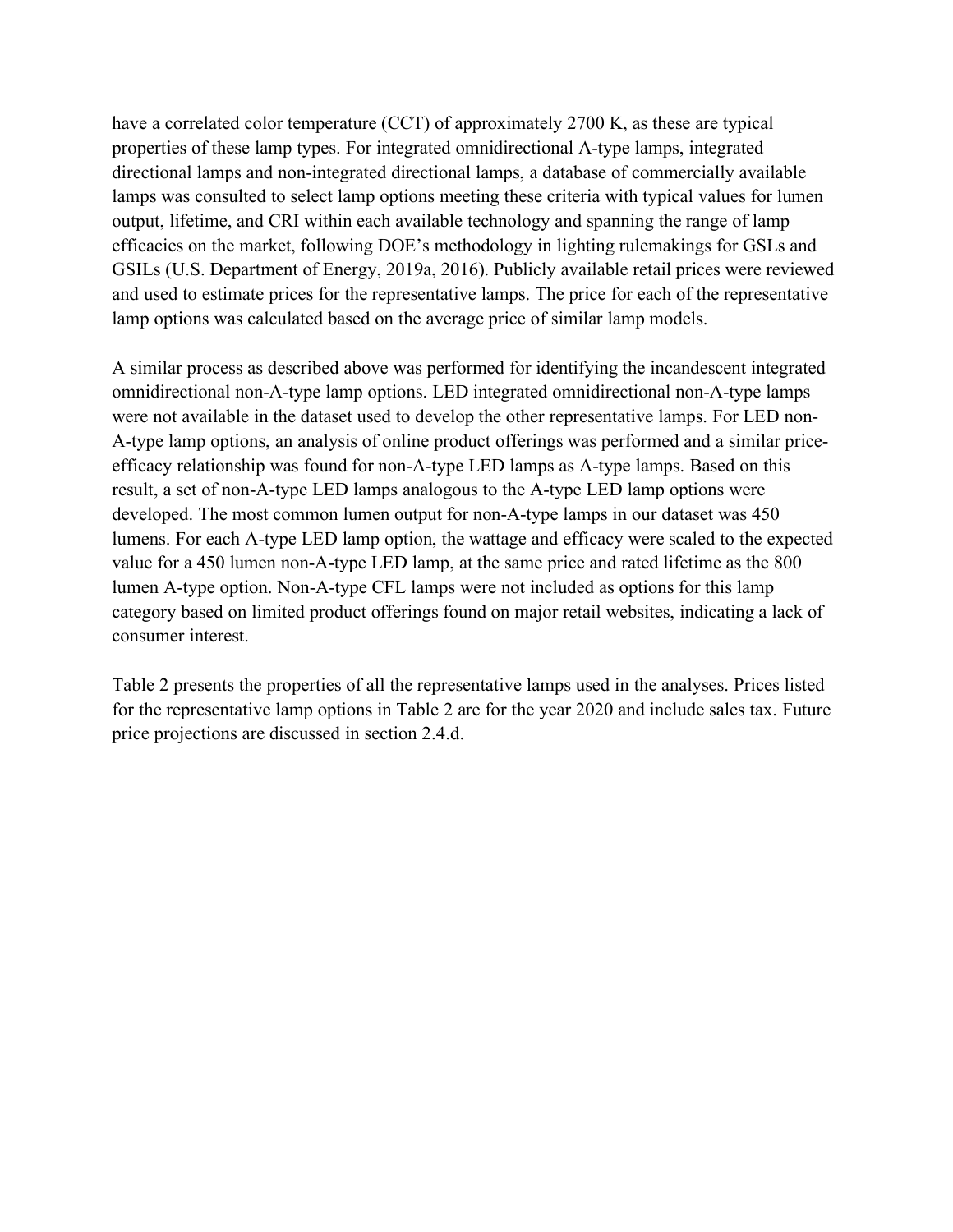|                                   |                                              |         |                |                       |                      | Price   |
|-----------------------------------|----------------------------------------------|---------|----------------|-----------------------|----------------------|---------|
|                                   |                                              |         |                |                       |                      | per     |
| Lamp                              |                                              |         | <b>Initial</b> | <b>Rated Lifetime</b> | <b>Efficacy</b>      | Lamp    |
| Option                            | <b>Technology</b>                            | Wattage | <b>Lumens</b>  | (Hours)               | $\text{Im}/\text{W}$ | (2020S) |
|                                   | <b>Integrated Omnidirectional A-Type</b>     |         |                |                       |                      |         |
| 1                                 | Halogen                                      | 43.0    | 750            | 1,000                 | 17.4                 | 1.48    |
| $\overline{2}$                    | <b>CFL</b>                                   | 15.0    | 900            | 10,000                | 60.0                 | 3.20    |
| 3                                 | <b>CFL</b>                                   | 14.0    | 900            | 10,000                | 64.3                 | 3.34    |
| $\overline{\mathbf{4}}$           | <b>CFL</b>                                   | 13.0    | 900            | 10,000                | 69.2                 | 3.48    |
| $\overline{\mathbf{5}}$           | <b>LED</b>                                   | 10.0    | 800            | 15,000                | 80.0                 | 3.41    |
| 6                                 | <b>LED</b>                                   | 10.0    | 800            | 25,000                | 80.0                 | 4.65    |
| $\overline{7}$                    | <b>LED</b>                                   | 9.0     | 800            | 15,000                | 88.9                 | 4.18    |
| 8                                 | <b>LED</b>                                   | 9.0     | 800            | 25,000                | 88.9                 | 5.69    |
| $\boldsymbol{9}$                  | <b>LED</b>                                   | 8.0     | 800            | 15,000                | 100.0                | 4.95    |
| 10                                | <b>LED</b>                                   | 7.0     | 800            | 15,000                | 114.3                | 5.71    |
| 11                                | <b>LED</b>                                   | 6.5     | 810            | 15,000                | 124.6                | 6.09    |
|                                   | <b>Integrated Omnidirectional Non-A-Type</b> |         |                |                       |                      |         |
| $\mathbf{1}$                      | Incandescent                                 | 60.0    | 535            | 1,500                 | 8.9                  | 1.02    |
| $\boldsymbol{2}$                  | <b>LED</b>                                   | 7.0     | 450            | 15,000                | 64.0                 | 3.41    |
| $\mathbf{3}$                      | <b>LED</b>                                   | 7.0     | 450            | 25,000                | 64.0                 | 4.65    |
| $\overline{\mathbf{4}}$           | <b>LED</b>                                   | 6.1     | 450            | 15,000                | 73.0                 | 4.18    |
| 5                                 | <b>LED</b>                                   | 6.1     | 450            | 25,000                | 73.0                 | 5.69    |
| 6                                 | <b>LED</b>                                   | 5.3     | 450            | 15,000                | 84.0                 | 4.95    |
| $\overline{7}$                    | <b>LED</b>                                   | 4.6     | 450            | 15,000                | 99.0                 | 5.71    |
| 8                                 | <b>LED</b>                                   | 4.1     | 450            | 15,000                | 109.0                | 6.09    |
|                                   | <b>Integrated Directional</b>                |         |                |                       |                      |         |
| 1                                 | Halogen                                      | 60.0    | 1,070          | 1,500                 | 17.8                 | 7.51    |
| $\overline{2}$                    | <b>CFL</b>                                   | 23.0    | 1,100          | 10,000                | 47.8                 | 16.93   |
| $\mathbf{3}$                      | <b>LED</b>                                   | 17.0    | 1,200          | 25,000                | 70.6                 | 13.49   |
| $\overline{\mathbf{4}}$           | <b>LED</b>                                   | 16.0    | 1,200          | 25,000                | 75.0                 | 12.49   |
| 5                                 | <b>LED</b>                                   | 15.0    | 1,200          | 25,000                | 80.0                 | 11.52   |
| 6                                 | <b>LED</b>                                   | 14.0    | 1,200          | 25,000                | 85.7                 | 10.42   |
| $\overline{7}$                    | <b>LED</b>                                   | 12.5    | 1,200          | 25,000                | 96.0                 | 8.52    |
| <b>Non-Integrated Directional</b> |                                              |         |                |                       |                      |         |
| 1                                 | Halogen                                      | 50.0    | 500            | 2,000                 | 10.0                 | 5.09    |
| $\overline{2}$                    | <b>LED</b>                                   | 8.0     | 500            | 25,000                | 62.5                 | 10.15   |
| $\mathbf{3}$                      | <b>LED</b>                                   | 7.0     | 500            | 25,000                | 71.4                 | 11.19   |
| $\overline{\mathbf{4}}$           | <b>LED</b>                                   | 6.5     | 500            | 25,000                | 76.9                 | 12.10   |
| 5                                 | <b>LED</b>                                   | 6.0     | 500            | 25,000                | 83.3                 | 12.97   |

## <span id="page-11-0"></span>**Table 2. Representative Lamp Options and Properties**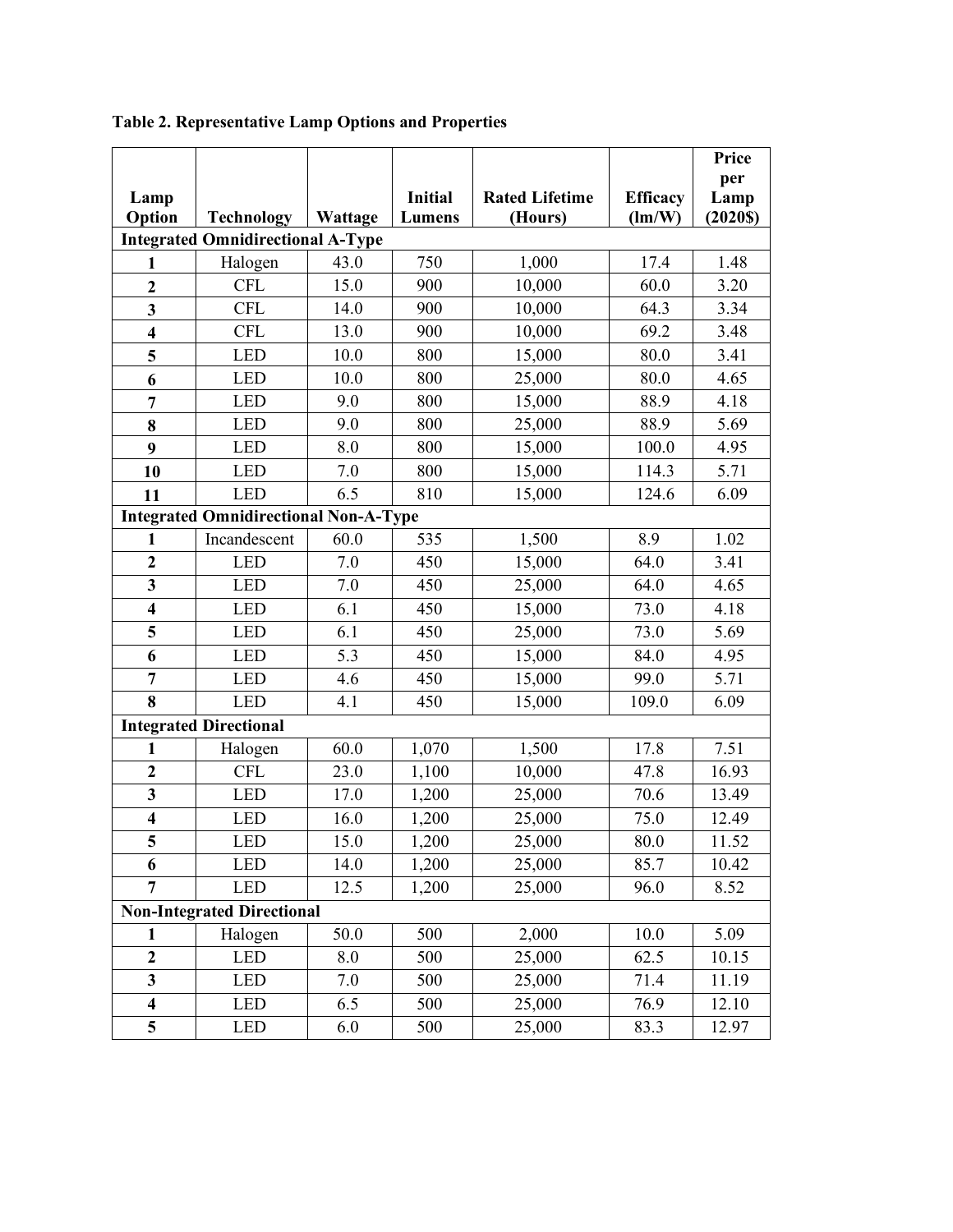## <span id="page-12-0"></span>2.3 Hours of Use, Energy Consumption, Lifetime, and Payback Period

Two key inputs for estimating the impact of the backstop on the lamps in the expanded scope are the annual energy consumption and service lifetime of the representative lamps. These depend on properties intrinsic to the lamp design as well as on consumer usage patterns, such as the daily hours of use (HOU) and the frequency and degree to which lamps are dimmed. DOE estimated sector-specific annual energy consumption because HOU are typically much longer in the commercial sector.

To estimate HOU for integrated omnidirectional A-type lamps in the residential sector, DOE used the national-average of 2.3 hours/day developed for such lamps as part of DOE's 2016 GSL NOPR analysis, which considered a number of field metering studies conducted across the U.S. (U.S. Department of Energy–Office of Energy Efficiency and Renewable Energy, 2016, Chap. 7). For integrated omnidirectional non-A-type lamps, integrated directional lamps, and non-integrated directional lamps, DOE estimated average HOU by scaling from the national average HOU for integrated omnidirectional A-type lamps. DOE developed scaling factors for omnidirectional non-A-type lamps, integrated directional lamps, and non-integrated directional lamps using the distribution of room types that particular lamp types (*e.g.*, candelabra-base lamps, globe-shaped lamps, integrated reflectors or MRs) are typically installed in and the HOU associated with those room types, relative to the distribution of room types and associated HOU for integrated omnidirectional A-type lamps. DOE relied on a study in California performed for the public utilities commission (KEMA, Inc., 2010) (henceforth the CPUC study) to estimate the distribution by room type for each lamp type. The hours of use associated with those room types were estimated using data from the Northwest Energy Efficiency Alliance's (NEEA) 2014 Residential Building Stock Assessment Metering Study (Ecotope Inc., 2014).

For the commercial sector, weighted-average daily HOU can be estimated for integrated omnidirectional A-type lamps based on data from the 2015 LMC (Navigant Consulting, Inc., 2017). DOE did not have sufficiently representative data to estimate different HOU for the lamp types considered in this analysis, so DOE assumed the same average daily HOU for all lamp types in the commercial sector. [Table 3](#page-12-1) lists the average daily HOU used in this analysis for each product category.

|                                              | <b>Residential</b> | <b>Commercial</b> |
|----------------------------------------------|--------------------|-------------------|
| <b>Integrated Omnidirectional A-Type</b>     | 2.3                | 11.5              |
| <b>Integrated Omnidirectional Non-A-Type</b> | 2.6                | 11.5              |
| <b>Integrated Directional</b>                | 2.9                | 11.5              |
| <b>Non-Integrated Directional</b>            | 2 Q                | 115               |

<span id="page-12-1"></span>**Table 3. Average Daily Hours of Use by Lamp Type and Sector**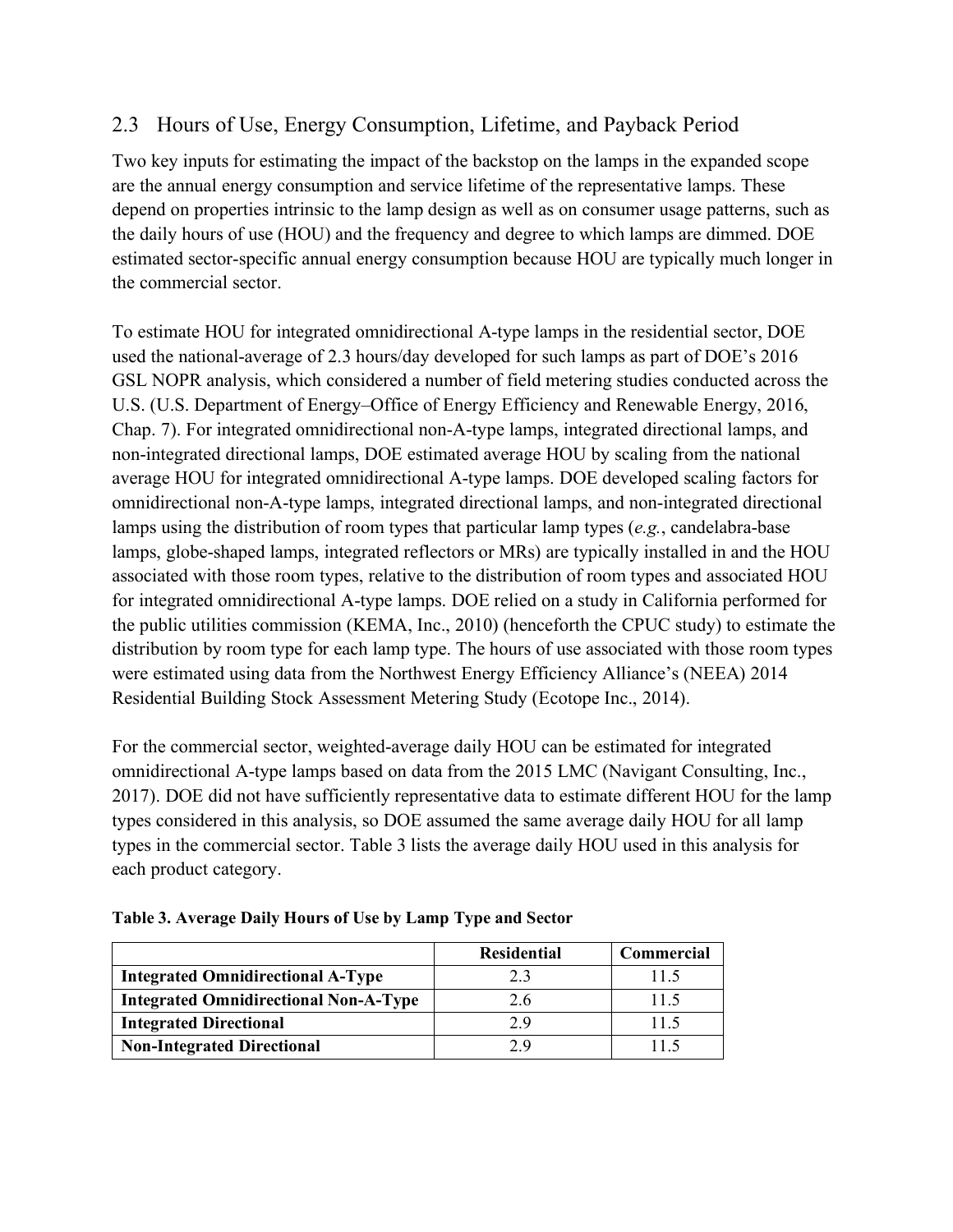A lamp's unit energy consumption (UEC) is determined by its operating wattage, hours of use, and the effects of lighting controls, if any. Lighting controls can affect energy use by reducing the operating wattage (*e.g.*, dimmers) or the hours of use (*e.g.*, occupancy sensors). For the residential sector, DOE assumed any reduction in hours of use from lighting controls is already implicitly accounted for in field metering studies of hours of use, but took into account the reduction in energy consumption as a result of dimming. A meta-study of lighting controls in commercial applications found a 30% reduction in energy use for systems that utilize lighting controls, such as dimmers, compared to systems that do not (Williams et al., 2012). Similar data do not appear to exist, at present, for the effects of lighting controls in the residential sector and so DOE assumed the same 30% energy reduction for lamps operating with dimmers in the residential sector.

In the residential sector, DOE also assumed that for each lamp category the fraction of lamps installed on dimmers will remain constant at its 2015 level, which was estimated using the fraction of the corresponding lamp type installed in each room type from the CPUC study and the fraction of dimming controls by room type reported in DOE's 2015 LMC (Navigant Consulting, Inc., 2017). The fraction of Integrated Omnidirectional A-Type, Integrated Omnidirectional Non-A-Type and Integrated and Non-Integrated Directional lamps in the residential sector is 9%, 14% and 10%, respectively.

To determine the fraction of lamps operated with lighting controls in the commercial sector in each year of the analysis period, DOE used the trend from the 2016 GSL NOPR, which assumes an increasing utilization of controls over time, arising from updated building codes that are increasingly specifying lighting controls in commercial construction and renovation (U.S. Department of Energy–Office of Energy Efficiency and Renewable Energy, 2016, App. 10C). For any increase in the fraction of lamps operated with controls in the commercial sector, DOE assumed a 30% reduction in energy savings, consistent with the study of commercial lighting controls mentioned previously.

The average annual UEC calculated for each representative lamp in 2022 is listed in [Table 4.](#page-15-0)

The final attribute of the representative lamp options needed as an input to the analysis is the probability of lamp retirement (owing to lamp failure or other reasons) as a function of lamp age. For each lamp option DOE modeled the probability of lamp retirement as a function of lamp age following the methodology from DOE's 2016 GSL NOPR for CFL and LED lamps and the methodology from the 2019 GSIL Final Determination for incandescent and halogen lamps (U.S. Department of Energy–Office of Energy Efficiency and Renewable Energy, 2019c, App. 8C, 2016, App. 8E). The methodology for all lamp types employs a Weibull distribution based on the lamp's rated lifetime, sector-specific HOU distributions, on-time cycle length (for residential CFLs), and the presence of controls (for incandescent and halogen lamps). Moreover, in keeping with the reference scenarios from the 2016 GSL NOPR and 2019 GSIL Final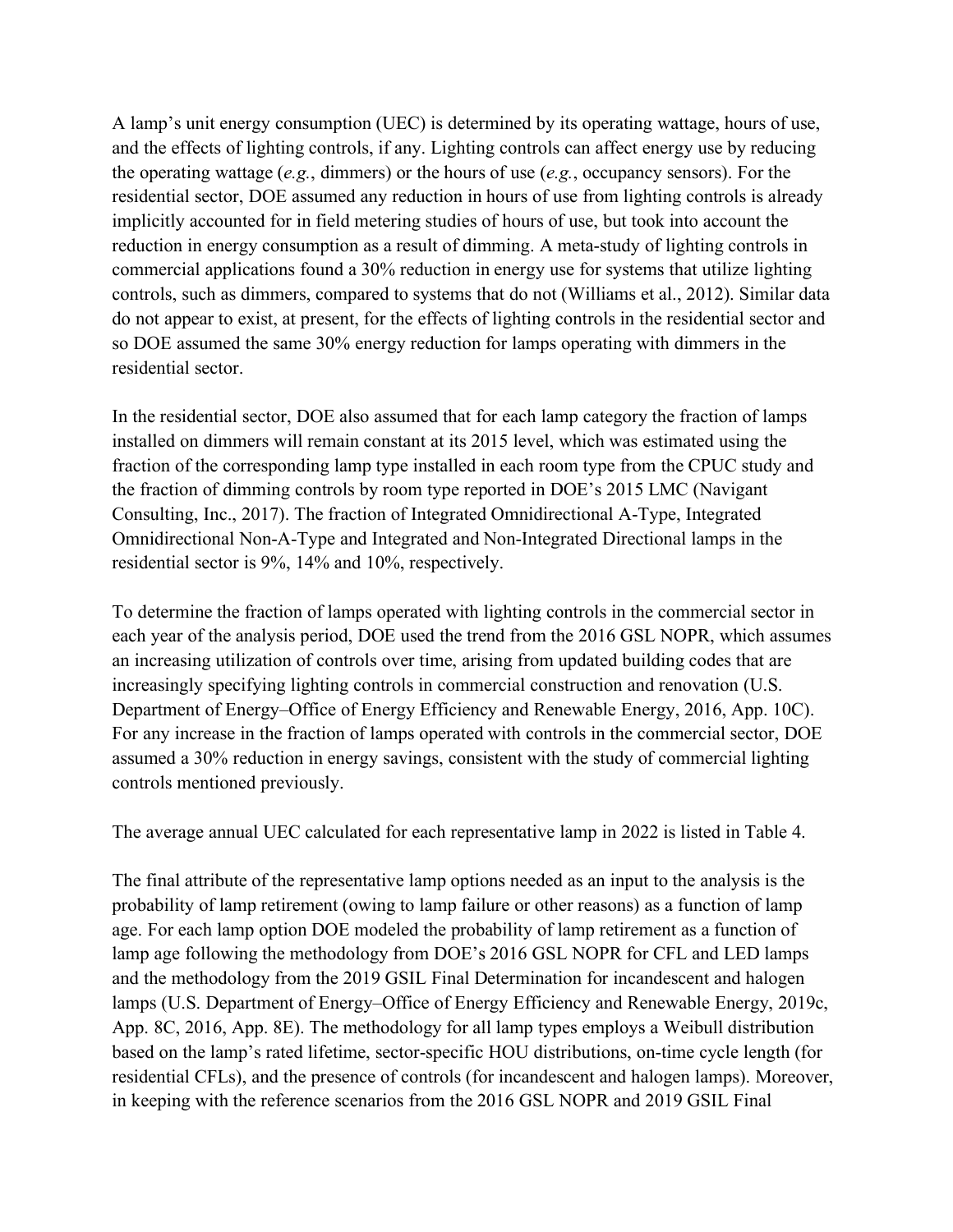Determination, DOE truncated the resulting survival function using another Weibull model with a median lifetime of 20 years to help ensure that LED lamps do not have unrealistically long lifetimes.<sup>[9](#page-14-0)</sup> The median service lifetime, in years, is the lamp year that has a survival probability of 50%. The service lifetime for all lamp options is listed in [Table 4.](#page-15-0)

<span id="page-14-0"></span><sup>&</sup>lt;sup>9</sup> The 20-year median is intended to be representative of typical renovation or retrofit time scales.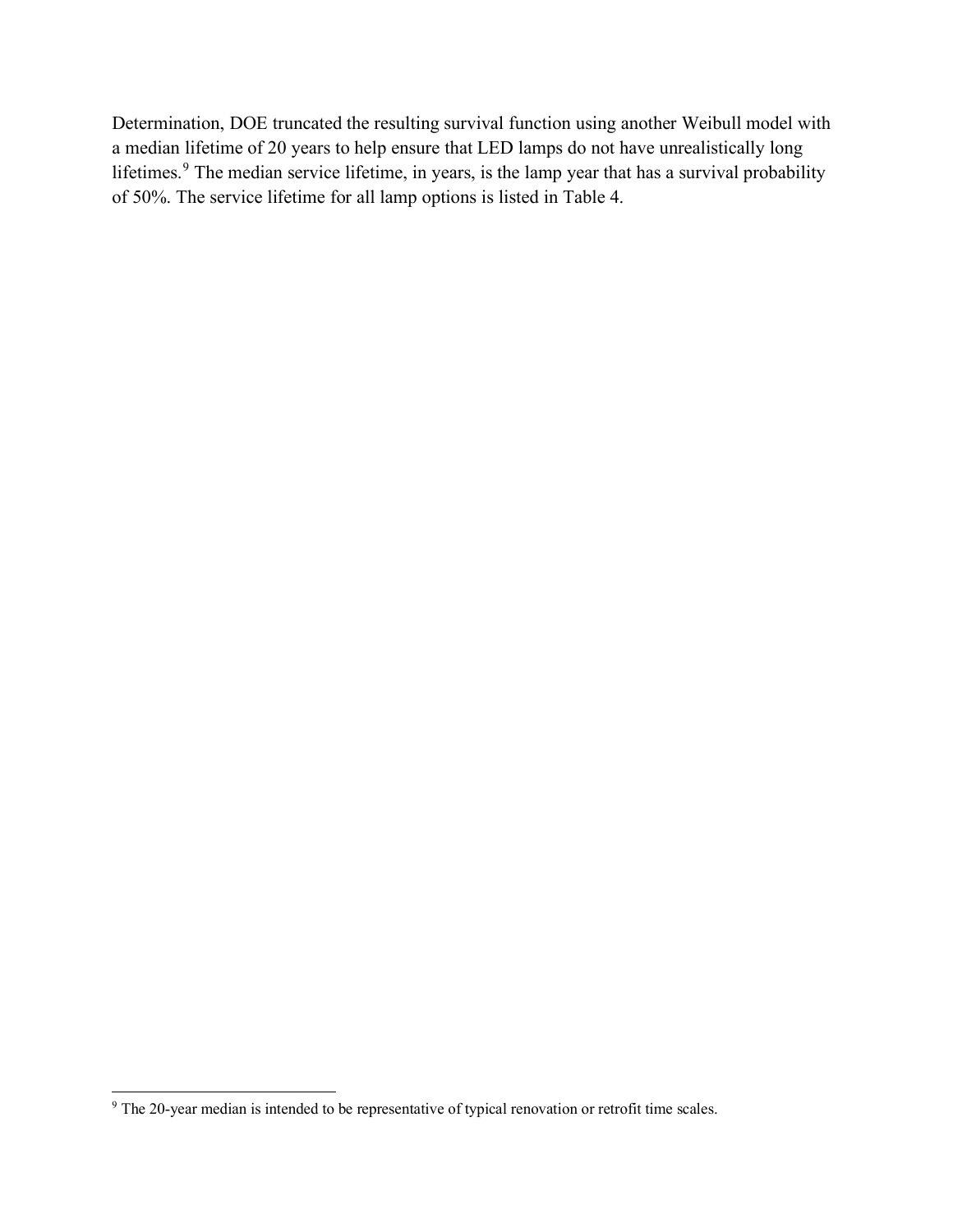**Lamp Option Technology Residential Commercial Median Service Lifetime (years) Annual UEC (kWh/yr) Simple Payback Period\*\* (years) Median Service Lifetime (years) Annual UEC\* (kWh/yr) Simple Payback Period\*\* (years) Integrated Omnidirectional A-Type 1** Halogen 1.9 35.0 - 0.5 168.8 -**2** CFL 11.0 12.2 0.5 3.2 58.9 0.1 **3** CFL 11.0 11.4 0.5 3.2 55.0 0.2 **4 CFL** 11.0 10.6 0.5 3.2 51.0 0.2 **5** LED 18.2 8.1 0.5 4.7 39.3 0.1 **6** LED 19.1 8.1 0.8 7.9 39.3 0.2 **7** LED 18.2 7.3 0.6 4.7 35.3 0.2 **8** LED 19.1 7.3 1.0 7.9 35.3 0.3 **9** LED 18.2 6.5 0.8 4.7 31.4 0.2 **10** LED 18.2 5.7 1.0 4.7 27.5 0.3 **11** LED 18.2 5.3 1.0 4.7 25.5 0.3 **Integrated Omnidirectional Non-A-Type** 1 | Incandescent | 2.1 | 54.3 | -- | 0.6 | 233.8 | --**2** | LED | 17.8 | 6.3 | 0.3 | 4.8 | 27.3 | 0.1 **3** LED 18.9 6.3 0.5 7.9 27.3 0.2 **4** LED 17.8 5.5 0.4 4.8 23.8 0.1 **5** LED 18.9 5.5 0.6 7.9 23.8 0.2 **6** LED 17.8 4.8 0.5 4.8 20.6 0.2 **7** LED 17.8 4.2 0.6 4.8 17.9 0.2 **8** LED 17.8 3.7 0.7 4.8 16.0 0.2 **Integrated Directional 1** Halogen | 3.2 | 61.2 | -- | 0.6 | 235.1 | --**2** CFL 9.9 23.5 1.7 3.2 90.1 0.6 **3** LED 18.7 17.3 0.9 7.9 66.6 0.3 **4** LED 18.7 16.3 0.7 7.9 62.7 0.3 **5** LED 18.7 15.3 0.6 7.9 58.8 0.2 **6** LED 18.7 14.3 0.4 7.9 54.9 0.2 **7** LED 18.7 12.7 0.1 7.9 49.0 0.1 **Non-Integrated Directional 1** Halogen 2.2 51.0 - 0.9 195.0 **2** | LED | 18.7 | 8.2 | 0.8 | 7.9 | 31.2 | 0.3 **3** LED 18.7 7.1 0.9 7.9 27.3 0.3 **4** LED 18.7 6.6 1.0 7.9 25.4 0.4 **5** LED 18.7 6.1 1.2 7.9 23.4 0.4

<span id="page-15-0"></span>**Table 4. Service Lifetime, Unit Energy Consumption in 2022, and Simple Payback Period for All Lamp Options**

\* Commercial UEC indicates the energy that would be consumed by a lamp over the course of a full year, even if the median service lifetime is less than a year.

\*\* The simple payback period is calculated relative to the baseline lamp in each lamp category. The calculation assumes the lamps are operated for a full year and does not take into account replacements costs for lamps with different lifetimes.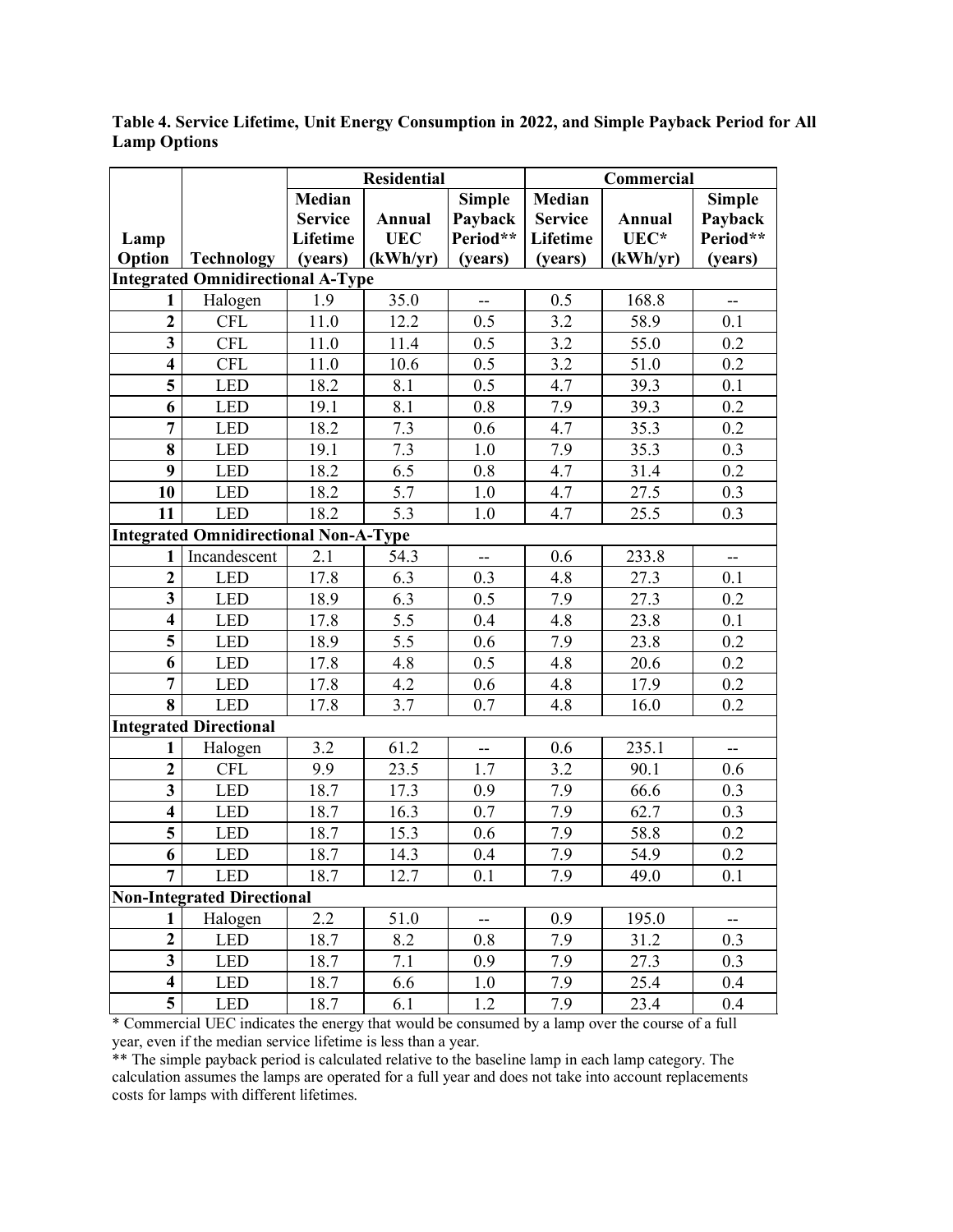To help put the estimated service lifetime in context, [Table 4](#page-15-0) also includes an estimate of the simple payback period. The simple payback period is the amount of time it takes consumers to recover any higher purchase price of more energy-efficient lamps through lower operating costs, without accounting for changes in operating costs over time or the time value of money. DOE used the annual UEC values in [Table 4](#page-15-0) and the lamp prices in [Table 2](#page-11-0) to calculate the simple payback period for each representative lamp, relative to the lamp category's baseline lamp. Consistent with the approach in the 2016 GSL NOPR analysis, DOE used sector-specific electricity prices using 2020 electricity price data from the Edison Electric Institute (EEI) and electricity price trends from Annual Energy Outlook (AEO) 2021 to calculate operating costs (Edison Electric Institute, 2020; U.S. Energy Information Administration, 2021). The simple payback period calculation assumes the lamps are operated for a full year and does not account for the additional cost of any needed replacement lamps when comparing lamps with different lifetimes.

## <span id="page-16-0"></span>2.4 Stock and Shipments

DOE developed a shipments model to estimate the consumer purchases of each representative lamp in each year of the analysis period in the base case (i.e., the case in which the backstop is not implemented) and the backstop case over a 30-year period from 2022-2051. The model starts from initial estimates of the historical shipments of lamps in each category, as well as the present-day stock, and it projects these estimates forward using a stock-turnover modeling methodology. In this section, DOE summarizes the methods for estimating the historical shipments and stock and for projecting these quantities over the analysis period.

### **a. Historical Shipments and Stock Estimates**

Historical shipments estimates for each lamp category by technology were estimated based on publicly-available sources including shipments information published in public comments provided by the National Electrical Manufacturer's Association (NEMA) in response to the February 2019 GSL Definitional NOPR (NEMA, 2019) and the 2017 General Service Incandescent Lamp (GSIL) Notice of Data Availability (NEMA, 2017) and NEMA's online shipments indices<sup>[10](#page-16-1)</sup>. From these sources, DOE developed a historical time series for integrated omnidirectional A-type and non-A-type lamps of all technologies, incandescent integrated directional lamps, and incandescent non-integrated directional lamps. Historic shipments for LED integrated directional and LED non-integrated directional lamps were estimated assuming shipments of each lamp type would follow a Bass diffusion curve (Bass, 1969), using parameter estimates from DOE's GSIL Final Determination (U.S. Department of Energy, 2019a), and that the projected stock associated with the shipments would match the 2018 stock value reported in the DOE's Adoption of LEDs in Common Applications report for that lamp category (Guidehouse, Inc., 2020). Historic shipments for CFL integrated directional lamps were estimated using a simple stock turnover method utilizing estimates for installed stock from the

<span id="page-16-1"></span><sup>&</sup>lt;sup>10</sup> Available a[t https://www.nema.org/analytics/lamp-indices](https://www.nema.org/analytics/lamp-indices) (Last accessed on September 8, 2021)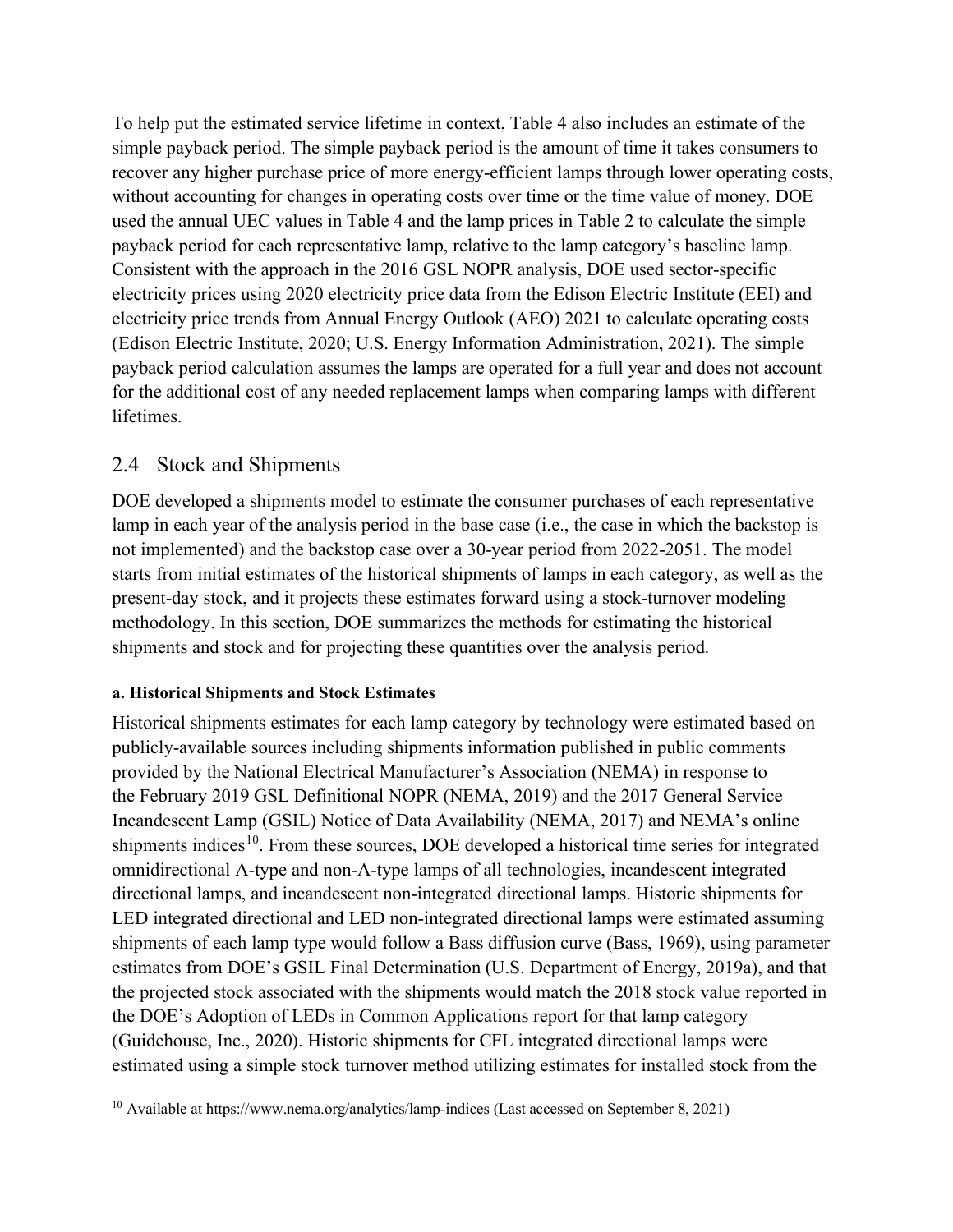DOE's 2015 Lighting Market Characterization report (Navigant Consulting, Inc., 2017) and average lifetimes of typical incandescent and CFL integrated directional lamps (based on the lifetime distributions described in section [2.3\)](#page-12-0). DOE assumed no historic shipments of CFL nonintegrated directional or integrated omnidirectional non-A-type lamps based on limited product availability for those lamps.

#### **b. Stock Turnover Model**

To project the stock of lamps into the future DOE used a stock turnover model similar to that used in DOE's 2016 GSL NOPR analysis to estimate future demand for lamps by lamp category. This model calculates shipments in each year of the analysis based on demand for replacements of retired lamps (*i.e.*, lamps that failed or were replaced in renovation) and for lamps to be installed in new construction. DOE's 2016 GSL NOPR analysis describes the governing equations of the stock turnover model in detail (U.S. Department of Energy–Office of Energy Efficiency and Renewable Energy, 2019c, 2016, Chap. 9). Broadly speaking, the shipments model projects future shipments by estimating the demand for new lamps in each year, for use in new construction and in replacement of retired lamps.

The demand for retirement replacements is given by computing the number of shipments in past vintages that are retired in a given year. The demand for lamps in new construction is driven by growth in total floor space, which is taken to be 1.0% in the commercial and residential sectors based on the floor space and housing stock forecasts in DOE's Annual Energy Outlook. (U.S. Energy Information Administration, 2021)

The stock turnover model also accounts for the reduction in demand due to the adoption of integral LED luminaires into lighting applications traditionally served by GSLs, both prior to and during the analysis period. In each year, an increasing portion of demand is assumed to be met by integral LED luminaires. DOE modelled the growth of integral LED luminaires as a Bass diffusion curve with a maximum market share of 15% of shipments demand, following the approach from the 2016 GSL NOPR.<sup>[11](#page-17-0)</sup>

#### **c. Market-Share Model**

DOE used an econometric consumer-choice model to project the market share for lamp options in each lamp category over time in both the base case and the backstop case. The consumerchoice model allocates market share amongst available lamp options in each lamp category based on each representative unit's characteristics. Similar to the methodology employed by DOE in the GSL and GSIL energy conservation rulemakings, DOE used a conditional logit model with consumer sensitivities to lamp price, median lamp lifetime, energy savings, presence

<span id="page-17-0"></span><sup>&</sup>lt;sup>11</sup> As noted in Chapter 9 of the 2016 GSL NOPR TSD, the fraction of the market that will eventually shift to integral LED luminaires is uncertain. The 15% estimate is based on input from lighting manufacturers and industry experts.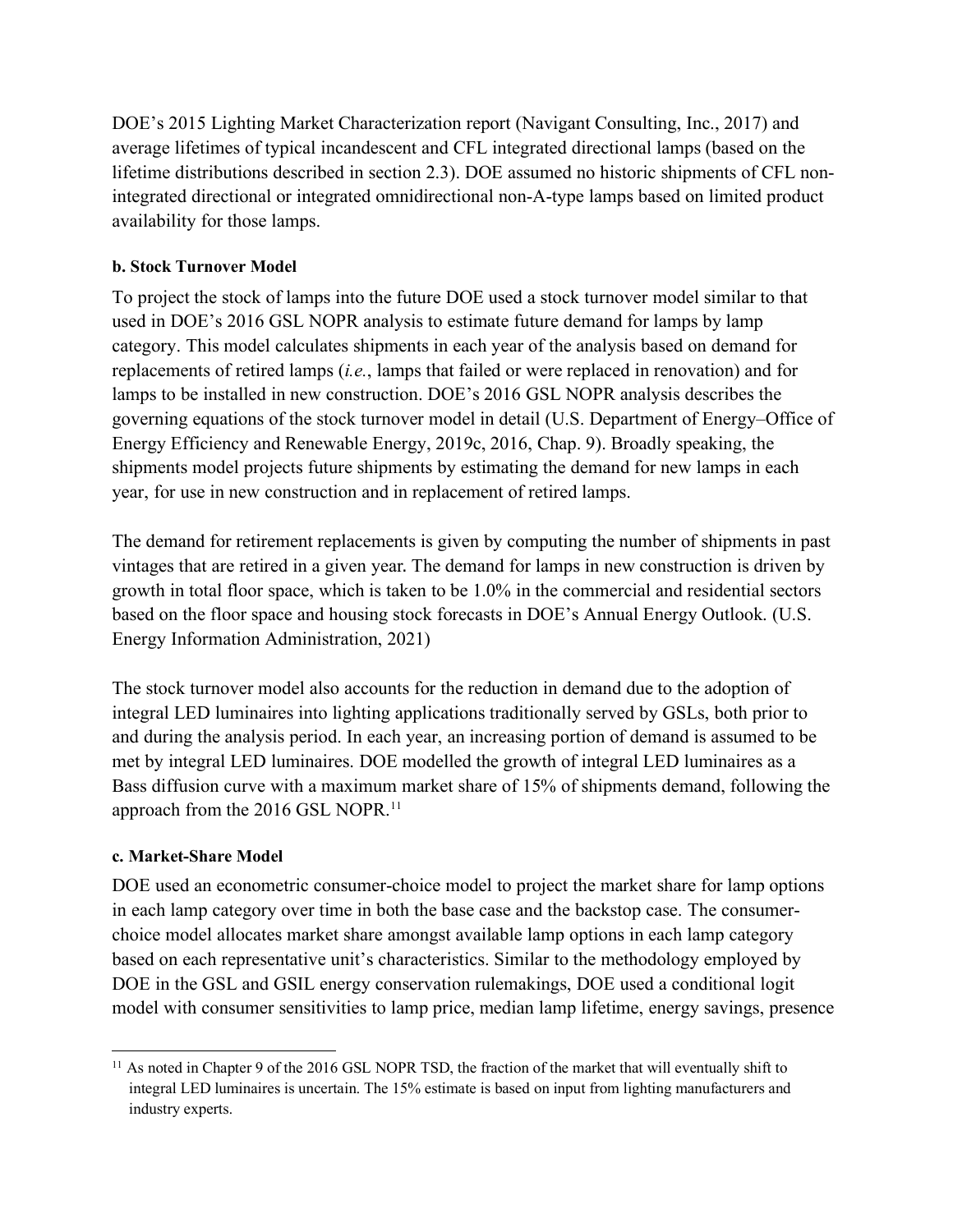of mercury, and ability to dim<sup>[12,](#page-18-0)[13](#page-18-1)</sup> (for example, see Chapter 9 of the 2016 GSL NOPR TSD or the 2019 GSIL Final Determination TSD) (U.S. Department of Energy–Office of Energy Efficiency and Renewable Energy, 2019c, 2016, Chap. 9). The model is calibrated with historical market share data.<sup>[14](#page-18-2)</sup> A simplifying assumption of the model is that lamp efficacies and wattages exist only at the discrete levels defined by the lamp options listed in section [2.3.](#page-12-0) In each year of the shipments projection period, the consumer-choice model assigns a share of new purchases.

The market-share module also incorporates a limit on the diffusion of LED technology into the market using the widely accepted Bass adoption model. Specifically, the Bass adoption model includes a parameter, referred to here as  $MP_{max}$ , which controls the maximum market penetration that is achievable by a new technology<sup>15</sup>.  $MP_{max}$  can take on values between 0 and 1 (inclusive). In this analysis, then, the quantity  $(1 - MP_{max})$  represents the fraction of consumers that will continue to purchase traditional incandescent or halogen lamps even as LED options become more cost effective. This 'holdout' fraction limits the maximum proportion of the stock that is achievable for LED lamps in the absence of the EISA 2007 backstop, since it implies that a certain fraction of consumers (representing a certain fraction of the stock) will consider only traditional incandescent or halogen lamps unless those lamp options are not available to them due to the backstop.

NEMA sales data from 2019-2021 for integrated omnidirectional A-type lamps suggest that the market share for LED lamps has plateaued at approximately 80% of A-type shipments. Based on this observation, DOE adopted  $MP_{max} = 0.8$  for integrated omnidirectional A-type lamps. The current penetration of LED technologies in other lamp categories lags behind that of integrated omnidirectional A-type lamps. For all other lamp categories, DOE assumed an  $MP_{max}$  that corresponds to a stock holdout fraction of 25%, similar to the assumption made in a previous study (Kantner et al., 2017). This holdout fraction may reflect market failures such as consumer biases in projecting benefits or costs of energy efficiency improvements, imperfect information, bounded rationality, and split-incentive/principal-agent problems (Spurlock and Houde, 2016). Additionally, a significant fraction of consumers appear to purchase products based solely on their retail price, without taking into account their energy efficiency and operating costs at all

<span id="page-18-0"></span><sup>&</sup>lt;sup>12</sup> CFLs have historically displayed poor dimming functionality in comparison to other technologies making CFLs less desirable.

<span id="page-18-1"></span><sup>&</sup>lt;sup>13</sup> Note that preferences for warm versus cool tones were not accounted for because the representative lamps are selected to have the same color temperature.

<span id="page-18-2"></span><sup>&</sup>lt;sup>14</sup> Data do not exist to support modeling consumer preference specifically related to bulb appearance, but to the degree that there might be differences in appearance based on lamp technology, consumer preference for appearance should be implicitly accounted for since the model is calibrated to historic market share data.

<span id="page-18-3"></span><sup>&</sup>lt;sup>15</sup> The Bass adoption model also incorporates parameters representing external and internal influence, derived from fitting the LED market share for A-type lamps from the December 2019 GSIL Final Determination (U.S. Department of Energy, 2019b).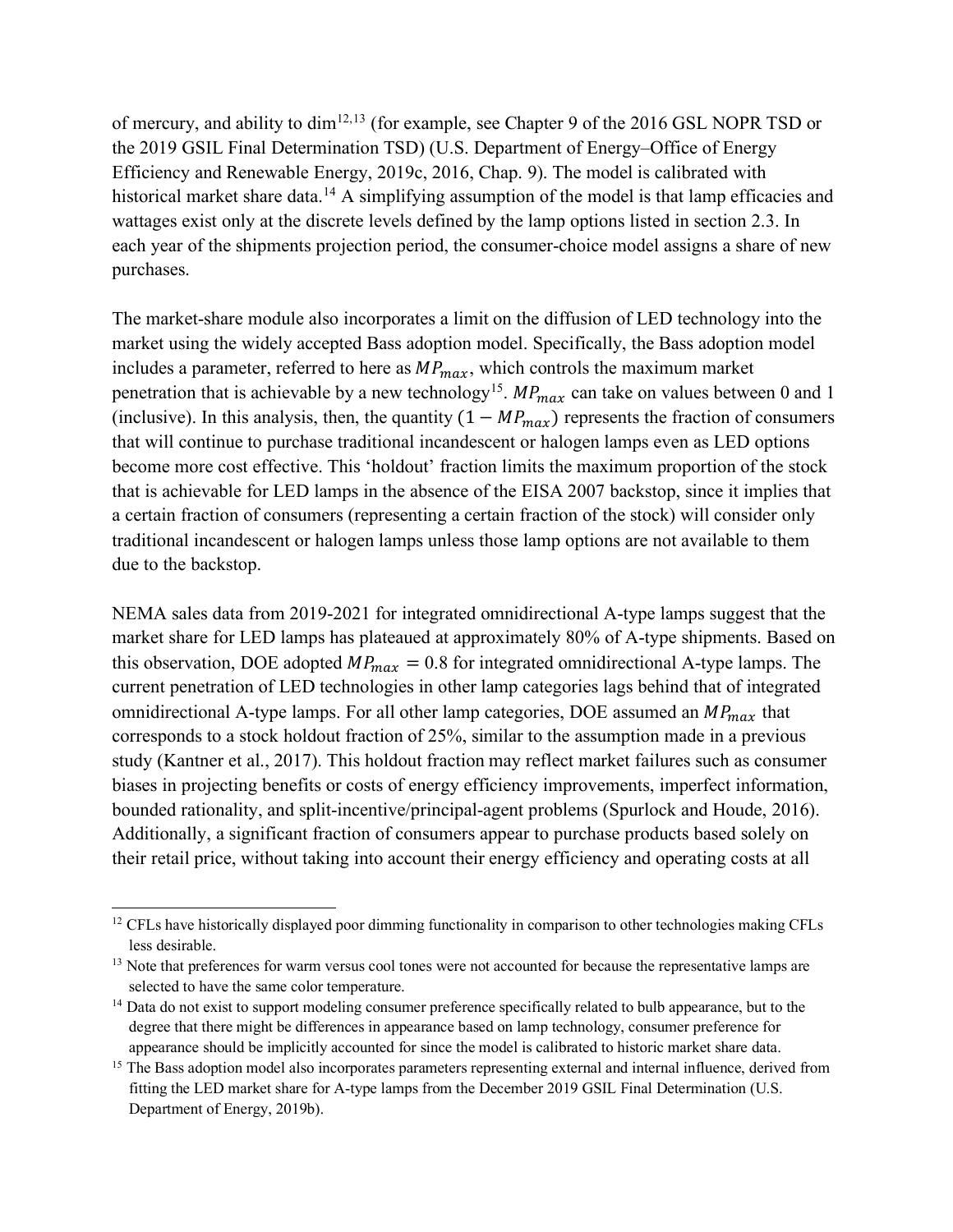(Houde, 2018). Note, that DOE only applies a non-unity  $MP_{max}$  in the residential sector. DOE's 2015 LMC report generally finds a higher penetration of LED technologies in the commercial sector in 2015, relative to the residential sector, indicating that commercial consumers are less likely to be 'holdouts' (Navigant Consulting, Inc., 2017). Thus, for the commercial sector, DOE set  $MP_{max} = 1$  for LED technologies.

To allocate market share among lamps in the backstop case, DOE assumed that, starting in 2022 only lamp options with an efficacy above 45 lm/W are available for purchase, since they are the only option remaining that meets the minimum efficacy requirement for each lamp category. Thus, all lamps are CFLs or LEDs starting in 2022 in the backstop case.

### **d. Lamp Price Learning**

Prices for LEDs have been shown to decrease in a manner that is consistent with a learning curve (Gerke et al., 2014). Learning curves reflect systematic decreases in manufacturing costs resulting from cumulative production experience. (Wright, 1936; Yelle, 1979) Typically these manifest as a decline in consumer price and are represented as a power-law function dependent on the cumulative shipments to market of a particular technology. As described in the previous section, lamp price is a key input to the consumer-choice model which apportions market share to each lamp option. To estimate future prices of the lamps, DOE used a standard price-learning model which relates the price of a given technology to its cumulative production, as represented by total cumulative shipments.

For LED lamps, DOE used a learning parameter which corresponds to an 18% decrease in price for each doubling in cumulative shipments, consistent with the historic price learning rate observed by a study of the evolution of LED lamp prices (Gerke et al., 2015). Because LED lamps are a relatively young technology, their cumulative shipments increase relatively rapidly and hence they undergo a substantial price decline of 27.5% during the analysis period. DOE assumed that incandescent and CFL technologies do not undergo price learning in the analysis period due to the long history of these lamps in the market.

## <span id="page-19-0"></span>2.5 National Energy Savings

National energy savings (NES) from the implementation of the backstop is a critical input into estimating the annualized operating cost savings and avoided greenhouse gas emissions. NES is the difference in the total national energy consumption in the base case and the backstop case. To calculate the national annual energy consumption (AEC) in each year for each case, DOE multiplies the stock of lamps of each type in that year by the average annual UEC for that lamp type, and sum over all lamp types. The difference in national AEC between the cases yields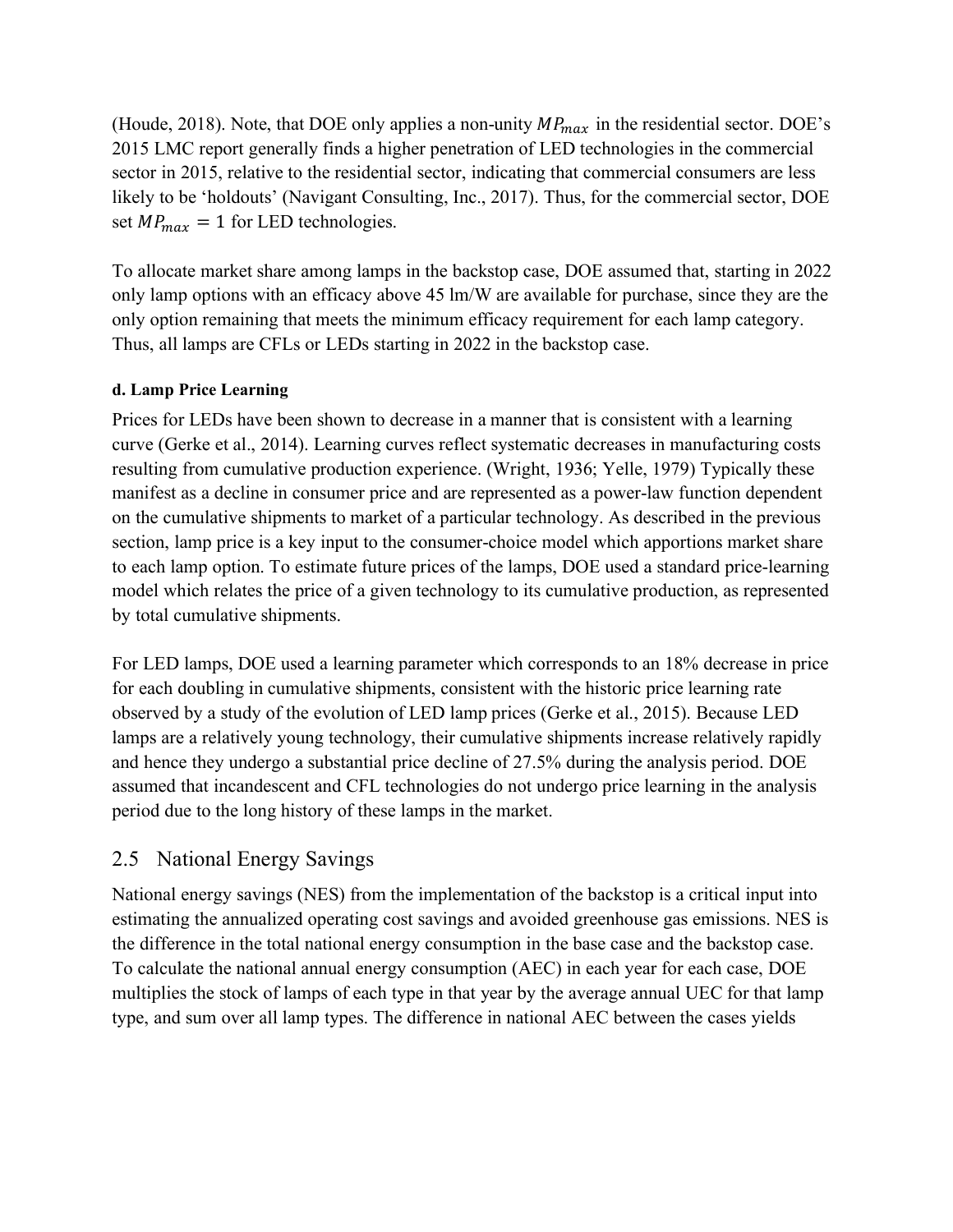energy savings at the site of consumption (i.e., the reduction in energy consumption in homes and buildings, as would be reflected in a utility bill).

The lamp options presented in Table 2 are meant to represent typical products in each lamp category, but do not necessarily reflect the entire range or products within the full distribution of lumen outputs of that category. DOE adjusted the energy use of the representative units for the integrated omnidirectional A-type category to account for the full distribution of GSL lumen outputs (i.e., 310 – 3300 lumens) based on data provided by the National Resource Defense Council in comments (NRDC, 2015) in response to DOE's December 2014 GSL Preliminary Analysis (U.S. Department of Energy, 2014).

Site energy savings are then converted to a reduction in primary energy consumption at the source of generation (i.e., reduction in energy consumption at the power plant), measured in quadrillion BTUs (quads), by applying a site-to-power-plant conversion factor in each year of the analysis period. The site-to-power plant conversion factors are developed using projections from AEO 2021 (U.S. Energy Information Administration, 2021) and the methodology described in the 2016 GSL NOPR TSD (U.S. Department of Energy–Office of Energy Efficiency and Renewable Energy, 2016, Chap. 10). DOE also accounts for the full-fuel-cycle (FFC) energy use of lamps—which includes the energy required to extract, refine, and deliver primary fuel sources—following the methodology described in appendix 10B of the GSL NOPR TSD (U.S. Department of Energy–Office of Energy Efficiency and Renewable Energy, 2016, App. 10B). DOE accounts for the energy used over the full lifetime of all lamps shipped during the 30-year analysis period. For long-lived lamps and lamps shipped late in the analysis period, this means tracking energy consumption through 2090, the year in which the last lamp shipped during the analysis period is assumed to be retired. As in DOE's 2016 GSL NOPR analysis, DOE accounts for the ingrowth of lighting controls in the commercial sector as discussed in section [2.3](#page-12-0) (U.S. Department of Energy–Office of Energy Efficiency and Renewable Energy, 2016, Chap. 10).

Federal rulemaking assessments of potential energy savings associated with more efficient appliances typically consider a rebound effect, which reflects the idea that as appliances become more efficient, the reduced operating costs will lead consumers to use their appliance more often. In the context of this analysis, a rebound effect would reduce the estimated national energy savings attributed to the implementation of the backstop due to either increased HOU or increased lumen density (i.e., lamps per square foot) in the backstop case. As in DOE's 2016 GSL NOPR and 2019 GSIL Final Determination, however, DOE assumed no rebound effect (U.S. Department of Energy, 2016; U.S. Department of Energy–Office of Energy Efficiency and Renewable Energy, 2019b). DOE also notes that a series of LMC reports suggest no evidence of an increase in overall operating hours for GSLs accompanying the increase in the overall efficiency of GSLs in the installed stock between 2001 and 2015 (Navigant Consulting, Inc., 2017; Navigant Consulting, Inc., 2012; Navigant Consulting, Inc., 2002).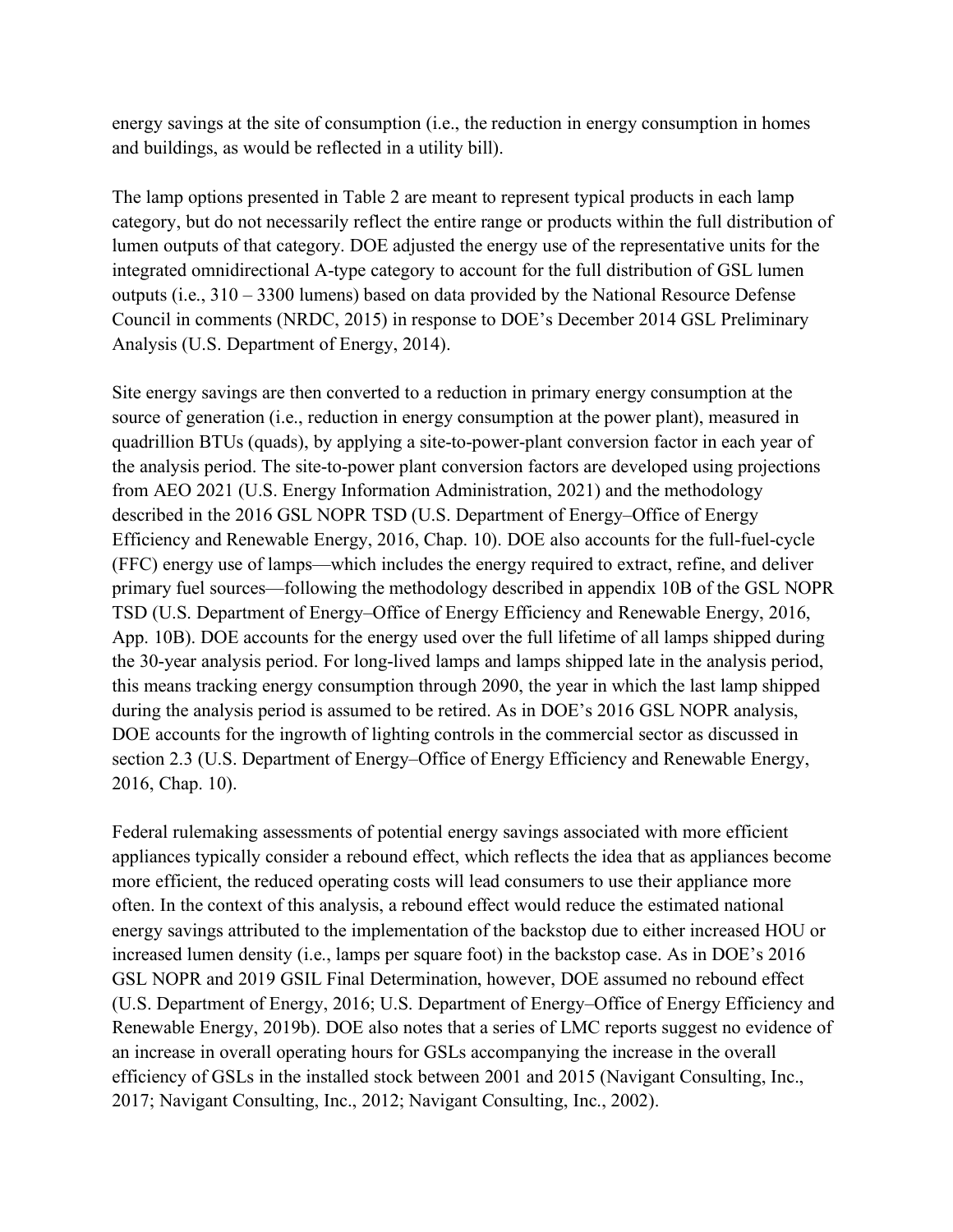## <span id="page-21-0"></span>2.6 Annualized National Consumer Costs and Benefits

Annualized national consumer costs and benefits are calculated from the time series of increased consumer first costs and operating cost savings attributed to the implementation of the backstop. Cumulative national costs and benefits are summed over the years of operation for lamps shipped during the 30-year analysis period and discounted to year 2021 using discount rates of 3% and 7%. These discount rates are used because they are consistent with standard DOE practice (U.S. Department of Energy, 2016). Annualized values are derived by calculating the fixed annual value over a 30-year period, starting in 2022, that yields the same present value as the cumulative value.

The total first cost in a given year is the product of the installed price of a lamp option and the shipments of that option, summed over all lamp options. The installed price of a lamp is the purchase price of the lamp in a given year, taking into account price trends, and including nationally-representative average sales tax and installation cost, if any. DOE assumed that lamps installed in the residential sector had zero installation costs and lamps in the commercial sector have a per lamp installation cost of \$1.57 based on Bureau of Labor Statistics hourly wage data (U.S. Department of Labor–Bureau of Labor Statistics., 2019), assuming it takes five minutes to replace a failed lamp.

The total operating cost in each year is the product of the sector-specific average annual energy consumption, for all lamp options in the installed stock, and the sector-specific cost of electricity, summed over sectors. Electricity prices and price trends come from the EEI and AEO 2021 as discussed in section [2.3.](#page-12-0)

In addition to the reference inputs, DOE also analyzed high and low benefits scenarios that use inputs from variants of the AEO 2021 Reference case. For the high benefits scenario, DOE used the AEO 2021 High Economic Growth scenario, which has a higher energy price trend relative to the Reference case. In order to consider a broad range of potential benefits resulting from the implementation of the EISA 2007 backstop DOE also assumed a lower price learning rate in the high benefits scenario. The lower learning rate in this scenario slows down the adoption of more efficacious lamp options in the base case, increasing the available energy savings attributable to the implementation of the backstop. For the low benefits scenario, DOE used the AEO 2021 Low Economic Growth scenario, which has a lower energy price trend relative to the Reference case, as well as a higher price learning rate. The higher learning rate in this scenario increases the adoption of more efficacious lamp options in the base case, decreasing the available energy savings attributable to the implementation of the backstop. Higher and lower learning rates are taken from the 95% confidence interval on the learning parameter relating cumulative LED Atype shipments and the corresponding price (see section [2.4.](#page-16-0)d).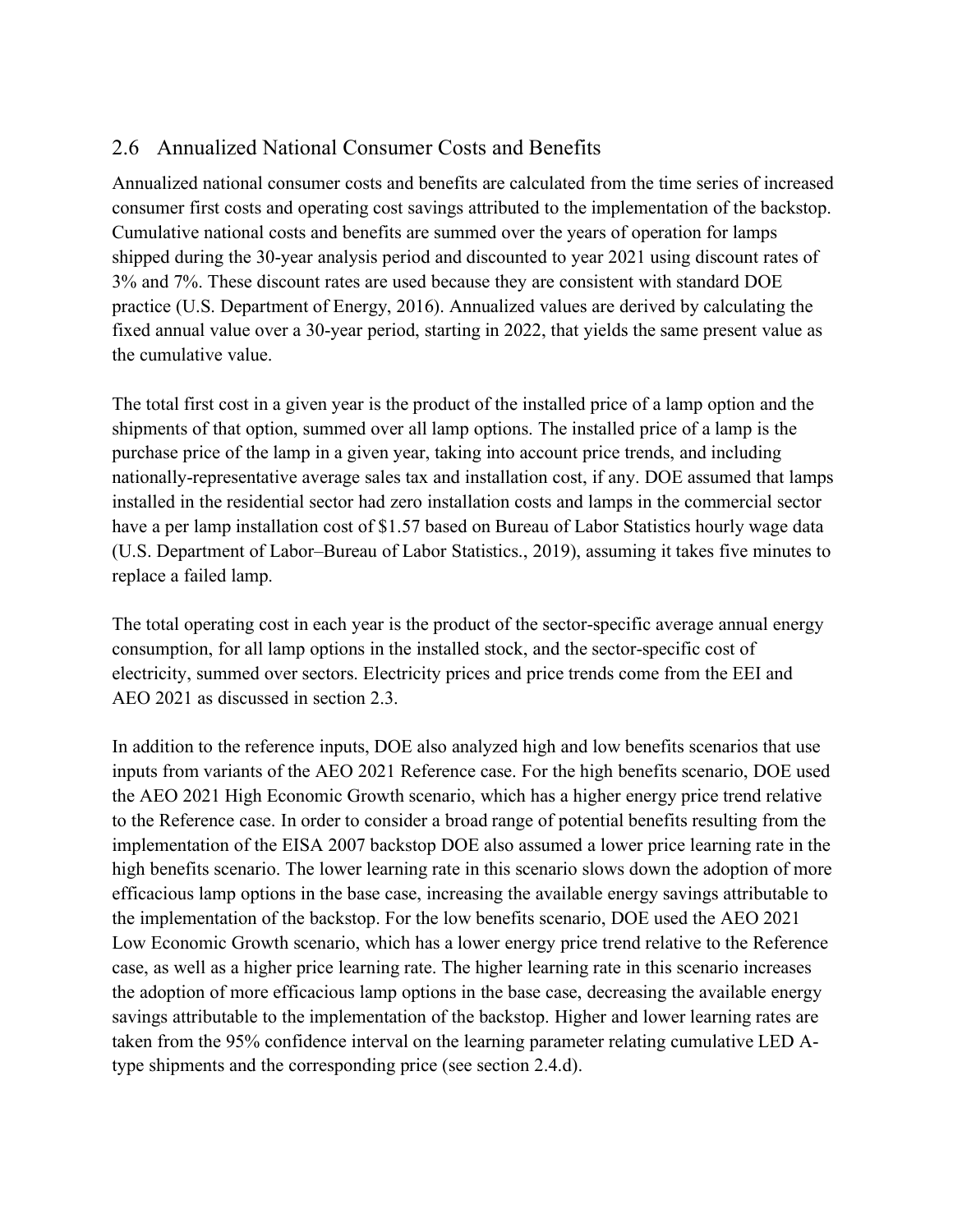## <span id="page-22-0"></span>2.7 Emissions Reduction and Monetization

#### **a. Emissions Reduction**

DOE calculated the reduction in greenhouse gases and other pollutants due to the implementation of the backstop in 2022 considering contributions from two components. The first component estimates the effect of the reduction in national energy use due to the backstop on power sector emissions of  $CO_2$ ,  $NO_x$ ,  $Hg$ , and  $SO_2$ . The second component estimates the impacts of potential standards on emissions of two additional greenhouse gases,  $CH_4$  and  $N_2O$ , as well as the reductions to emissions of other gases due to "upstream" activities in the fuel production chain. These upstream activities comprise extraction, processing, and transporting fuels to the site of combustion. The associated emissions are referred to as upstream emissions and they include "fugitive" emissions (direct leakage to the atmosphere) of  $CH_4$  and  $CO_2$ .

The estimated emissions reduction is computed from the energy savings in each year of the analysis by applying a multiplier representing the projected average carbon intensity per unit of electricity delivered. These multipliers were developed by DOE for its energy efficiency rulemakings, and are based on the projected mix of electricity generators on the grid. The methodology is based on results published for the Annual Energy Outlook (AEO) prepared by the Energy Information Administration, including a set of side cases that implement a variety of efficiency-related policies. The methodology is described in the report "Utility Sector Impacts of Reduced Electricity Demand" (Coughlin, 2019, 2014).

### **b. Social Cost of Greenhouse Gases**

For the purpose of complying with the requirements of Executive Order 12866, DOE estimated the monetized benefits from the reduced emissions of  $CO<sub>2</sub>$ , CH<sub>4</sub>, and N<sub>2</sub>O. These estimates represent the monetary value of the net harm to society associated with a marginal increase in emissions of these pollutants in a given year, or the benefit of avoiding that increase. These estimates are intended to include (but are not limited to) climate-change-related changes in net agricultural productivity, human health, property damages from increased flood risk, disruption of energy systems, risk of conflict, environmental migration, and the value of ecosystem services.

On March 16, 2022, the Fifth Circuit Court of Appeals (No. 22-30087) granted the federal government's emergency motion for stay pending appeal of the February 11, 2022, preliminary injunction issued in Louisiana v. Biden, No. 21-cv-1074-JDC-KK (W.D. La.). As a result of the Fifth Circuit's order, the preliminary injunction is no longer in effect, pending resolution of the federal government's appeal of that injunction or a further court order. Among other things, the preliminary injunction enjoined the defendants in that case from "adopting, employing, treating as binding, or relying upon" the interim estimates of the social cost of greenhouse gases—which were issued by the Interagency Working Group on the Social Cost of Greenhouse Gases on February 26, 2021—to monetize the benefits of reducing greenhouse gas emissions. In the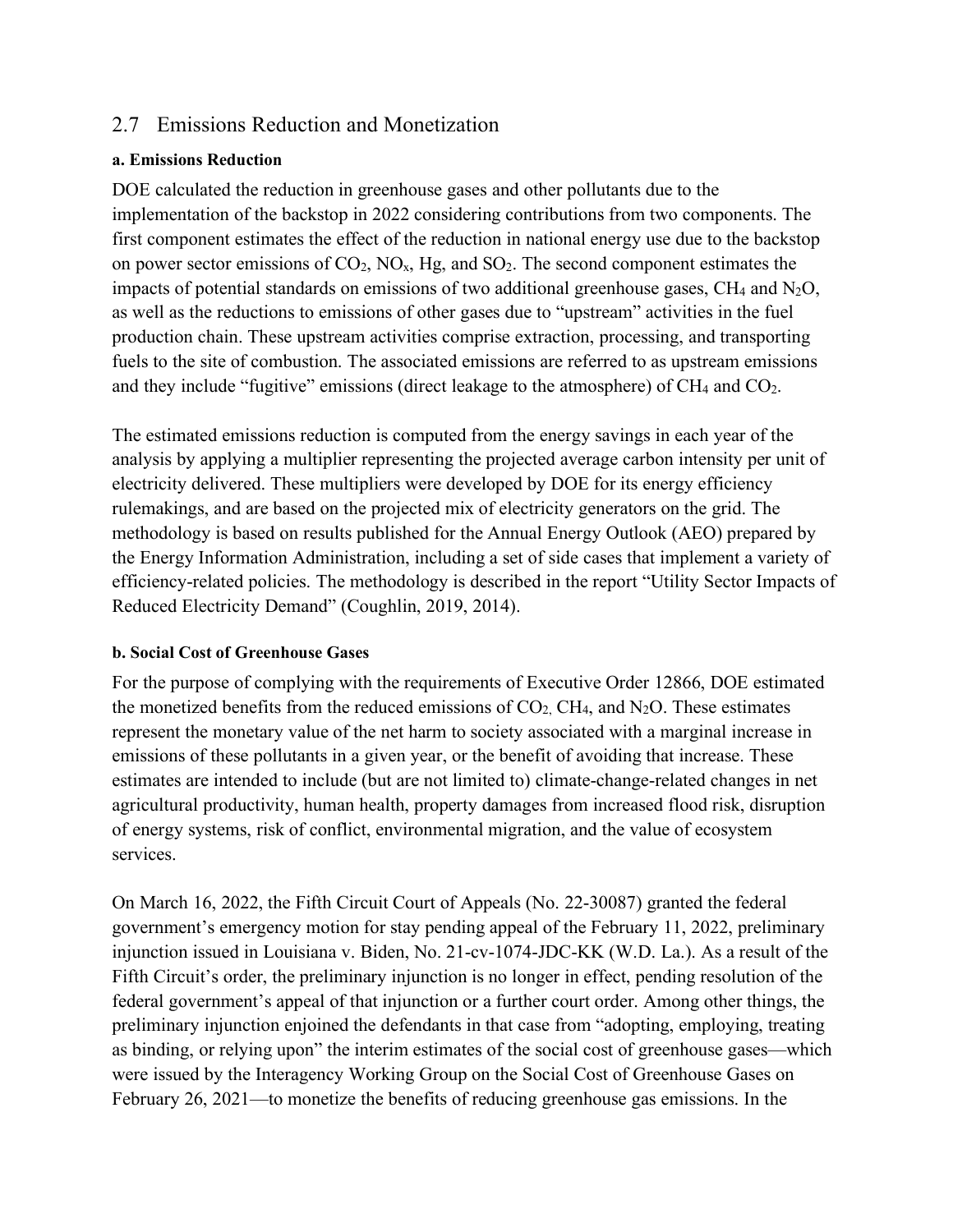absence of further intervening court orders, DOE will revert to its approach prior to the injunction and present monetized benefits where appropriate and permissible under law.

For the purpose of complying with the requirements of Executive Order 12866, DOE estimates the monetized benefits of the reductions in emissions of CO2, CH4, and N2O by using a measure of the social cost ("SC") of each pollutant (e.g., SC-GHGs). These estimates represent the monetary value of the net harm to society associated with a marginal increase in emissions of these pollutants in a given year, or the benefit of avoiding that increase. These estimates are intended to include (but are not limited to) climate-change-related changes in net agricultural productivity, human health, property damages from increased flood risk, disruption of energy systems, risk of conflict, environmental migration, and the value of ecosystem services. DOE exercises its own judgment in presenting monetized climate benefits as recommended by applicable Executive Orders and guidance, and DOE would reach the same conclusion presented in this notice in the absence of the social cost of greenhouse gases, including the February 2021 Interim Estimates presented by the Interagency Working Group on the Social Cost of Greenhouse Gases.

DOE estimated the global social benefits of  $CO<sub>2</sub>$ , CH<sub>4</sub>, and N<sub>2</sub>O reductions (i.e., SC-GHGs) using the estimates presented in the Technical Support Document: Social Cost of Carbon, Methane, and Nitrous Oxide Interim Estimates under Executive Order 13990 published in February 2021 by the Interagency Working Group on the Social Cost of Greenhouse Gases  $(1W)$  (IWG, 2021).<sup>[16](#page-23-0)</sup> The SC-GHGs is the monetary value of the net harm to society associated with a marginal increase in emissions in a given year, or the benefit of avoiding that increase. In principle, SC-GHGs includes the value of all climate change impacts, including (but not limited to) changes in net agricultural productivity, human health effects, property damage from increased flood risk and natural disasters, disruption of energy systems, risk of conflict, environmental migration, and the value of ecosystem services. The SC-GHGs therefore, reflects the societal value of reducing emissions of the gas in question by one metric ton. The SC-GHGs is the theoretically appropriate value to use in conducting benefit-cost analyses of policies that affect CO2, N2O and CH4 emissions. As a member of the IWG involved in the development of the February 2021 SC-GHG TSD), the DOE agrees that the interim SC-GHG estimates represent the most appropriate estimate of the SC-GHG until revised estimates have been developed reflecting the latest, peer-reviewed science.

The SC-GHGs estimates are presented here were developed over many years, using transparent process, peer-reviewed methodologies, the best science available at the time of that process, and

<span id="page-23-0"></span><sup>16</sup> *See* Interagency Working Group on Social Cost of Greenhouse Gases, *Technical Support Document: Social Cost of Carbon, Methane, and Nitrous Oxide. Interim Estimates Under Executive Order 13990*, Washington, D.C., February 2021. Available at: *www.whitehouse.gov/wp-*

*content/uploads/2021/02/TechnicalSupportDocument\_SocialCostofCarbonMethaneNitrousOxide.pdf* (last accessed March 17, 2021).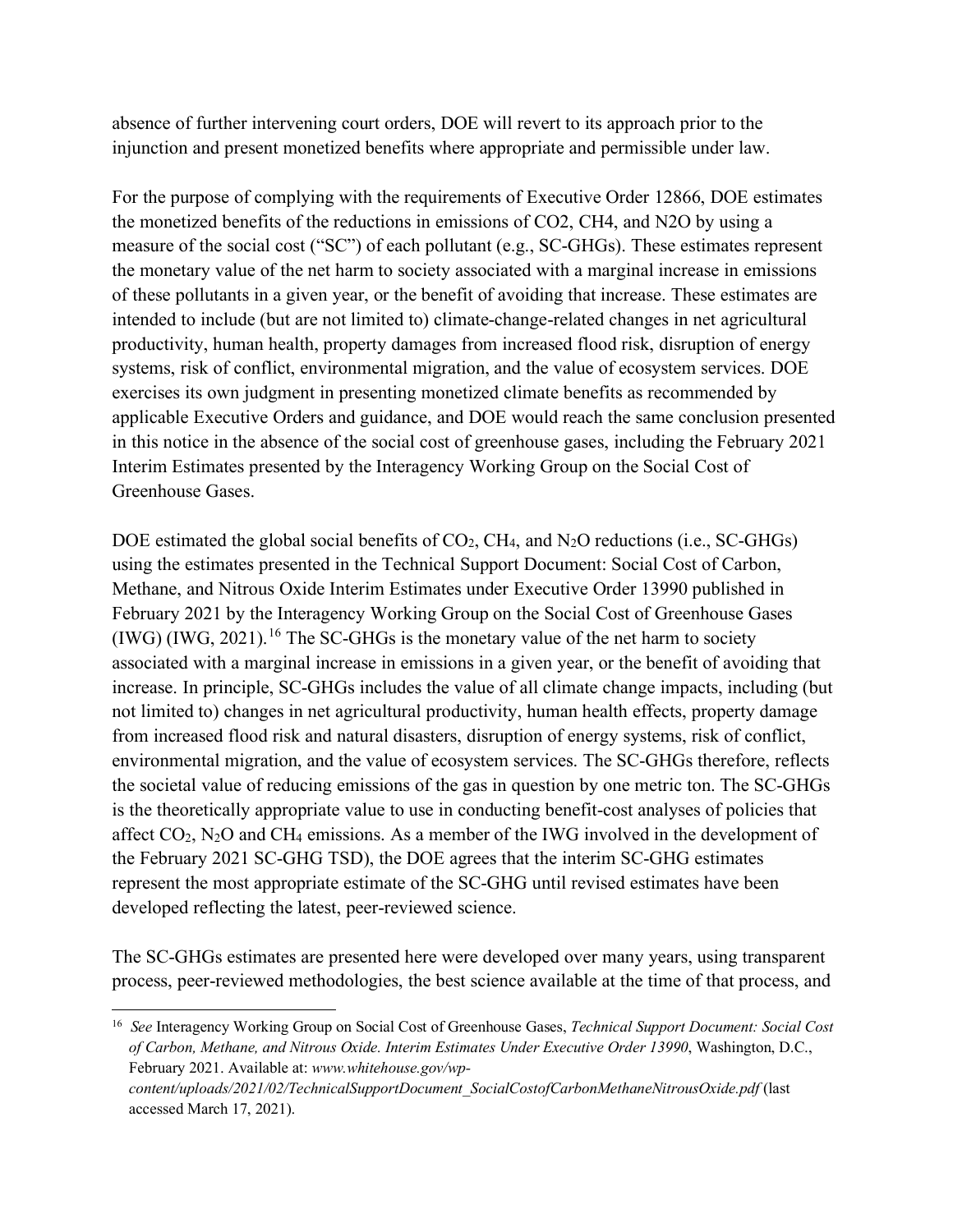with input from the public. Specifically, in 2009, an interagency working group (IWG) that included the DOE and other executive branch agencies and offices was established to ensure that agencies were using the best available science and to promote consistency in the social cost of carbon (SC-CO<sub>2</sub>) values used across agencies. The IWG published  $SC$ -CO<sub>2</sub> estimates in 2010 that were developed from an ensemble of three widely cited integrated assessment models (IAMs) that estimate global climate damages using highly aggregated representations of climate processes and the global economy combined into a single modeling framework. The three IAMs were run using a common set of input assumptions in each model for future population, economic, and  $CO<sub>2</sub>$  emissions growth, as well as equilibrium climate sensitivity (ECS) – a measure of the globally averaged temperature response to increased atmospheric  $CO<sub>2</sub>$ concentrations. These estimates were updated in 2013 based on new versions of each IAM. In August 2016 the IWG published estimates of the social cost of methane (SC-CH4) and nitrous oxide  $(SC-N<sub>2</sub>O)$  using methodologies that are consistent with the methodology underlying the  $SC-CO<sub>2</sub>$  estimates. The modeling approach that extends the IWG  $SC-CO<sub>2</sub>$  methodology to non- $CO<sub>2</sub>$  GHGs has undergone multiple stages of peer review. The SC-CH<sub>4</sub> and SC-N<sub>2</sub>O estimates were developed by Marten et al. (2015) and underwent a standard double-blind peer review process prior to journal publication. In 2015, as part of the response to public comments received to a 2013 solicitation for comments on the  $SC\text{-}CO<sub>2</sub>$  estimates, the IWG announced a National Academies of Sciences, Engineering, and Medicine review of the SC-CO<sub>2</sub> estimates to offer advice on how to approach future updates to ensure that the estimates continue to reflect the best available science and methodologies. In January 2017, the National Academies released their final report, Valuing Climate Damages: Updating Estimation of the Social Cost of Carbon Dioxide, and recommended specific criteria for future updates to the SC-CO<sub>2</sub> estimates, a modeling framework to satisfy the specified criteria, and both near-term updates and longerterm research needs pertaining to various components of the estimation process (National Academies, 2017). Shortly thereafter, in March 2017, President Trump issued Executive Order 13783, which disbanded the IWG, withdrew the previous TSDs, and directed agencies to ensure SC-CO2 estimates used in regulatory analyses are consistent with the guidance contained in OMB's Circular A-4, "including with respect to the consideration of domestic versus international impacts and the consideration of appropriate discount rates" (EO 13783, Section  $5(c)$ ).

On January 20, 2021, President Biden issued Executive Order 13990, which re-established the IWG and directed it to ensure that the U.S. Government's estimates of the social cost of carbon and other greenhouse gases reflect the best available science and the recommendations of the National Academies (2017). The IWG was tasked with first reviewing the SC-GHG estimates currently used in Federal analyses and publishing interim estimates within 30 days of the EO that reflect the full impact of GHG emissions, including by taking global damages into account. The interim SC-GHG estimates published in February 2021, specifically the SC-CH<sub>4</sub> estimates, are used here to estimate the climate benefits for this rulemaking. The EO instructs the IWG to undertake a fuller update of the SC-GHG estimates by January 2022 that takes into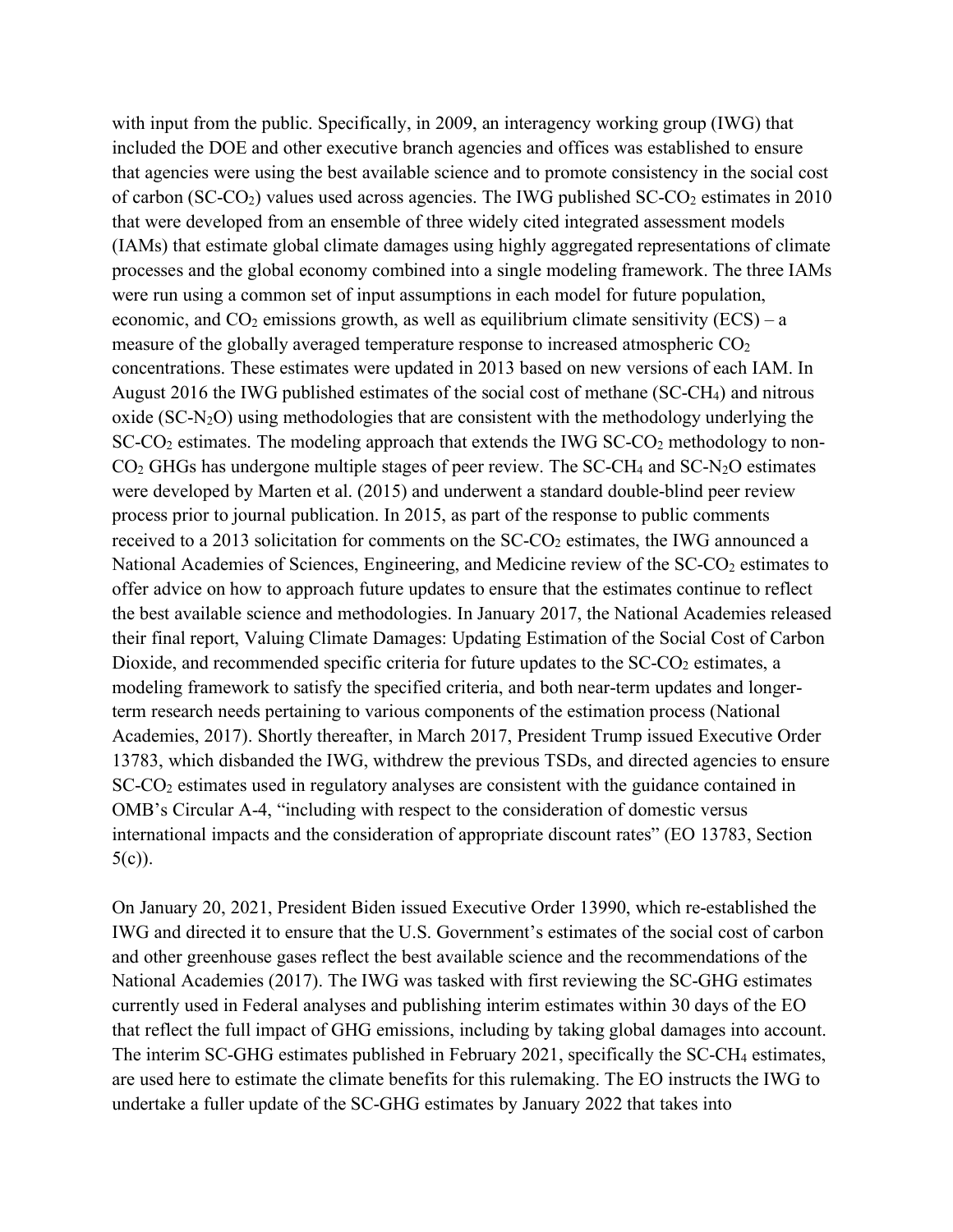consideration the advice of the National Academies (2017) and other recent scientific literature.

The February 2021 SC-GHG TSD provides a complete discussion of the IWG's initial review conducted under EO 13990. In particular, the IWG found that the SC-GHG estimates used under EO 13783 fail to reflect the full impact of GHG emissions in multiple ways. First, the IWG found that a global perspective is essential for SC-GHG estimates because it fully captures climate impacts that affect the United States and which have been omitted from prior U.S. specific estimates due to methodological constraints. Examples of omitted effects include direct effects on U.S. citizens, assets, and investments located abroad, supply chains, and tourism, and spillover pathways such as economic and political destabilization and global migration. In addition, assessing the benefits of U.S. GHG mitigation activities requires consideration of how those actions may affect mitigation activities by other countries, as those international mitigation actions will provide a benefit to U.S. citizens and residents by mitigating climate impacts that affect U.S. citizens and residents. If the United States does not consider impacts on other countries, it is difficult to convince other countries to consider the impacts of their emissions on the United States. As a member of the IWG involved in the development of the February 2021 SC-GHG TSD, DOE agrees with this assessment and, therefore, in this final rule DOE centers attention on a global measure of SC-GHG. This approach is the same as that taken in DOE regulatory analyses from 2012 through 2016. Prior to that, in 2008 DOE presented Social Cost of Carbon (SCC) estimates based on values the Intergovernmental Panel on Climate Change (IPCC) identified in literature at that time. As noted in the February 2021 SC-GHG TSD, the IWG will continue to review developments in the literature, including more robust methodologies for estimating a U.S.-specific SC-GHG value, and explore ways to better inform the public of the full range of carbon impacts. As a member of the IWG, DOE will continue to follow developments in the literature pertaining to this issue.

While the IWG works to assess how best to incorporate the latest, peer reviewed science to develop an updated set of SC-GHG estimates, it set the interim estimates to be the most recent estimates developed by the IWG prior to the group being disbanded in 2017. The estimates rely on the same models and harmonized inputs and are calculated using a range of discount rates. As explained in the February 2021 SC-GHG TSD, the IWG has recommended that agencies revert to the same set of four values drawn from the SC-GHG distributions based on three discount rates as were used in regulatory analyses between 2010 and 2016 and subject to public comment. For each discount rate, the IWG combined the distributions across models and socioeconomic emissions scenarios (applying equal weight to each) and then selected a set of four values recommended for use in benefit-cost analyses: an average value resulting from the model runs for each of three discount rates (2.5 percent, 3 percent, and 5 percent), plus a fourth value, selected as the 95th percentile of estimates based on a 3 percent discount rate. The fourth value was included to provide information on potentially higher-than-expected economic impacts from climate change. As explained in the February 2021 SC-GHG TSD, and DOE agrees, this update reflects the immediate need to have an operational SC-GHG for use in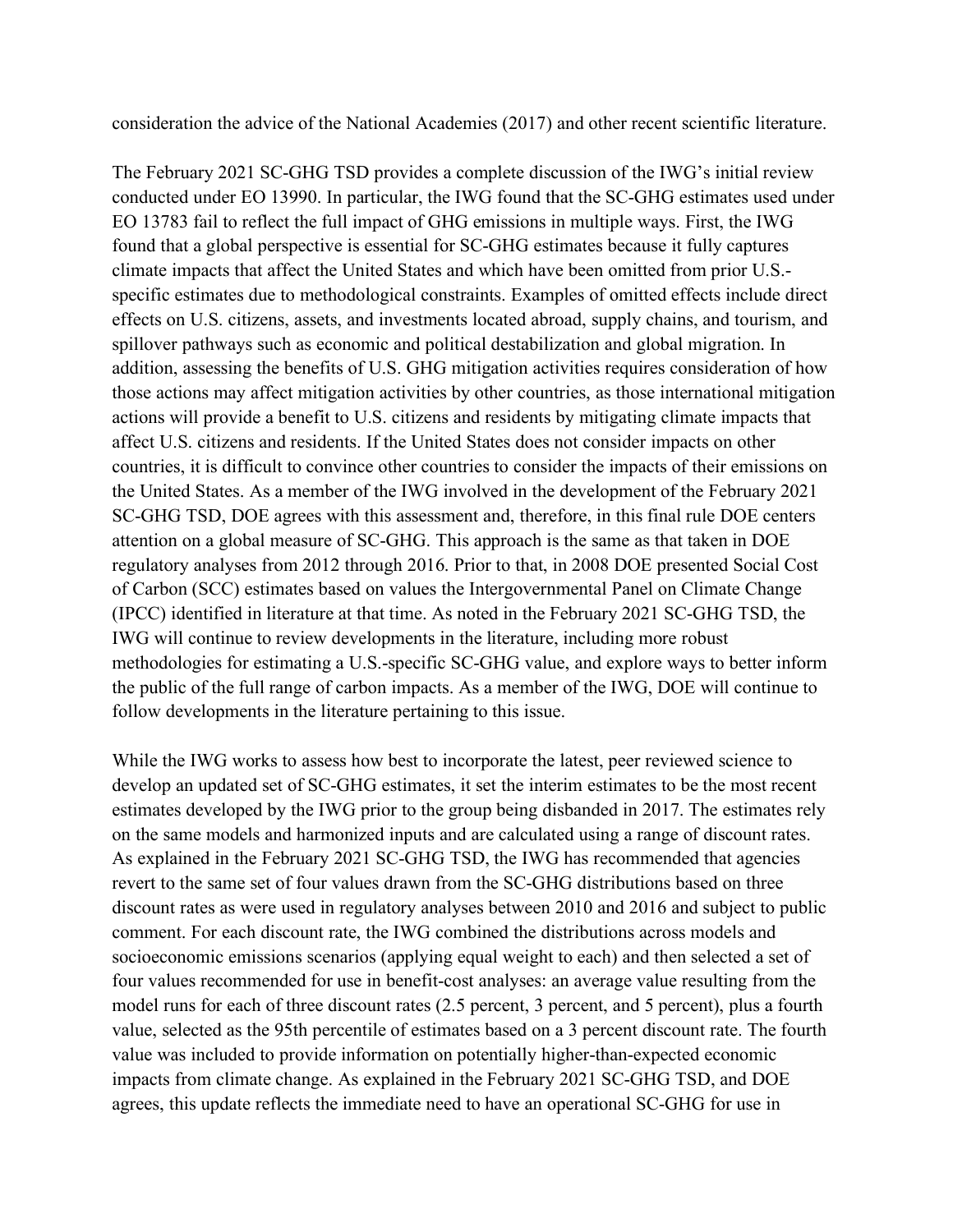regulatory benefit-cost analyses and other applications that was developed using a transparent process, peer-reviewed methodologies, and the science available at the time of that process. Those estimates were subject to public comment in the context of dozens of proposed rulemakings as well as in a dedicated public comment period in 2013.

DOE's derivations of the  $SCCO<sub>2</sub>$ ,  $SC-N<sub>2</sub>O$ , and  $SC-CH<sub>4</sub>$  values used for this analysis are discussed in the following sections, and the results of DOE's analyses estimating the benefits of the reductions in emissions of these pollutants are presented in section [3.](#page-31-1)

#### *Social Cost of Carbon*

The  $SC-CO<sub>2</sub>$  values used for this analysis were generated using the values presented in the 2021 update from the IWG's February 2021 TSD. [Table 5](#page-27-0) shows the updated sets of annual SC-CO<sub>2</sub> estimates from the latest interagency update from 2020 to 2050. For purposes of capturing the uncertainties involved in regulatory impact analysis, DOE has determined it is appropriate to include all four sets of SC-CO<sub>2</sub> values, as recommended by the IWG.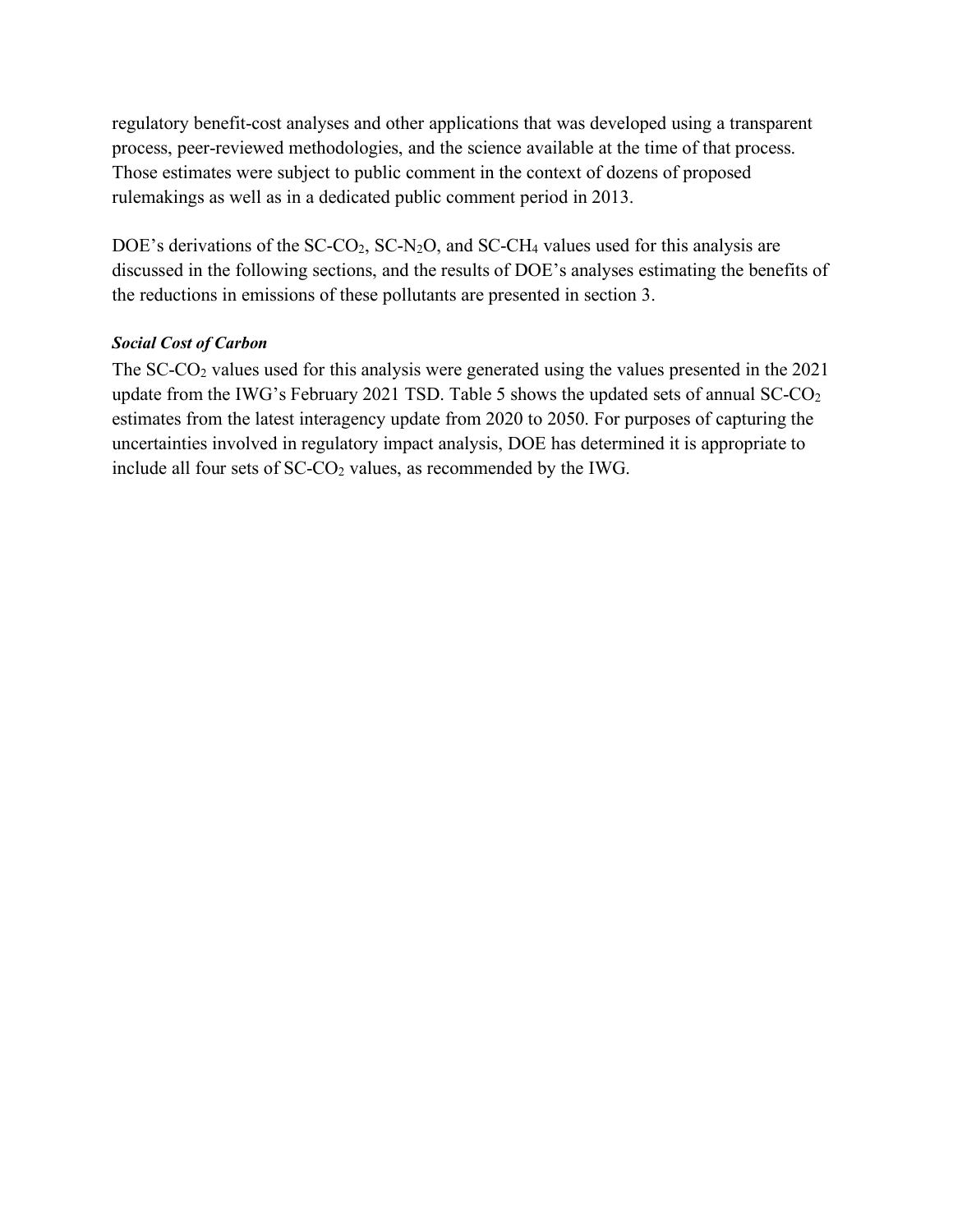|                       | <b>Discount Rate and Statistics</b> |             |               |          |  |
|-----------------------|-------------------------------------|-------------|---------------|----------|--|
| <b>Emissions Year</b> | 5%, Average                         | 3%, Average | 2.5%, Average | 3%, 95th |  |
| 2020                  | 14                                  | 51          | 76            | 152      |  |
| 2021                  | 15                                  | 52          | 78            | 155      |  |
| 2022                  | 15                                  | 53          | 79            | 159      |  |
| 2023                  | 16                                  | 54          | 80            | 162      |  |
| 2024                  | 16                                  | 55          | 82            | 166      |  |
| 2025                  | 17                                  | 56          | 83            | 169      |  |
| 2026                  | 17                                  | 57          | 84            | 173      |  |
| 2027                  | 18                                  | 59          | 86            | 176      |  |
| 2028                  | 18                                  | 60          | 87            | 180      |  |
| 2029                  | 19                                  | 61          | 88            | 183      |  |
| 2030                  | 19                                  | 62          | 89            | 187      |  |
| 2031                  | 20                                  | 63          | 91            | 191      |  |
| 2032                  | 21                                  | 64          | 92            | 194      |  |
| 2033                  | 21                                  | 65          | 94            | 198      |  |
| 2034                  | 22                                  | 66          | 95            | 202      |  |
| 2035                  | 22                                  | 67          | 96            | 206      |  |
| 2036                  | 23                                  | 69          | 98            | 210      |  |
| 2037                  | 23                                  | 70          | 99            | 213      |  |
| 2038                  | 24                                  | 71          | 100           | 217      |  |
| 2039                  | 25                                  | 72          | 102           | 221      |  |
| 2040                  | 25                                  | 73          | 103           | 225      |  |
| 2041                  | 26                                  | 74          | 104           | 228      |  |
| 2042                  | 26                                  | 75          | 106           | 232      |  |
| 2043                  | 27                                  | 77          | 107           | 235      |  |
| 2044                  | 28                                  | 78          | 108           | 239      |  |
| 2045                  | 28                                  | 79          | 110           | 242      |  |
| 2046                  | 29                                  | 80          | 111           | 246      |  |
| 2047                  | 30                                  | 81          | 112           | 249      |  |
| 2048                  | 30                                  | 82          | 114           | 253      |  |
| 2049                  | 31                                  | 84          | 115           | 256      |  |
| 2050                  | 32                                  | 85          | 116           | 260      |  |

<span id="page-27-0"></span>**Table 5. Interim Social Cost of CO2 Values from 2021 Interagency Update, 2020–2050 (2020\$ per**  Metric Ton of CO<sub>2</sub>)

In calculating the potential global benefits resulting from reduced  $CO<sub>2</sub>$  emissions, DOE used the values from the 2021 interagency report, adjusted to 2020\$ using the implicit price deflator for gross domestic product (GDP) from the Bureau of Economic Analysis. For each of the four sets of SC-CO2 cases specified, the values for emissions in 2020 were \$14, \$51, \$76, and \$152 per metric ton avoided (values expressed in 2020\$). DOE derived values from 2051 to 2070 based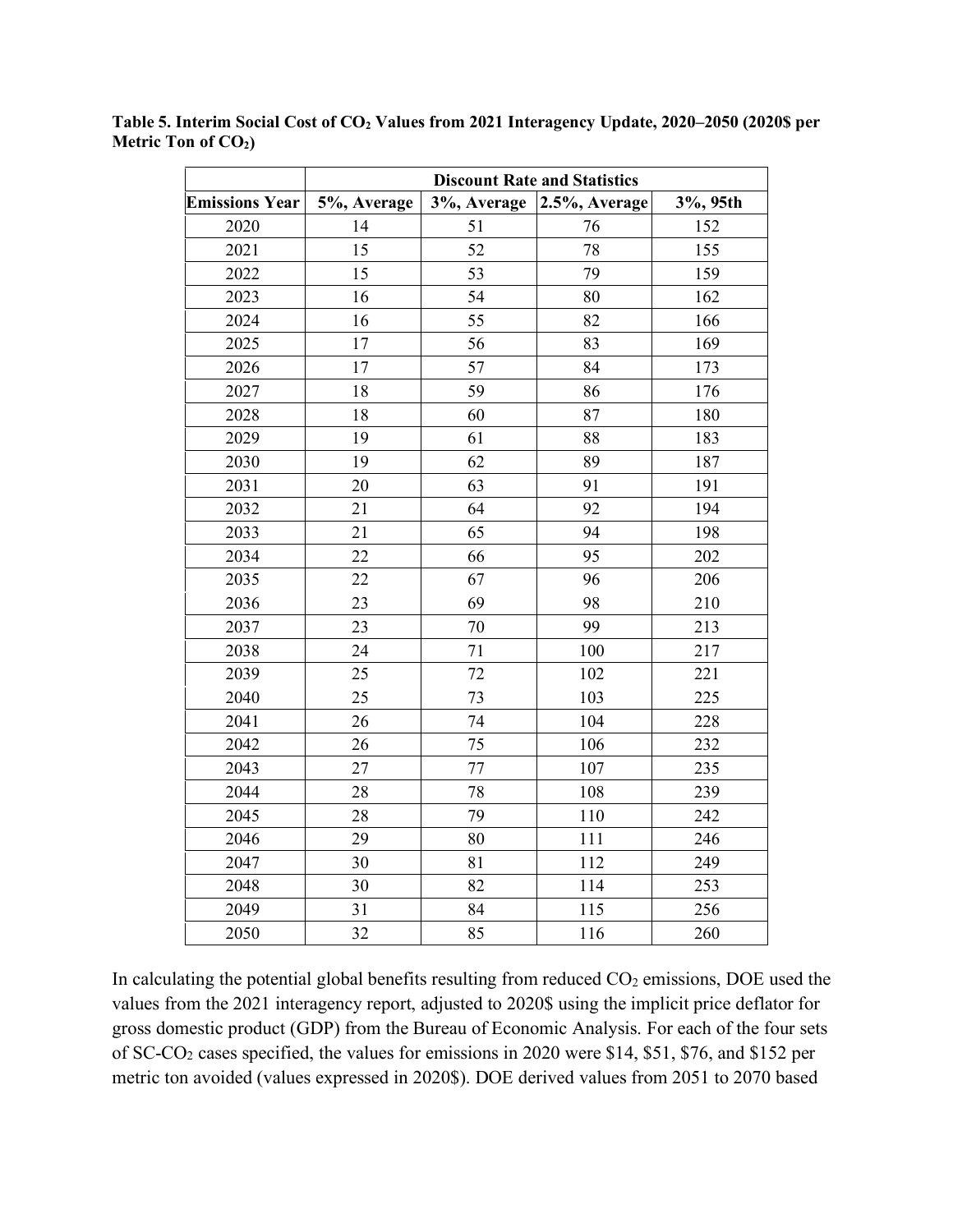on estimates published by EPA.[17](#page-28-0) These estimates are based on methods, assumptions, and parameters identical to the 2020-2050 estimates published by the IWG. DOE derived values after 2070 based on the trend in 2060-2070 in each of the four cases.

DOE multiplied the  $CO_2$  emissions reduction estimated for each year by the SC- $CO_2$  value for that year in each of the four cases. To calculate a present value of the stream of monetary values, DOE discounted the values in each of the four cases using the specific discount rate that had been used to obtain the  $SC-CO<sub>2</sub>$  values in each case.

#### *Social Cost of Methane and Nitrous Oxide*

The SC-CH<sub>4</sub> and SC-N<sub>2</sub>O values used for this analysis were generated using the values presented in the 2021 update from the IWG. [Table 6](#page-29-0) and [Table 7](#page-30-0) show the full set of annual values for SC-CH4 and SC-N2O estimates from the latest interagency update. To capture the uncertainties involved in regulatory impact analysis, DOE has determined it is appropriate to include all four sets of SC-CH4 and SC- N2O values, as recommended by the IWG.

<span id="page-28-0"></span><sup>17</sup> See EPA, *Revised 2023 and Later Model Year Light-Duty Vehicle GHG Emissions Standards: Regulatory Impact Analysis*, Washington, D.C., December 2021. Available at: *www.epa.gov/system/files/documents/2021- 12/420r21028.pdf* (last accessed April 15, 2022).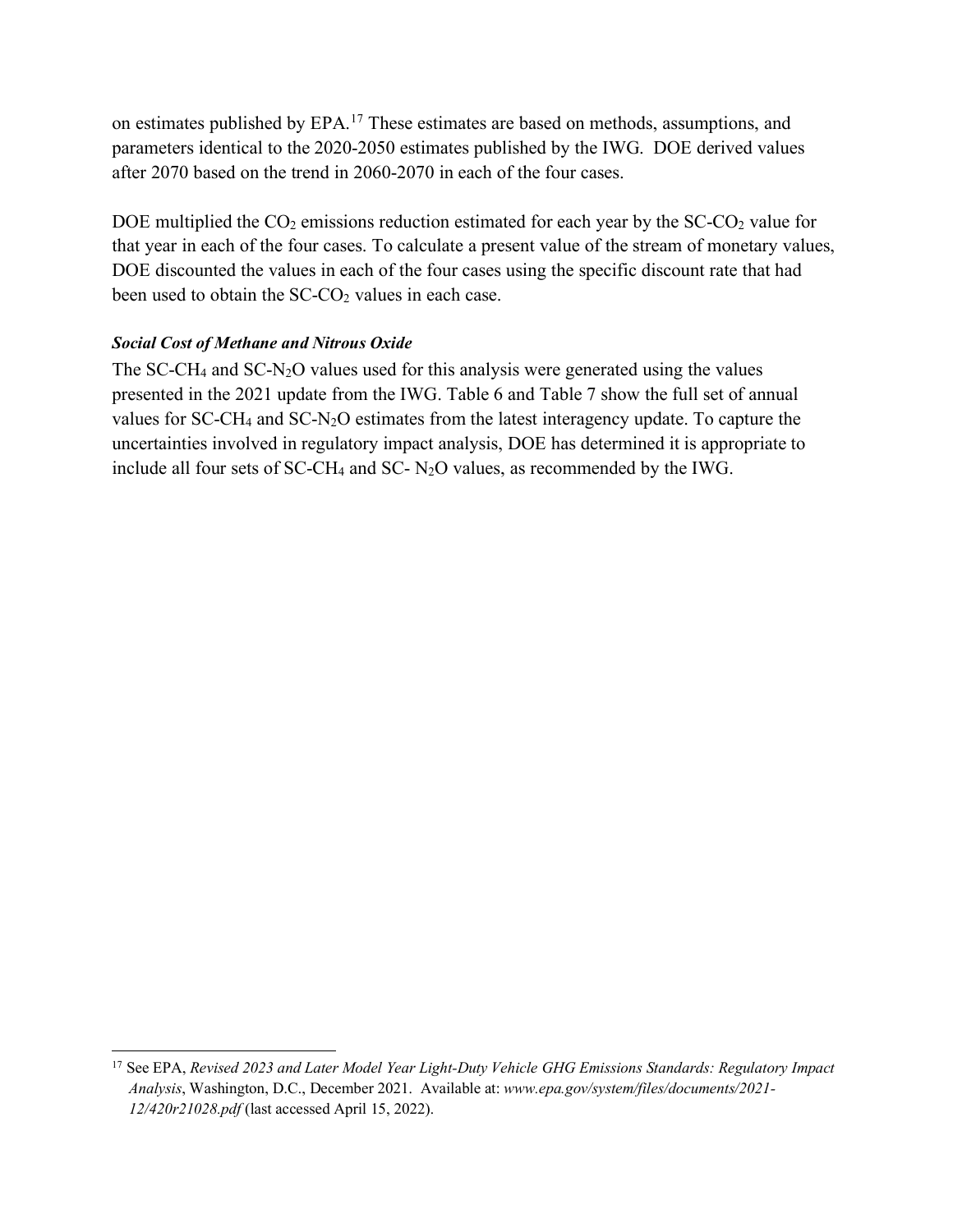|                       | <b>Discount Rate and Statistics</b> |             |               |          |  |
|-----------------------|-------------------------------------|-------------|---------------|----------|--|
| <b>Emissions Year</b> | 5%, Average                         | 3%, Average | 2.5%, Average | 3%, 95th |  |
| 2020                  | 670                                 | 1500        | 2000          | 3900     |  |
| 2021                  | 690                                 | 1500        | 2000          | 4000     |  |
| 2022                  | 720                                 | 1600        | 2100          | 4200     |  |
| 2023                  | 750                                 | 1600        | 2100          | 4300     |  |
| 2024                  | 770                                 | 1700        | 2200          | 4400     |  |
| 2025                  | 800                                 | 1700        | 2200          | 4500     |  |
| 2026                  | 830                                 | 1800        | 2300          | 4700     |  |
| 2027                  | 860                                 | 1800        | 2300          | 4800     |  |
| 2028                  | 880                                 | 1900        | 2400          | 4900     |  |
| 2029                  | 910                                 | 1900        | 2500          | 5100     |  |
| 2030                  | 940                                 | 2000        | 2500          | 5200     |  |
| 2031                  | 970                                 | 2000        | 2600          | 5300     |  |
| 2032                  | 1000                                | 2100        | 2600          | 5500     |  |
| 2033                  | 1000                                | 2100        | 2700          | 5700     |  |
| 2034                  | 1100                                | 2200        | 2800          | 5800     |  |
| 2035                  | 1100                                | 2200        | 2800          | 6000     |  |
| 2036                  | 1100                                | 2300        | 2900          | 6100     |  |
| 2037                  | 1200                                | 2300        | 3000          | 6300     |  |
| 2038                  | 1200                                | 2400        | 3000          | 6400     |  |
| 2039                  | 1200                                | 2500        | 3100          | 6600     |  |
| 2040                  | 1300                                | 2500        | 3100          | 6700     |  |
| 2041                  | 1300                                | 2600        | 3200          | 6900     |  |
| 2042                  | 1400                                | 2600        | 3300          | 7000     |  |
| 2043                  | 1400                                | 2700        | 3300          | 7200     |  |
| 2044                  | 1400                                | 2700        | 3400          | 7300     |  |
| 2045                  | 1500                                | 2800        | 3500          | 7500     |  |
| 2046                  | 1500                                | 2800        | 3500          | 7600     |  |
| 2047                  | 1500                                | 2900        | 3600          | 7700     |  |
| 2048                  | 1600                                | 3000        | 3700          | 7900     |  |
| 2049                  | 1600                                | 3000        | 3700          | 8000     |  |
| 2050                  | 1700                                | 3100        | 3800          | 8200     |  |

<span id="page-29-0"></span>**Table 6. Interim Social Cost of CH4 Values from 2021 Interagency Update, Interagency Update, 2020–2050 (2020\$ per Metric Ton of CH4)**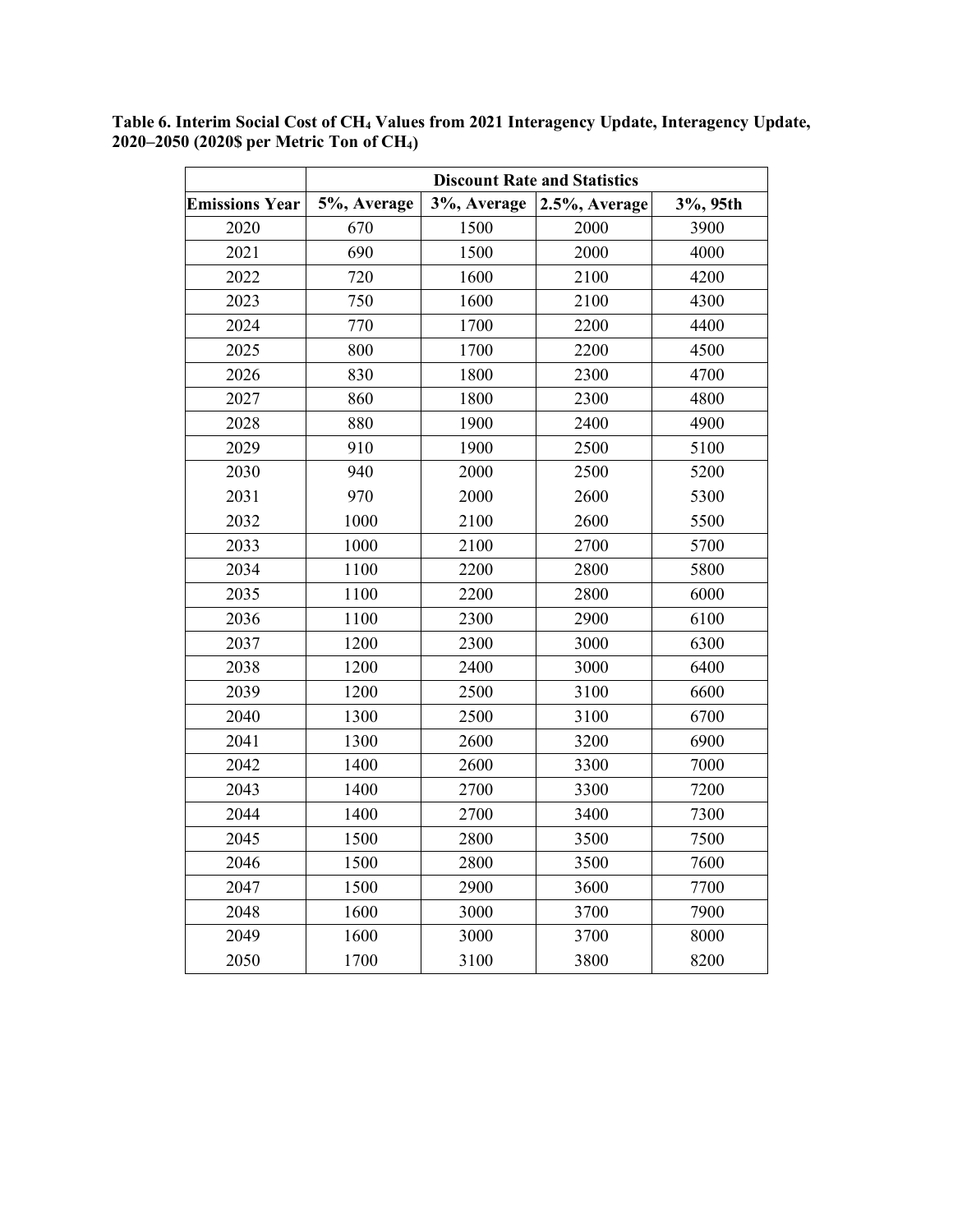|                       | <b>Discount Rate and Statistics</b> |       |                               |          |  |
|-----------------------|-------------------------------------|-------|-------------------------------|----------|--|
| <b>Emissions Year</b> | 5%, Average                         |       | $3\%$ , Average 2.5%, Average | 3%, 95th |  |
| 2020                  | 5800                                | 18000 | 27000                         | 48000    |  |
| 2021                  | 6000                                | 19000 | 28000                         | 49000    |  |
| 2022                  | 6200                                | 19000 | 28000                         | 51000    |  |
| 2023                  | 6400                                | 20000 | 29000                         | 52000    |  |
| 2024                  | 6600                                | 20000 | 29000                         | 53000    |  |
| 2025                  | 6800                                | 21000 | 30000                         | 54000    |  |
| 2026                  | 7000                                | 21000 | 30000                         | 56000    |  |
| 2027                  | 7200                                | 21000 | 31000                         | 57000    |  |
| 2028                  | 7400                                | 22000 | 32000                         | 58000    |  |
| 2029                  | 7600                                | 22000 | 32000                         | 59000    |  |
| 2030                  | 7800                                | 23000 | 33000                         | 60000    |  |
| 2031                  | 8000                                | 23000 | 33000                         | 62000    |  |
| 2032                  | 8300                                | 24000 | 34000                         | 63000    |  |
| 2033                  | 8500                                | 24000 | 35000                         | 64000    |  |
| 2034                  | 8800                                | 25000 | 35000                         | 66000    |  |
| 2035                  | 9000                                | 25000 | 36000                         | 67000    |  |
| 2036                  | 9300                                | 26000 | 36000                         | 68000    |  |
| 2037                  | 9500                                | 26000 | 37000                         | 70000    |  |
| 2038                  | 9800                                | 27000 | 38000                         | 71000    |  |
| 2039                  | 10000                               | 27000 | 38000                         | 73000    |  |
| 2040                  | 10000                               | 28000 | 39000                         | 74000    |  |
| 2041                  | 11000                               | 28000 | 39000                         | 75000    |  |
| 2042                  | 11000                               | 29000 | 40000                         | 77000    |  |
| 2043                  | 11000                               | 29000 | 41000                         | 78000    |  |
| 2044                  | 11000                               | 30000 | 41000                         | 80000    |  |
| 2045                  | 12000                               | 30000 | 42000                         | 81000    |  |
| 2046                  | 12000                               | 31000 | 43000                         | 82000    |  |
| 2047                  | 12000                               | 31000 | 43000                         | 84000    |  |
| 2048                  | 13000                               | 32000 | 44000                         | 85000    |  |
| 2049                  | 13000                               | 32000 | 45000                         | 87000    |  |
| 2050                  | 13000                               | 33000 | 45000                         | 88000    |  |

<span id="page-30-0"></span>**Table 7. Interim Social Cost of N2O Values from 2021 Interagency Update, Interagency Update, 2020–2050 (2020\$ per Metric Ton of N2O)**

DOE multiplied the CH4 and N2O emissions reduction estimated for each year by the SC-CH4 and SC-N2O estimates for that year in each of the cases. To calculate a present value of the stream of monetary values, DOE discounted the values in each of the cases using the specific discount rate that had been used to obtain the SC-CH4 and SC-N2O estimates in each case.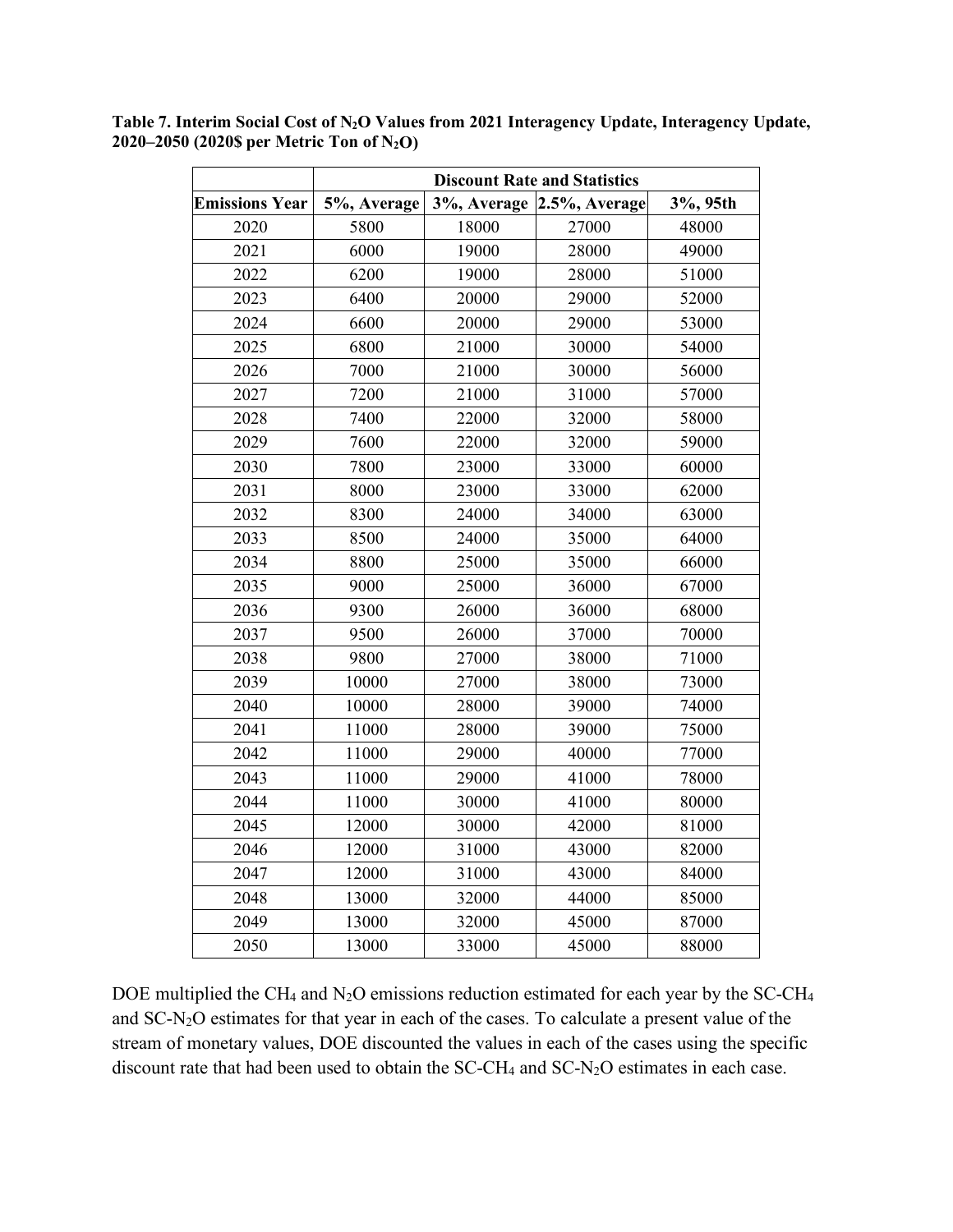#### **c. Social Cost of NOx and SO2**

DOE estimated the monetized value of  $NO<sub>X</sub>$  and  $SO<sub>2</sub>$  emissions reductions from electricity generation using the latest benefit per ton estimates for that sector from the EPA's Benefits Mapping and Analysis Program (U.S. Environmental Protection Agency, 2022). DOE used EPA's values for PM2.5-related benefits associated with  $NO<sub>X</sub>$  and  $SO<sub>2</sub>$  and for ozone-related benefits associated with  $NO<sub>X</sub>$  for 2025, 2030, and 2040, calculated with discount rates of 3 percent and 7 percent. DOE used linear interpolation to define values for the years not given in the 2025 to 2040 period; for years beyond 2040, the values are held constant. The benefits of reduced  $SO_2$  and  $NO<sub>X</sub>$  emissions are collectively referred to as health benefits, though the figures here reflect only benefits that currently can be monetized and so excludes potentially important unquantified health benefits, such as from direct PM2.5 exposures.<sup>[18](#page-31-2)</sup>

<span id="page-31-0"></span>

| Table 8. Summary of the Total monetized dollar value (mortality and morbidity) per ton of PM2.5 |
|-------------------------------------------------------------------------------------------------|
| precursor reduced by Electricity Generating Units (EGU) (2016\$)                                |

| <b>Pollutant</b> | <b>Discount Rate</b> | 2025   | 2030   |
|------------------|----------------------|--------|--------|
| $NOx$ (as PM2.5) | $3\%$                | 6,400  | 7,100  |
|                  | $7\%$                | 5,700  | 6,390  |
| $SO2$ (as PM2.5) | $3\%$                | 73,000 | 82,000 |
|                  | $7\%$                | 65,700 | 73,800 |

Note: These values represent a national average \$/ton of total emissions for electricity generating units (EGU) as shown in EPA's 2021 *Technical Support Document:* Estimating the Benefit per Ton of Reducing Directly-Emitted PM2.5, PM2.5 Precursors and Ozone Precursors from 21 Sectors

*(https://www.epa.gov/system/files/documents/2021-10/source-apportionment-tsd-oct-2021\_0.pdf)*. EPA modeled health benefits for the EGU sector at the state level, which are available here

https://www.epa.gov/benmap/estimating-benefit-ton-reducing-pm25-precursors-21-sectors.

## <span id="page-31-1"></span>**3. Results**

In this section, DOE presents the estimated annualized national consumer costs and net benefits resulting from the implementation of EISA 2007 backstop in 2022, applied to lamps in the revised GSL definition. There are two categories of potential impacts from the expanded definition of GSLs: 1) expanding the scope of lamps subject to the EISA 2007 energy efficiency standards for GSILs; and 2) expanding the scope of lamps subject to implementation of the EISA 2007 backstop. For purposes of this analysis, DOE assumed minimal impact from #1 above due to coordination of the GSL definition and GSL backstop effective dates. Thus, this analysis focuses on the effects of #2.

In a LBNL report, the effects of implementing the EISA 2007 backstop were analyzed, under the assumption that all lamps within the revised GSL definition would need to meet a 45 lm/W

<span id="page-31-2"></span><sup>18</sup> *See also* Table 5, https://www.epa.gov/system/files/documents/2021-10/source-apportionment-tsd-oct-2021\_0.pdf, for a list of unquantified effects, such as metabolic, cancer, and nervous system effects.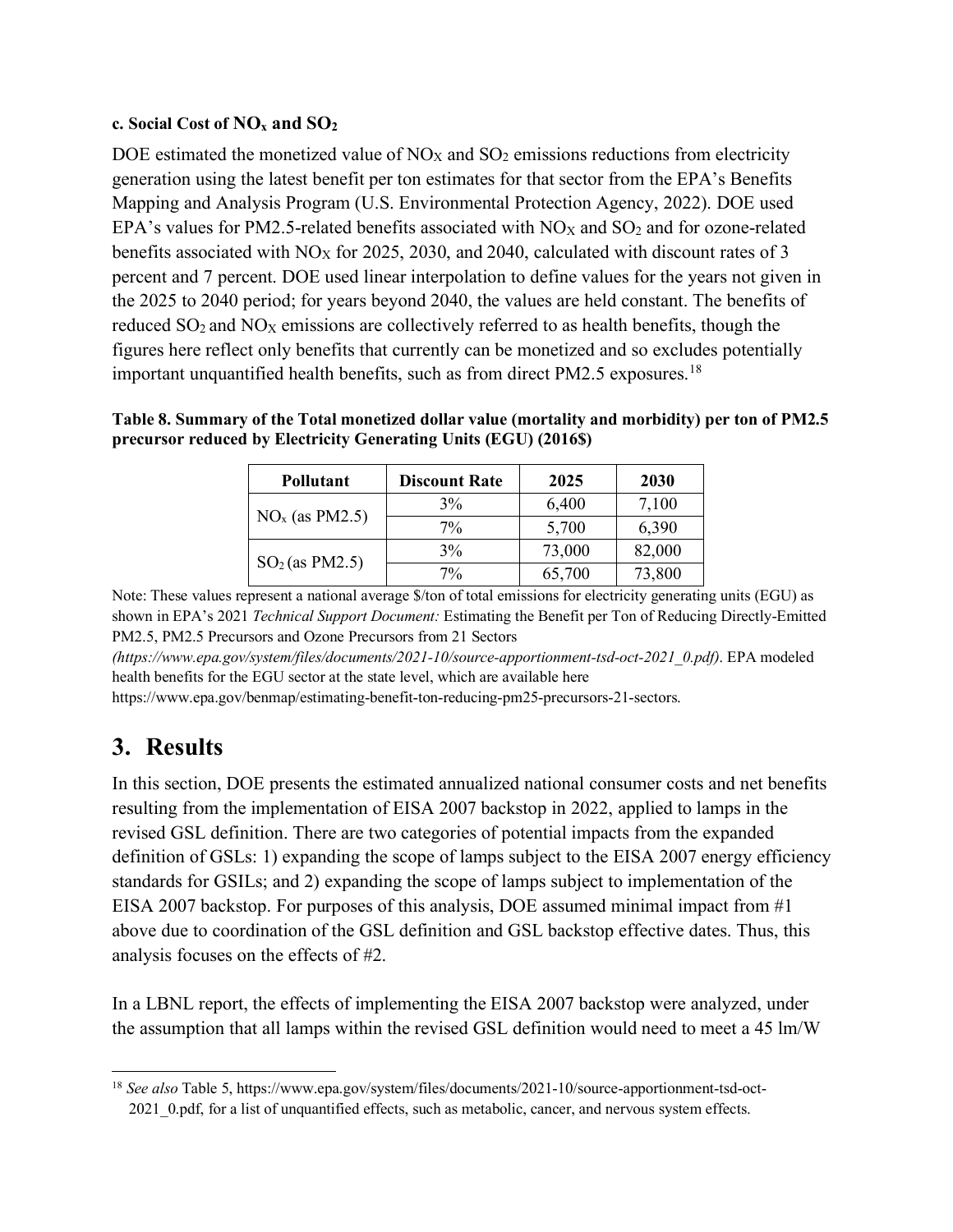efficacy requirement beginning in 2022 (Kantner et al., 2021). That analysis included, but did not disaggregate, the effects of the backstop on the lamps that would be considered GSLs under this regulatory action. This analysis presents the impact of the backstop disaggregated into the impact on lamps explicitly in the statutory definition and the impact on lamps within the expanded definition, as well as the overall impact of the backstop on all GSLs in the revised definition.The effect of the implementation of the backstop on the subset of lamps in the expanded portion of the revised GSL definition is a subset of the overall impact of implementing the GSL backstop on the all lamps in the revised GSL definition, and should not be doublecounted.

The following sections present the emission reduction results, the climate and health benefits, annualized national consumer operating cost savings, incremental product costs, and net benefits, as well as the benefits resulting from emissions reductions arising from those lamps shipped to market over a 30-year analysis period, for an analytical case in which the backstop takes effect as compared to a base case in which the backstop does not take effect.

In the backstop case, all lamp demand for new construction and replacements following implementation of the backstop is assumed to be fulfilled by lamps with an efficacy of at least 45 lm/W, yielding a substantial reduction in energy consumption and an associated savings in energy costs relative to the base case. DOE estimates national FFC energy savings of 5.7 quads from the implementation of a 45 lm/W backstop on all lamps within the GSL definition. Since the LED lamps have significantly longer lifetime than the incandescent lamps they replace, there is also a significant reduction in overall lamp shipments, which offsets higher prices for more efficacious lamps to a significant extent, resulting in a relatively low increase in incremental product costs.

### 3.1 Emission Reduction Results

[Table 9](#page-33-0) shows the annual emissions reductions from the implementation of the backstop to all GSLs in the revised definition. [Table 10](#page-34-0) shows the cumulative emissions reductions over the lifetime of shipments of all GSLs in the revised definition from 2022-2051.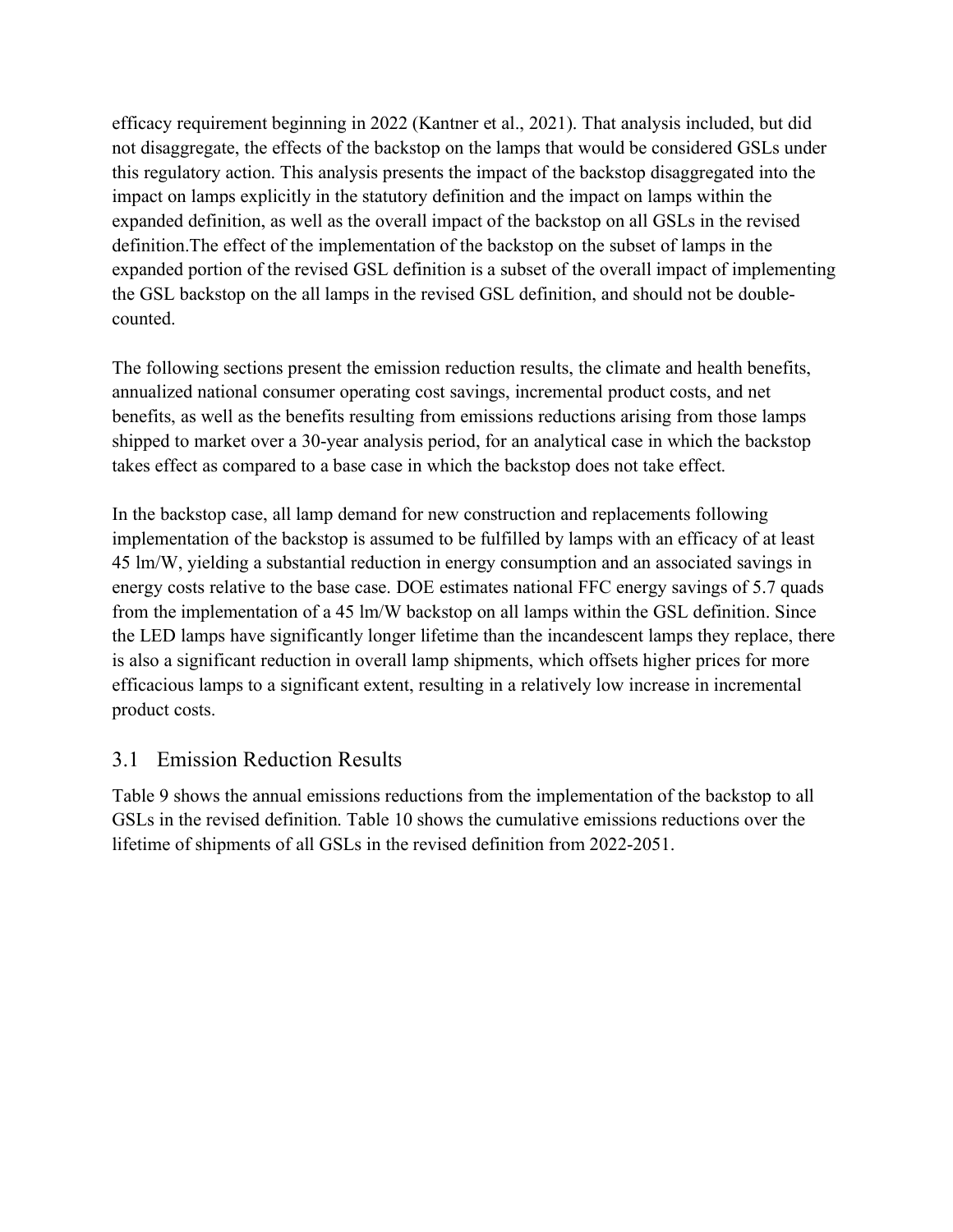|                                                | CO <sub>2</sub><br>(million | SO <sub>2</sub>    | NO <sub>x</sub>    |              | CH <sub>4</sub>    | $N_2O$             |
|------------------------------------------------|-----------------------------|--------------------|--------------------|--------------|--------------------|--------------------|
| <b>Emissions</b><br>Year                       | metric<br>tons)             | (thousand<br>tons) | (thousand<br>tons) | Hg<br>(tons) | (thousand<br>tons) | (thousand<br>tons) |
| 2022                                           | 5.6                         | 2.8                | 7.1                | 0.02         | 28.0               | 0.1                |
| 2023                                           | 8.6                         | 4.3                | 10.7               | 0.02         | 42.2               | 0.1                |
| 2024                                           | 9.1                         | 4.3                | 11.6               | 0.03         | 47.7               | 0.1                |
| 2025                                           | 9.0                         | 4.2                | 11.8               | 0.02         | 50.6               | 0.1                |
| 2026                                           | 8.9                         | 4.1                | 11.6               | 0.02         | 51.3               | 0.1                |
| 2027                                           | 8.5                         | 3.9                | 11.2               | 0.02         | 50.1               | 0.1                |
| 2028                                           | 8.1                         | 3.8                | 10.7               | 0.02         | 48.0               | 0.1                |
| 2029                                           | 7.8                         | 3.6                | 10.3               | 0.02         | 46.4               | 0.1                |
| 2030                                           | 7.5                         | 3.4                | 10.0               | 0.02         | 44.7               | 0.1                |
| 2031                                           | 7.2                         | 3.2                | 9.7                | 0.02         | 43.7               | 0.1                |
| 2032                                           | 7.0                         | 3.0                | 9.4                | 0.02         | 42.8               | 0.1                |
| 2033                                           | 6.9                         | 3.0                | 9.3                | 0.02         | 42.2               | 0.1                |
| 2034                                           | 6.8                         | 2.9                | 9.2                | 0.02         | 42.0               | 0.1                |
| 2035                                           | 6.7                         | 2.9                | 9.0                | 0.02         | 41.5               | 0.1                |
| 2036                                           | 6.8                         | 3.0                | 9.1                | 0.02         | 42.0               | 0.1                |
| 2037                                           | 6.8                         | 3.0                | 9.2                | 0.02         | 42.9               | 0.1                |
| 2038                                           | 6.9                         | 3.1                | 9.3                | 0.02         | 44.2               | 0.1                |
| 2039                                           | 7.1                         | 3.2                | 9.6                | 0.02         | 45.6               | 0.1                |
| 2040                                           | 7.2                         | 3.3                | 9.9                | 0.02         | 47.1               | 0.1                |
| 2041                                           | 7.3                         | 3.3                | 10.0               | 0.02         | 48.0               | 0.1                |
| 2042                                           | 7.4                         | 3.4                | 10.2               | 0.02         | 49.0               | 0.1                |
| 2043                                           | 7.4                         | 3.4                | 10.3               | 0.02         | 49.8               | 0.1                |
| 2044                                           | 7.4                         | 3.3                | 10.4               | 0.02         | 50.1               | 0.1                |
| 2045                                           | 7.3                         | 3.3                | 10.3               | 0.02         | 49.9               | 0.1                |
| 2046                                           | 7.1                         | 3.2                | 10.1               | 0.02         | 49.3               | 0.1                |
| 2047                                           | 7.0                         | 3.2                | 10.0               | 0.02         | 48.7               | 0.1                |
| 2048                                           | 6.9                         | 3.2                | 9.8                | 0.02         | 48.3               | 0.1                |
| 2049                                           | 6.8                         | 3.1                | 9.7                | 0.02         | 47.8               | 0.1                |
| 2050                                           | 6.7                         | 3.0                | 9.6                | 0.02         | 47.5               | 0.1                |
| Cumulative<br><b>Reduction</b><br>(all years)* | 221.9                       | 100.8              | 299.9              | 0.6          | 1385.7             | 2.6                |

<span id="page-33-0"></span>**Table 9. Time Series of Emissions Reduction for all GSLs, 2022-2051**

\* Includes cumulative impact of the backstop on all GSLs shipped between 2022-2051.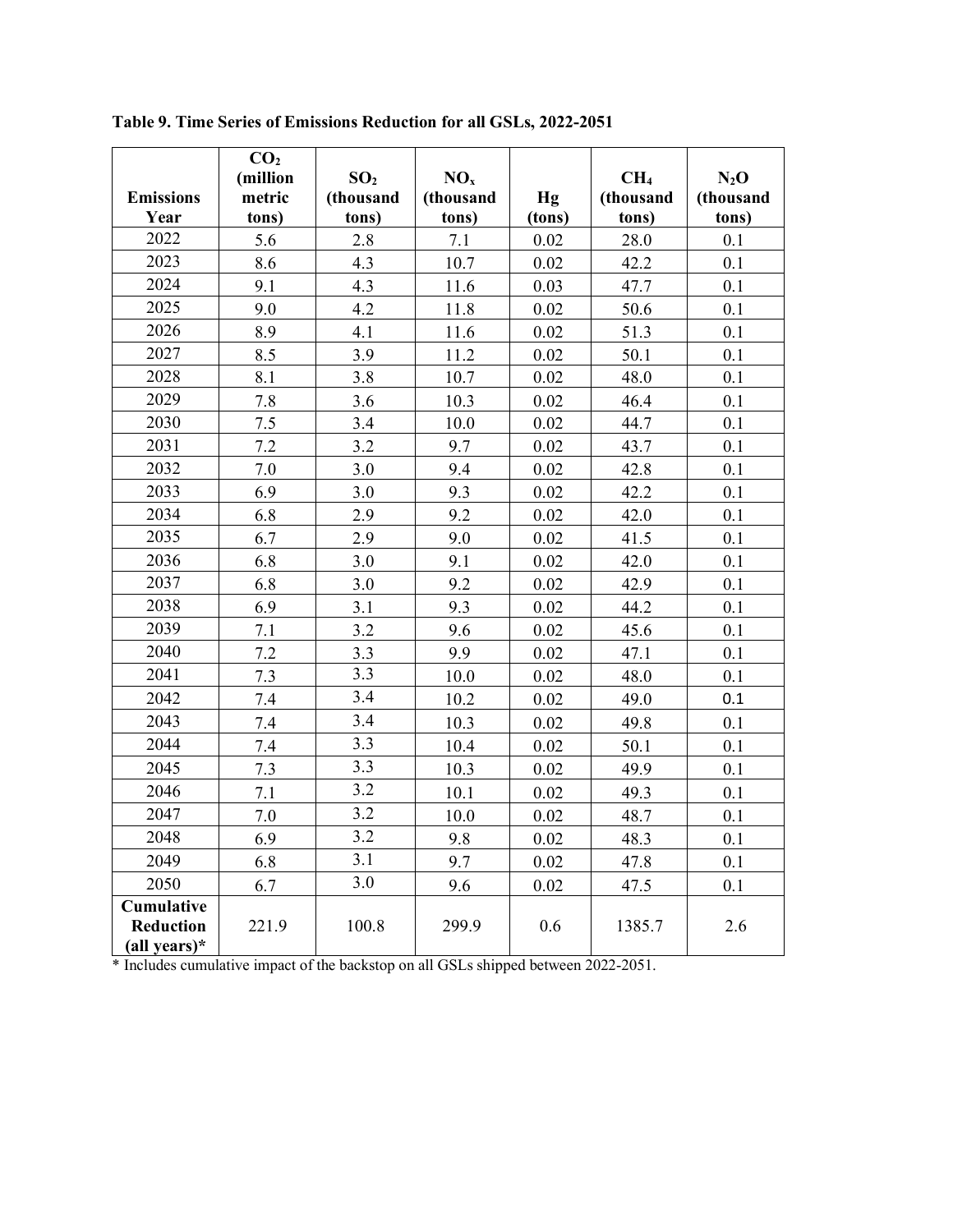|                                 | <b>Power Sector</b> | <b>Upstream Emissions</b> | <b>FFC Emissions</b> |
|---------------------------------|---------------------|---------------------------|----------------------|
|                                 | <b>Emissions</b>    | <b>Reduction</b>          | <b>Reduction</b>     |
|                                 | Reduction           |                           |                      |
| $CO2$ (million metric tons)     | 207.8               | 14.1                      | 221.9                |
| $SO2$ (thousand tons)           | 99.6                | 1.2                       | 100.8                |
| $NOx$ (thousand tons)           | 92.2                | 207.7                     | 299.9                |
| Hg (tons)                       | 0.6                 | 0.0                       | 0.6                  |
| CH <sub>4</sub> (thousand tons) | 17.6                | 1,368.1                   | 1,385.7              |
| $N_2O$ (thousand tons)          | 2.5                 | 0.1                       | 2.6                  |

#### <span id="page-34-0"></span>**Table 10. Summary of Total Emissions Reduction for all GSLs, 2022-2051**

## 3.2 Climate and Health Benefits

[Table 11](#page-35-0) and [Table 12](#page-35-1) present climate and health benefits estimated for the implementation for the backstop to all GSLs in the revised definition. The benefits of reduced  $CO_2$ , CH<sub>4</sub>, and N<sub>2</sub>O emissions are collectively referred to as climate benefits. The benefits of reduced  $NO<sub>x</sub>$  and  $SO<sub>2</sub>$ emissions are collectively referred to as health benefits.

The annual values reflect the benefits from reduced emissions in each year. The associated benefits accrue over very many years in the case of GHG emissions, and over several years in the case of  $NO<sub>x</sub>$  and  $SO<sub>2</sub>$  emissions. The time stream of benefits has been discounted to estimate the benefit-per-ton values for each year, but the total benefits associated with each emissions year are not discounted in these tables. The cumulative present value does reflect discounting at the noted discount rates.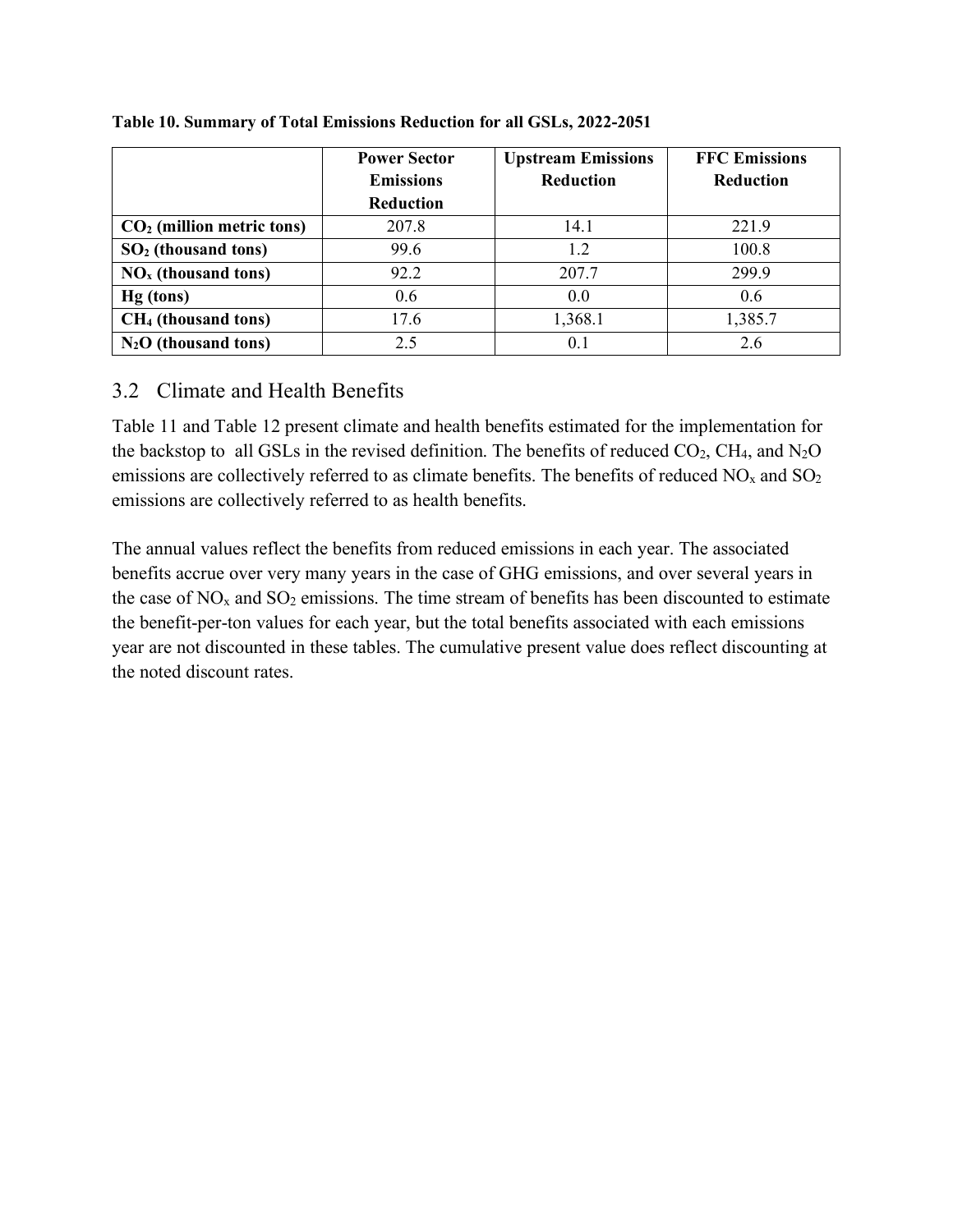| <b>Calendar Year</b>                            | <b>Discount Rate and Statistic</b> |            |              |                    |  |
|-------------------------------------------------|------------------------------------|------------|--------------|--------------------|--|
|                                                 | 5% Average                         | 3% Average | 2.5% Average | 3% 95th percentile |  |
| 2022                                            | 0.11                               | 0.34       | 0.50         | 1.00               |  |
| 2025                                            | 0.19                               | 0.59       | 0.85         | 1.74               |  |
| 2030                                            | 0.18                               | 0.54       | 0.77         | 1.61               |  |
| 2035                                            | 0.19                               | 0.54       | 0.75         | 1.60               |  |
| 2040                                            | 0.24                               | 0.64       | 0.88         | 1.91               |  |
| 2045                                            | 0.27                               | 0.70       | 0.95         | 2.10               |  |
| 2050                                            | 0.28                               | 0.70       | 0.95         | 2.10               |  |
| <b>Cumulative Present</b><br>Value (all years)* | 3.30                               | 11.93      | 17.86        | 35.55              |  |
| <b>Annualized</b><br>(all years) $*$            | 0.20                               | 0.59       | 0.83         | 1.76               |  |

<span id="page-35-0"></span>**Table 11. Estimated Monetized Climate Benefits from Reduction in GHG Emissions (billions 2020\$)**

Notes: The present value of reduced GHG emissions is calculated differently than other benefits. The same discount rate used to discount the value of damages from future emissions (SC-GHGs at 5, 3, 2.5 percent) is used to calculate the present value of SC-GHGs for internal consistency. Annual benefits shown are undiscounted values.

\* Includes cumulative impact of the backstop on all GSLs shipped between 2022 2051.

<span id="page-35-1"></span>

| Table 12. Estimated Monetized Health Benefits from Changes in $NOx$ and $SO2$ Emissions |  |  |  |
|-----------------------------------------------------------------------------------------|--|--|--|
| $2022 - 2050$ (billions of 2020\$)                                                      |  |  |  |

| <b>Emissions</b> | $NOx$ (as $PM2.5$ and Ozone) |              | SO <sub>2</sub> |              |  |
|------------------|------------------------------|--------------|-----------------|--------------|--|
| Year             | 3% discount                  | 7 % discount | 3% discount     | 7 % discount |  |
|                  | rate                         | rate         | rate            | rate         |  |
| 2022             | 0.45                         | 0.40         | 0.24            | 0.21         |  |
| 2023             | 0.68                         | 0.61         | 0.36            | 0.33         |  |
| 2024             | 0.74                         | 0.66         | 0.37            | 0.33         |  |
| 2025             | 0.74                         | 0.67         | 0.36            | 0.32         |  |
| 2026             | 0.75                         | 0.67         | 0.36            | 0.32         |  |
| 2027             | 0.73                         | 0.66         | 0.35            | 0.31         |  |
| 2028             | 0.72                         | 0.64         | 0.34            | 0.31         |  |
| 2029             | 0.71                         | 0.63         | 0.33            | 0.30         |  |
| 2030             | 0.70                         | 0.63         | 0.32            | 0.28         |  |
| 2031             | 0.70                         | 0.63         | 0.30            | 0.27         |  |
| 2032             | 0.70                         | 0.63         | 0.30            | 0.27         |  |
| 2033             | 0.70                         | 0.63         | 0.30            | 0.27         |  |
| 2034             | 0.71                         | 0.63         | 0.30            | 0.27         |  |
| 2035             | 0.71                         | 0.64         | 0.30            | 0.27         |  |
| 2036             | 0.72                         | 0.65         | 0.31            | 0.28         |  |
| 2037             | 0.75                         | 0.67         | 0.33            | 0.29         |  |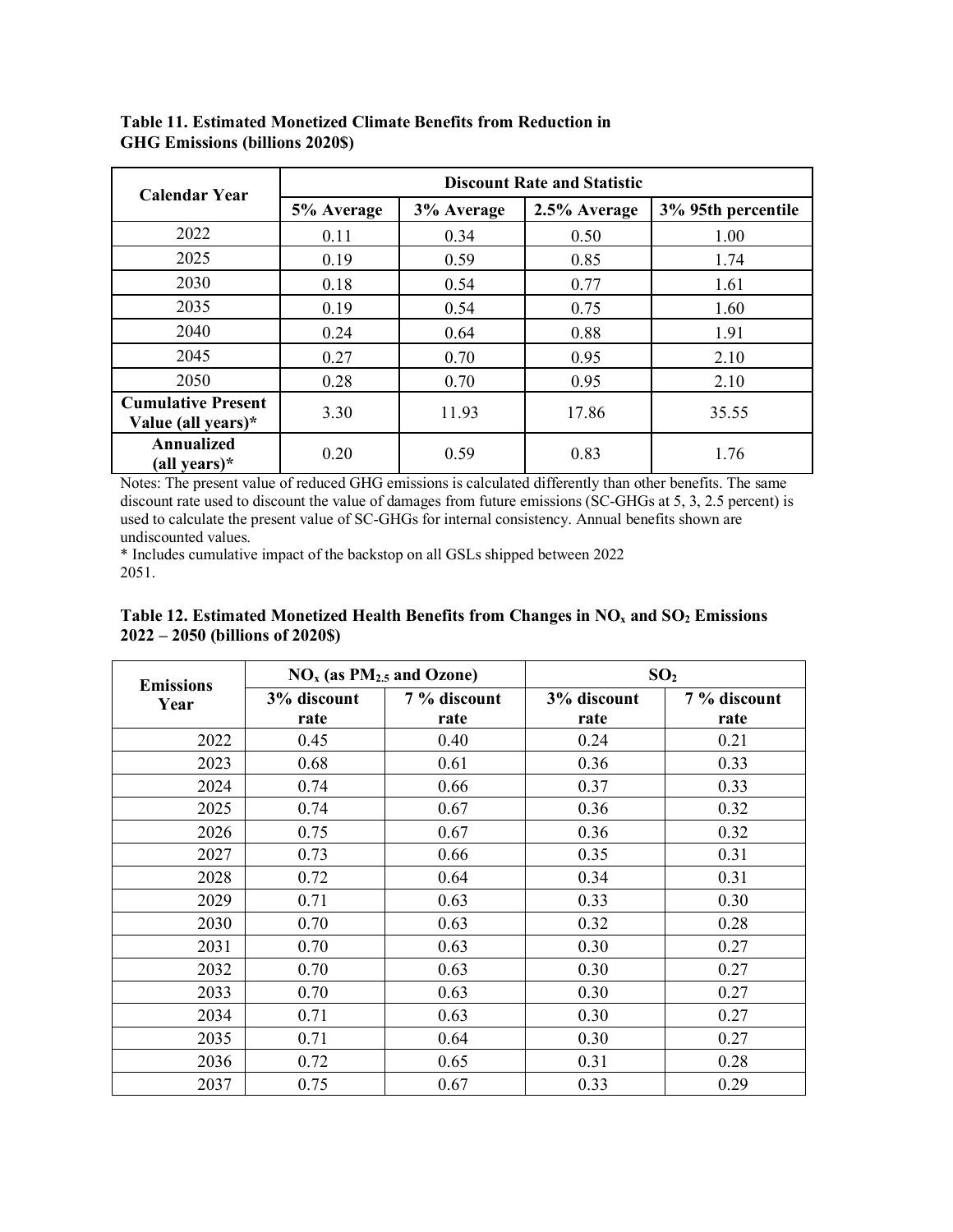| <b>Emissions</b>                  | $NOx$ (as $PM2.5$ and Ozone) |              | SO <sub>2</sub> |              |
|-----------------------------------|------------------------------|--------------|-----------------|--------------|
| Year                              | 3% discount                  | 7 % discount | 3% discount     | 7 % discount |
|                                   | rate                         | rate         | rate            | rate         |
| 2038                              | 0.78                         | 0.70         | 0.34            | 0.30         |
| 2039                              | 0.81                         | 0.73         | 0.35            | 0.32         |
| 2040                              | 0.85                         | 0.76         | 0.37            | 0.33         |
| 2041                              | 0.86                         | 0.77         | 0.38            | 0.34         |
| 2042                              | 0.88                         | 0.79         | 0.38            | 0.34         |
| 2043                              | 0.89                         | 0.80         | 0.38            | 0.34         |
| 2044                              | 0.89                         | 0.80         | 0.38            | 0.34         |
| 2045                              | 0.89                         | 0.80         | 0.37            | 0.34         |
| 2046                              | 0.88                         | 0.79         | 0.37            | 0.33         |
| 2047                              | 0.86                         | 0.77         | 0.36            | 0.33         |
| 2048                              | 0.85                         | 0.76         | 0.36            | 0.32         |
| 2049                              | 0.84                         | 0.75         | 0.36            | 0.32         |
| 2050                              | 0.83                         | 0.74         | 0.35            | 0.31         |
| <b>Cumulative</b>                 |                              |              |                 |              |
| <b>Present Value</b>              | 15.33                        | 8.74         | 6.89            | 4.02         |
| (all years)*                      |                              |              |                 |              |
| <b>Annualized (all</b><br>years)* | 0.76                         | 0.66         | 0.34            | 0.30         |

Notes: Health benefits in this table are calculated by multiplying emissions by benefit-per-ton estimates for a given discount rate. For illustrative purposes, DOE only provide national estimates, but may update to finer regional disaggregation in the future. All fine particles are assumed to have equivalent health effects. The benefit-per-ton method does not take into account seasonal variations in energy usage and PM formation. NO<sub>x</sub> health benefits may be under or over-estimated due to limits on  $NO<sub>x</sub>$  emissions in effect for some states under the Cross-State Air Pollution Rule. All estimates were calculated using a benefits-per-ton approach. The monetized co-benefits incorporate the conversion from precursor emissions to ambient fine particles.

\* Includes cumulative impact of the backstop on all GSLs shipped between 2022-2051.

## 3.3 Annualized Costs, Benefits, and Net Benefits

[Table 13](#page-37-0) summarizes the estimated annualized consumer costs and benefits.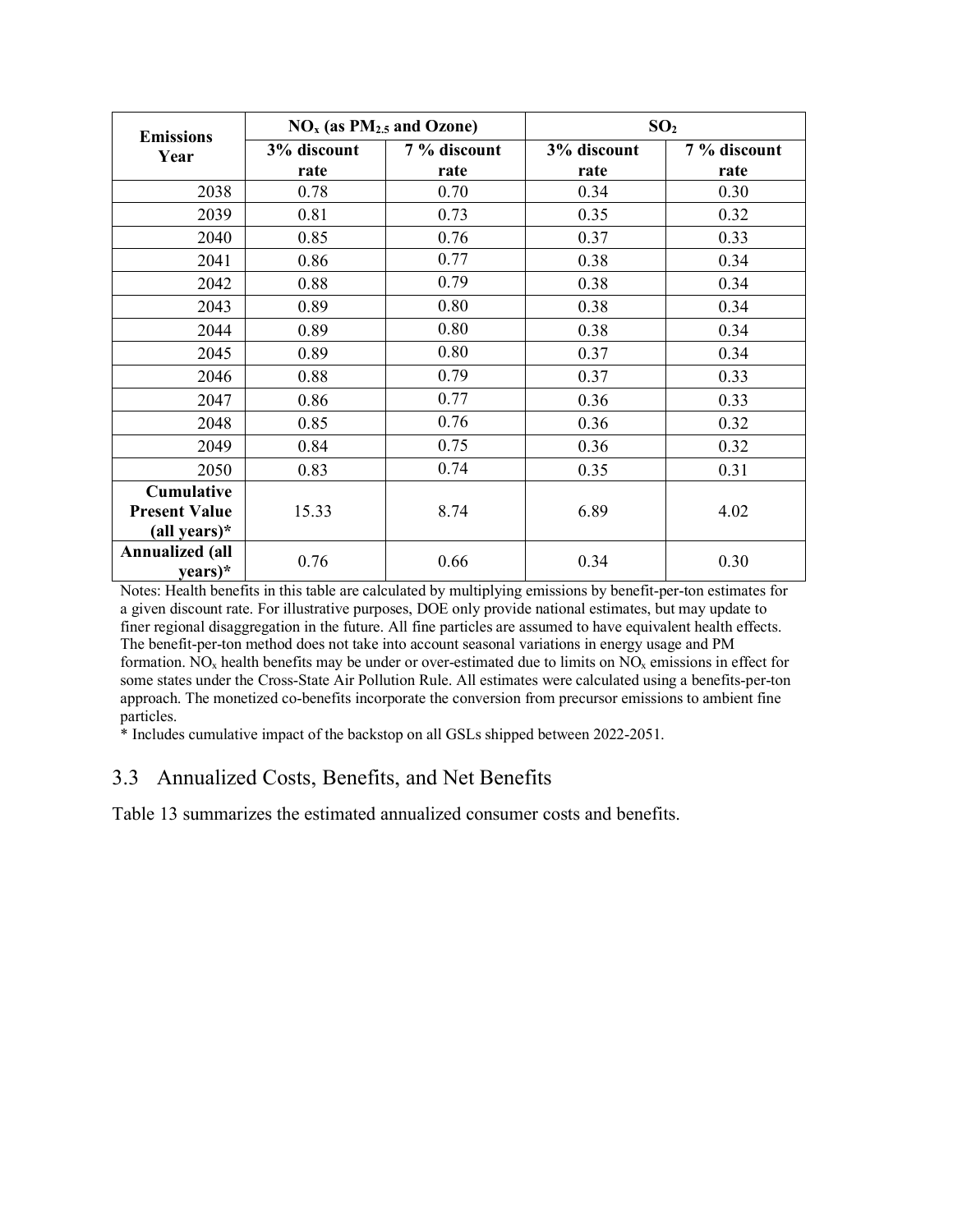|                                        | Primary         | Low-Net-                                | High-Net-                |  |  |
|----------------------------------------|-----------------|-----------------------------------------|--------------------------|--|--|
|                                        | <b>Estimate</b> | <b>Benefits Estimate</b>                | <b>Benefits Estimate</b> |  |  |
|                                        |                 | <b>Annualized (million 2020\$/year)</b> |                          |  |  |
| <b>Consumer Operating Cost Savings</b> |                 |                                         |                          |  |  |
| 7% discount rate                       | 2,864.5         | 2,725.3                                 | 3,010.0                  |  |  |
| 3% discount rate                       | 2,955.1         | 2,788.0                                 | 3,128.8                  |  |  |
| <b>Incremental Product Costs</b>       |                 |                                         |                          |  |  |
| 7% discount rate                       | 177.6           | 180.3                                   | 173.0                    |  |  |
| 3% discount rate                       | 148.9           | 150.9                                   | 145.0                    |  |  |
| <b>Net Consumer Benefits</b>           |                 |                                         |                          |  |  |
| 7% discount rate                       | 2,686.9         | 2,545.0                                 | 2,837.0                  |  |  |
| 3% discount rate                       | 2,806.2         | 2,637.1                                 | 2,983.8                  |  |  |

<span id="page-37-0"></span>**Table 13. Summary of Annualized Consumer Benefits and Costs for all GSLs 2022-2051**

Note: This analysis presents costs and benefits assuming compliance beginning in 2022. As DOE has explained, DOE will release enforcement guidance simultaneously with this rulemaking. If significant compliance behavior changes result from enforcement discretion, both benefits and costs could be reduced for the relevant years, although DOE expects the net benefits will not be significantly changed.

As discussed in section [2.5,](#page-19-0) DOE also converted site energy savings to FFC energy savings at the generation source by accounting for energy savings from generation, transmission and distribution, and primary fuel extraction, refinement, and delivery. [Table 14](#page-37-1) presents annualized monetized social value for avoided emissions. [Table 15](#page-38-0) shows the total monetized costs and benefits.

<span id="page-37-1"></span>**Table 14. Summary of Annualized Social Value of Emissions Reductions for all GSLs, 2022-2051**

|                             |                         | <b>Low-Net-Benefits</b>                 | <b>High-Net-Benefits</b> |
|-----------------------------|-------------------------|-----------------------------------------|--------------------------|
|                             | <b>Primary Estimate</b> | <b>Estimate</b>                         | <b>Estimate</b>          |
|                             |                         | <b>Annualized (million 2020\$/year)</b> |                          |
| <b>GHG Benefits</b>         |                         |                                         |                          |
| 5% discount rate, average   | 204.4                   | 197.7                                   | 209.4                    |
| 3% discount rate, average   | 591.0                   | 571.1                                   | 606.0                    |
| 2.5% discount rate, average | 832.7                   | 804.4                                   | 854.0                    |
| 3% discount rate, 95th perc | 1761.0                  | 1701.5                                  | 1806.0                   |
| $NOx$ Benefits              |                         |                                         |                          |
| 7% discount rate            | 658.1                   | 638.4                                   | 672.9                    |
| 3% discount rate            | 759.2                   | 733.7                                   | 778.4                    |
| $SO2$ Benefits              |                         |                                         |                          |
| 7% discount rate            | 302.8                   | 294.0                                   | 309.4                    |
| 3% discount rate            | 341.3                   | 330.1                                   | 349.8                    |

Note: Health benefits in this table are calculated by multiplying emissions by benefit-per-ton estimates for a given discount rate i[n Table 8.](#page-31-0) All fine particles are assumed to have equivalent health effects. The benefit-per-ton method does not take into account seasonal variations in energy usage and PM formation. NOx health benefits may be under or over-estimated due to limits on NOx emissions in effect for some states under the Cross-State Air-Pollution Rule. The monetized co-benefits incorporate the conversion from precursor emissions to ambient fine particles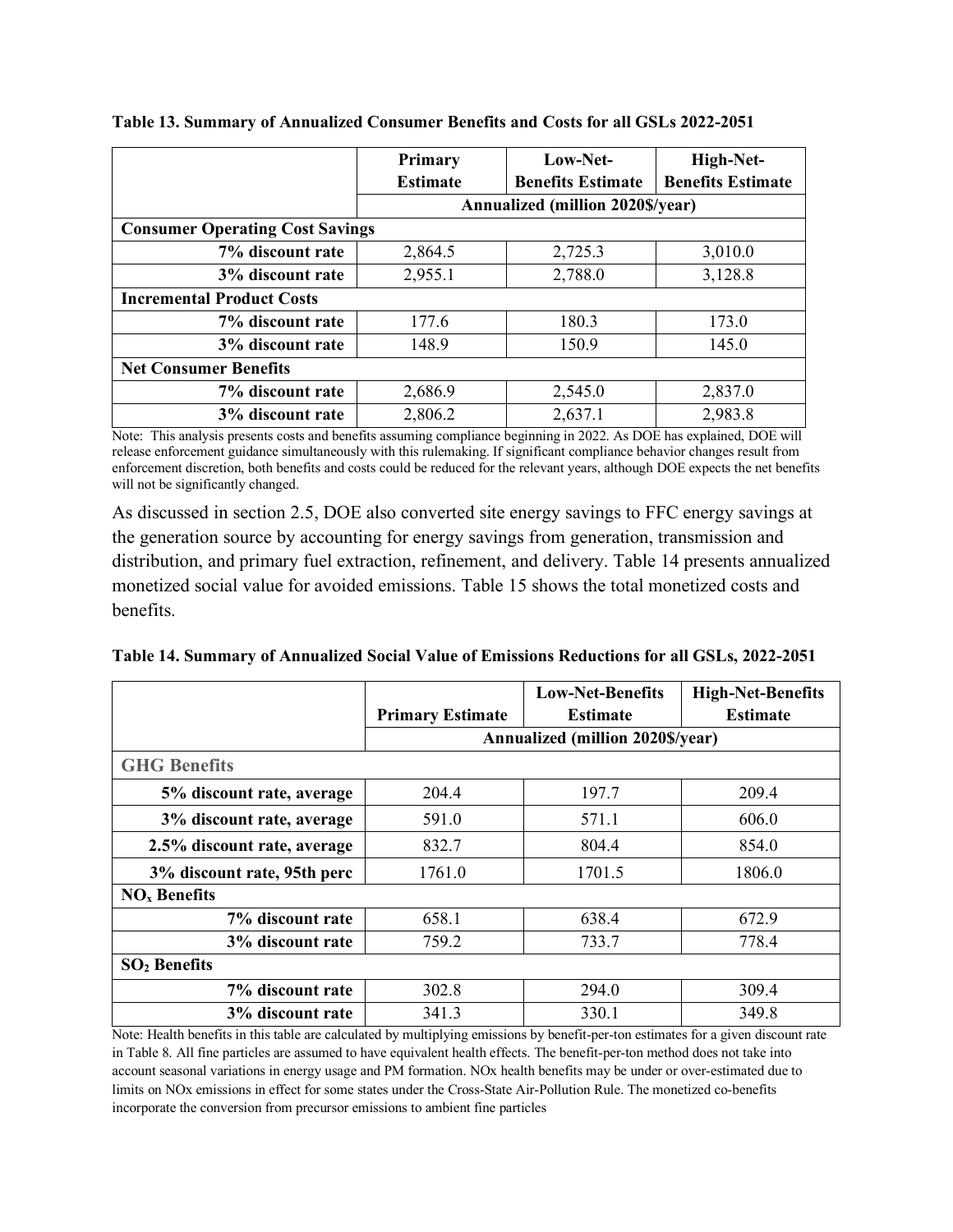|                                            | Million 2020\$/year     |                                            |                                       |
|--------------------------------------------|-------------------------|--------------------------------------------|---------------------------------------|
|                                            | <b>Primary Estimate</b> | <b>Low-Net-Benefits</b><br><b>Estimate</b> | High-Net-<br><b>Benefits Estimate</b> |
|                                            | 3% discount rate        |                                            |                                       |
| <b>Consumer Operating Cost Savings</b>     | 2,955.1                 | 2,788.0                                    | 3,128.8                               |
| <b>Climate Benefits*</b>                   | 591.0                   | 571.1                                      | 606.0                                 |
| <b>Health Benefits**</b>                   | 1,100.5                 | 1,063.8                                    | 1,128.2                               |
| <b>Total Benefits†</b>                     | 4,646.6                 | 4,422.9                                    | 4,863.0                               |
| <b>Consumer Incremental Product Costs:</b> | 148.9                   | 150.9                                      | 145.0                                 |
| <b>Net Benefits</b>                        | 4,497.7                 | 4,272.0                                    | 4,718.1                               |
|                                            | 7% discount rate        |                                            |                                       |
| <b>Consumer Operating Cost Savings</b>     | 2,864.5                 | 2,725.3                                    | 3,010.0                               |
| Climate Benefits* (3% discount rate)       | 591.0                   | 571.1                                      | 606.0                                 |
| <b>Health Benefits**</b>                   | 960.8                   | 932.4                                      | 982.3                                 |
| <b>Total Benefits†</b>                     | 4,416.4                 | 4,228.8                                    | 4,598.4                               |
| <b>Consumer Incremental Product Costs:</b> | 177.6                   | 180.3                                      | 173.0                                 |
| <b>Net Benefits</b>                        | 4,238.8                 | 4,048.5                                    | 4,425.3                               |

#### <span id="page-38-0"></span>**Table 15. Summary Total Annualized Monetized Costs and Benefits for all GSLs, 2022-2051**

Note: This table presents the costs and benefits associated with all GSLs shipped in 2022−2051. These results include benefits to consumers which accrue after 2051 from the products shipped in 2022−2051.

\* Climate benefits are calculated using four different estimates of the social cost of carbon (SC-CO2), methane (SC-CH4), and nitrous oxide (SC-N2O) (model average at 2.5 percent, 3 percent, and 5 percent discount rates; 95th percentile at 3 percent discount rate). Together these represent the global social cost of greenhouse gases (SC-GHG). For presentational purposes of this table, the climate benefits associated with the average SC-GHG at a 3 percent discount rate are shown, but the Department does not have a single central SC-GHG point estimate.

\*\* Health benefits are calculated using benefit-per-ton values for  $NO<sub>X</sub>$  and  $SO<sub>2</sub>$ . DOE is currently only monetizing (for  $SO<sub>2</sub>$  and  $N_{\text{Ox}}$ ) PM<sub>2.5</sub> precursor health benefits and (for NO<sub>X</sub>) ozone precursor health benefits, but will continue to assess the ability to monetize other effects such as health benefits from reductions in direct PM2.5 emissions. The health benefits are presented at real discount rates of 3 and 7 percent. See section 2.7.c of this document for more details.

† Total and net benefits include consumer, climate, and health benefits. For presentation purposes, total and net benefits for both the 3-percent and 7-percent cases are presented using the average SC-GHG with 3-percent discount rate, but the Department does not have a single central SC-GHG point estimate. DOE emphasizes the importance and value of considering the benefits calculated using all four SC-GHG estimates. On March 16, 2022, the Fifth Circuit Court of Appeals (No. 22-30087) granted the federal government's emergency motion for stay pending appeal of the February 11, 2022, preliminary injunction issued in Louisiana v. Biden, No. 21-cv-1074-JDC-KK (W.D. La.). As a result of the Fifth Circuit's order, the preliminary injunction is no longer in effect, pending resolution of the federal government's appeal of that injunction or a further court order. Among other things, the preliminary injunction enjoined the defendants in that case from "adopting, employing, treating as binding, or relying upon" the interim estimates of the social cost of greenhouse gases—which were issued by the Interagency Working Group on the Social Cost of Greenhouse Gases on February 26, 2021—to monetize the benefits of reducing greenhouse gas emissions. In the absence of further intervening court orders, DOE will revert to its approach prior to the injunction and present monetized benefits where appropriate and permissible under law.

‡ Costs include incremental equipment costs as well as installation costs.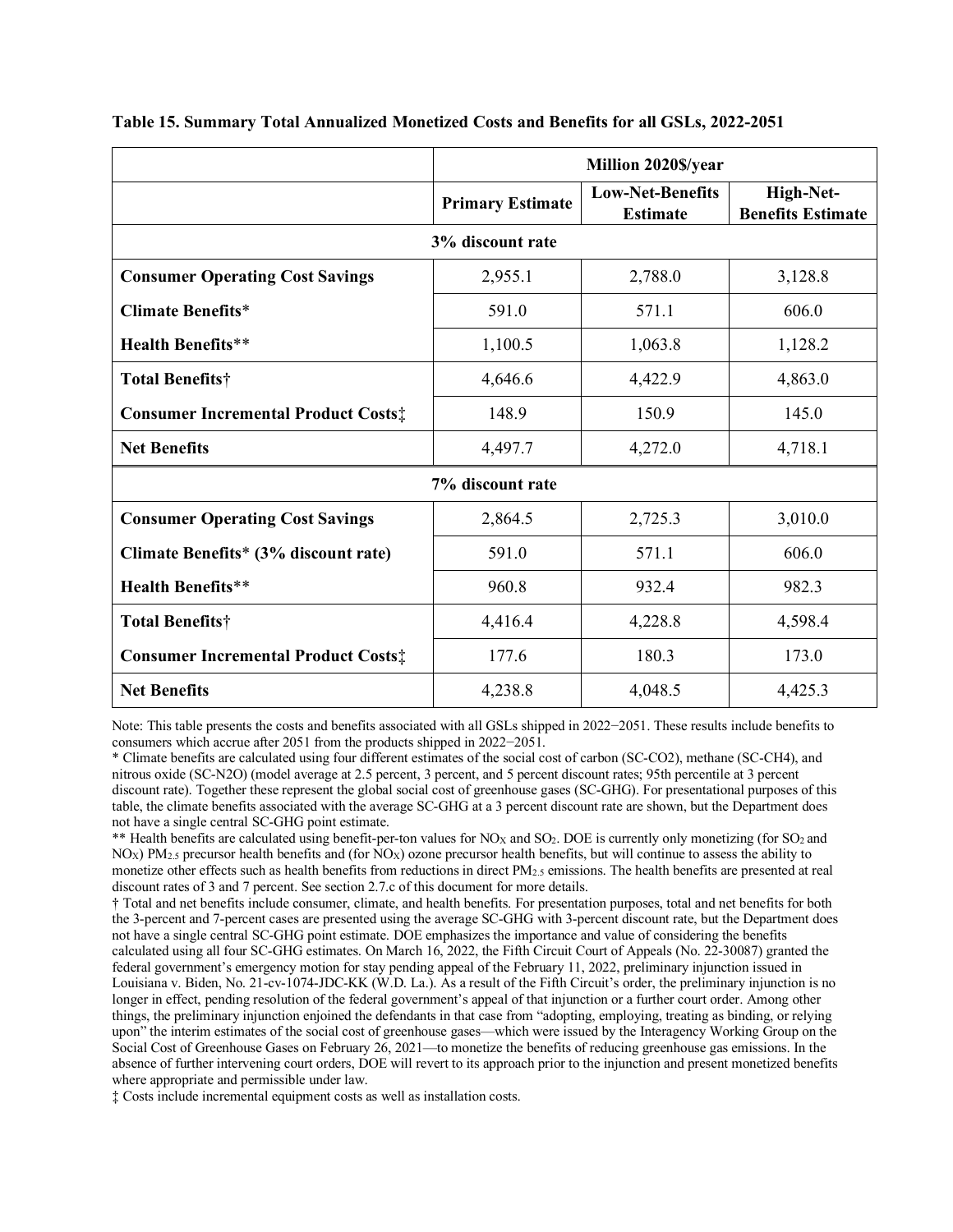Despite the expected widespread adoption of LEDs in the base case, expanding the definition of GSLs nevertheless yields large impacts in conjunction with implementation of the GSL backstop. DOE estimates annualized net consumer benefits of \$2.7 billion at a 7% discount rate and \$2.8 billion per year at a 3% discount rate. Including the social value of emission reductions, DOE estimates annualized net benefits of \$4.2 billion at 7% and \$4.4 billion at 3%.

These results can be disaggregated into the costs and benefits associated with lamps explicitly in the statutory definition and lamps in the expanded GSL definition. [Table 16](#page-39-0) through [Table 18](#page-41-0) show the costs and benefits associated with the implementation of the backstop for lamps explicitly in the statutory GSL definition and [Table 19](#page-42-0) through [Table 21](#page-43-0) show the costs and benefits of implementing the backstop for GSLs in the expanded definition. Note that for GSLs explicitly in the statutory definition, the incremental product costs in [Table 16](#page-39-0) and [Table 18](#page-41-0) are negative because the longer lamp lifetimes of LED lamps result in fewer lamp purchases in the backstop case relative to the base case. The fewer lamps purchased outweigh an increase in product costs in considering the total incremental product costs over 30 years of shipments.

|                                        | Primary         | Low-Net-                                | High-Net-                |  |  |
|----------------------------------------|-----------------|-----------------------------------------|--------------------------|--|--|
|                                        | <b>Estimate</b> | <b>Benefits Estimate</b>                | <b>Benefits Estimate</b> |  |  |
|                                        |                 | <b>Annualized (million 2020\$/year)</b> |                          |  |  |
| <b>Consumer Operating Cost Savings</b> |                 |                                         |                          |  |  |
| 7% discount rate                       | 687.3           | 652.8                                   | 723.1                    |  |  |
| 3% discount rate                       | 653.1           | 616.8                                   | 691.2                    |  |  |
| <b>Incremental Product Costs</b>       |                 |                                         |                          |  |  |
| 7% discount rate                       | $-28.1$         | $-29.9$                                 | $-26.5$                  |  |  |
| 3% discount rate                       | $-32.8$         | $-35.0$                                 | $-30.6$                  |  |  |
| <b>Net Consumer Benefits</b>           |                 |                                         |                          |  |  |
| 7% discount rate                       | 715.4           | 682.7                                   | 749.5                    |  |  |
| 3% discount rate                       | 685.9           | 651.9                                   | 721.8                    |  |  |

<span id="page-39-0"></span>**Table 16. Summary of Annualized Costs and Benefits for GSLs Explicitly in the Statutory Definition, 2022-2051**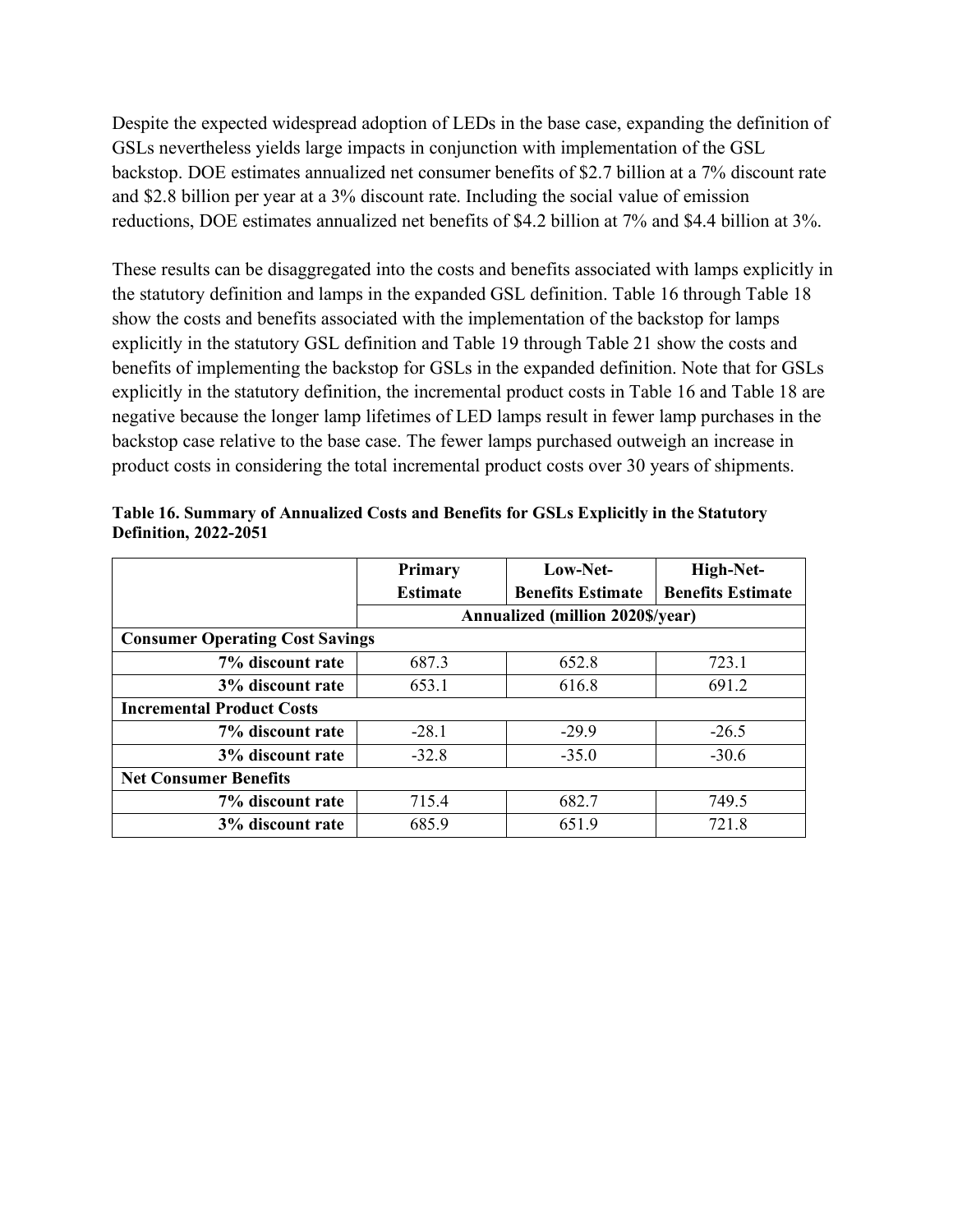|                                                  |                 | Low-Net-                                | High-Net-       |
|--------------------------------------------------|-----------------|-----------------------------------------|-----------------|
|                                                  | Primary         | <b>Benefits</b>                         | <b>Benefits</b> |
|                                                  | <b>Estimate</b> | <b>Estimate</b>                         | <b>Estimate</b> |
|                                                  |                 | <b>Annualized (million 2020\$/year)</b> |                 |
| <b>GHG Benefits</b>                              |                 |                                         |                 |
| 5% discount rate, average                        | 47.6            | 45.8                                    | 49.0            |
| 3% discount rate, average                        | 133.5           | 128.5                                   | 137.4           |
| 2.5% discount rate, average                      | 186.5           | 179.4                                   | 192.1           |
| 3% discount rate, 95th perc                      | 398.2           | 383.2                                   | 410.1           |
| <b>NOx Benefits (as PM2.5 and ozone)</b>         |                 |                                         |                 |
| 7% discount rate                                 | 164.5           | 159.0                                   | 168.9           |
| 3% discount rate                                 | 175.0           | 168.5                                   | 180.2           |
| SO <sub>2</sub> Benefits (as PM <sub>2.5</sub> ) |                 |                                         |                 |
| 7% discount rate                                 | 75.2            | 72.7                                    | 77.2            |
| 3% discount rate                                 | 78.3            | 75.4                                    | 80.6            |

**Table 17. Summary of Annualized Monetized Social Value of Emissions Reductions for GSLs Explicitly in the Statutory Definition, 2022-2051**

Note: Health benefits in this table are calculated by multiplying emissions by benefit-per-ton estimates for a given discount rate in [Table 8.](#page-31-0) All fine particles are assumed to have equivalent health effects. The benefit-per-ton method does not take into account seasonal variations in energy usage and PM formation. NO<sub>x</sub> health benefits may be under or over-estimated due to limits on NO<sub>x</sub> emissions in effect for some states under the Cross-State Air Pollution Rule. The monetized co-benefits incorporate the conversion from precursor emissions to ambient fine particles.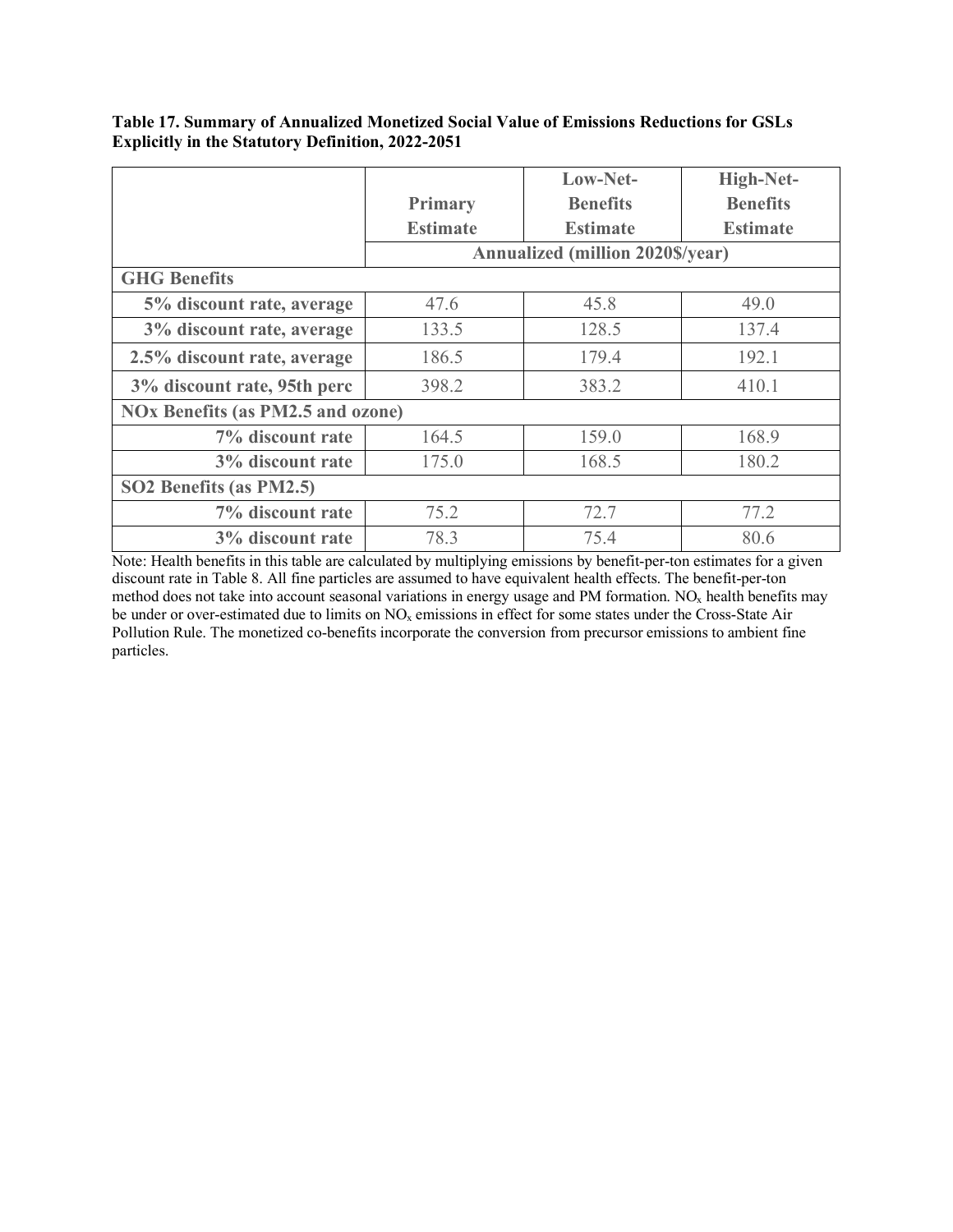|                                            | Million 2020\$/year     |                                            |                                             |  |
|--------------------------------------------|-------------------------|--------------------------------------------|---------------------------------------------|--|
|                                            | <b>Primary Estimate</b> | <b>Low-Net-Benefits</b><br><b>Estimate</b> | <b>High-Net-Benefits</b><br><b>Estimate</b> |  |
|                                            | 3% discount rate        |                                            |                                             |  |
| <b>Consumer Operating Cost Savings</b>     | 653.1                   | 616.8                                      | 691.2                                       |  |
| <b>Climate Benefits*</b>                   | 133.5                   | 128.5                                      | 137.4                                       |  |
| <b>Health Benefits**</b>                   | 253.4                   | 244.0                                      | 260.8                                       |  |
| Total Benefits†                            | 1,040.0                 | 989.3                                      | 1,089.5                                     |  |
| <b>Consumer Incremental Product Costs:</b> | $-32.8$                 | $-35.0$                                    | $-30.6$                                     |  |
| <b>Net Benefits</b>                        | 1,072.7                 | 1,024.3                                    | 1,120.1                                     |  |
|                                            | 7% discount rate        |                                            |                                             |  |
| <b>Consumer Operating Cost Savings</b>     | 687.3                   | 652.8                                      | 723.1                                       |  |
| Climate Benefits* (3% discount rate)       | 133.5                   | 128.5                                      | 137.4                                       |  |
| <b>Health Benefits**</b>                   | 239.8                   | 231.7                                      | 246.1                                       |  |
| <b>Total Benefits†</b>                     | 1,060.5                 | 1,013.0                                    | 1,106.6                                     |  |
| <b>Consumer Incremental Product Costs:</b> | $-28.1$                 | $-29.9$                                    | $-26.5$                                     |  |
| <b>Net Benefits</b>                        | 1,088.7                 | 1,042.9                                    | 1,133.1                                     |  |

<span id="page-41-0"></span>**Table 18. Summary of Total Annualized Costs and Benefits for GSLs Explicitly in the Statutory Definition, 2022-2051**

Note: This table presents the costs and benefits associated with GSLs explicitly in the statutory definition shipped in 2022−2051. These results include benefits to consumers which accrue after 2051 from the products shipped in 2022−2051.

\* Climate benefits are calculated using four different estimates of the social cost of carbon (SC-CO2), methane (SC-CH4), and nitrous oxide (SC-N2O) (model average at 2.5 percent, 3 percent, and 5 percent discount rates; 95th percentile at 3 percent discount rate). Together these represent the global social cost of greenhouse gases (SC-GHG). For presentational purposes of this table, the climate benefits associated with the average SC-GHG at a 3 percent discount rate are shown, but the Department does not have a single central SC-GHG point estimate.

\*\* Health benefits are calculated using benefit-per-ton values for  $NO<sub>X</sub>$  and  $SO<sub>2</sub>$ . DOE is currently only monetizing (for  $SO<sub>2</sub>$  and NO<sub>X</sub>) PM<sub>2.5</sub> precursor health benefits and (for NO<sub>X</sub>) ozone precursor health benefits, but will continue to assess the ability to monetize other effects such as health benefits from reductions in direct  $PM_{2.5}$  emissions. The health benefits are presented at real discount rates of 3 and 7 percent. See section 2.7.c of this document for more details.

† Total and net benefits include consumer, climate, and health benefits. For presentation purposes, total and net benefits for both the 3-percent and 7-percent cases are presented using the average SC-GHG with 3-percent discount rate, but the Department does not have a single central SC-GHG point estimate. DOE emphasizes the importance and value of considering the benefits calculated using all four SC-GHG estimates. On March 16, 2022, the Fifth Circuit Court of Appeals (No. 22-30087) granted the federal government's emergency motion for stay pending appeal of the February 11, 2022, preliminary injunction issued in Louisiana v. Biden, No. 21-cv-1074-JDC-KK (W.D. La.). As a result of the Fifth Circuit's order, the preliminary injunction is no longer in effect, pending resolution of the federal government's appeal of that injunction or a further court order. Among other things, the preliminary injunction enjoined the defendants in that case from "adopting, employing, treating as binding, or relying upon" the interim estimates of the social cost of greenhouse gases—which were issued by the Interagency Working Group on the Social Cost of Greenhouse Gases on February 26, 2021—to monetize the benefits of reducing greenhouse gas emissions. In the absence of further intervening court orders, DOE will revert to its approach prior to the injunction and present monetized benefits where appropriate and permissible under law.

‡ Costs include incremental equipment costs as well as installation costs.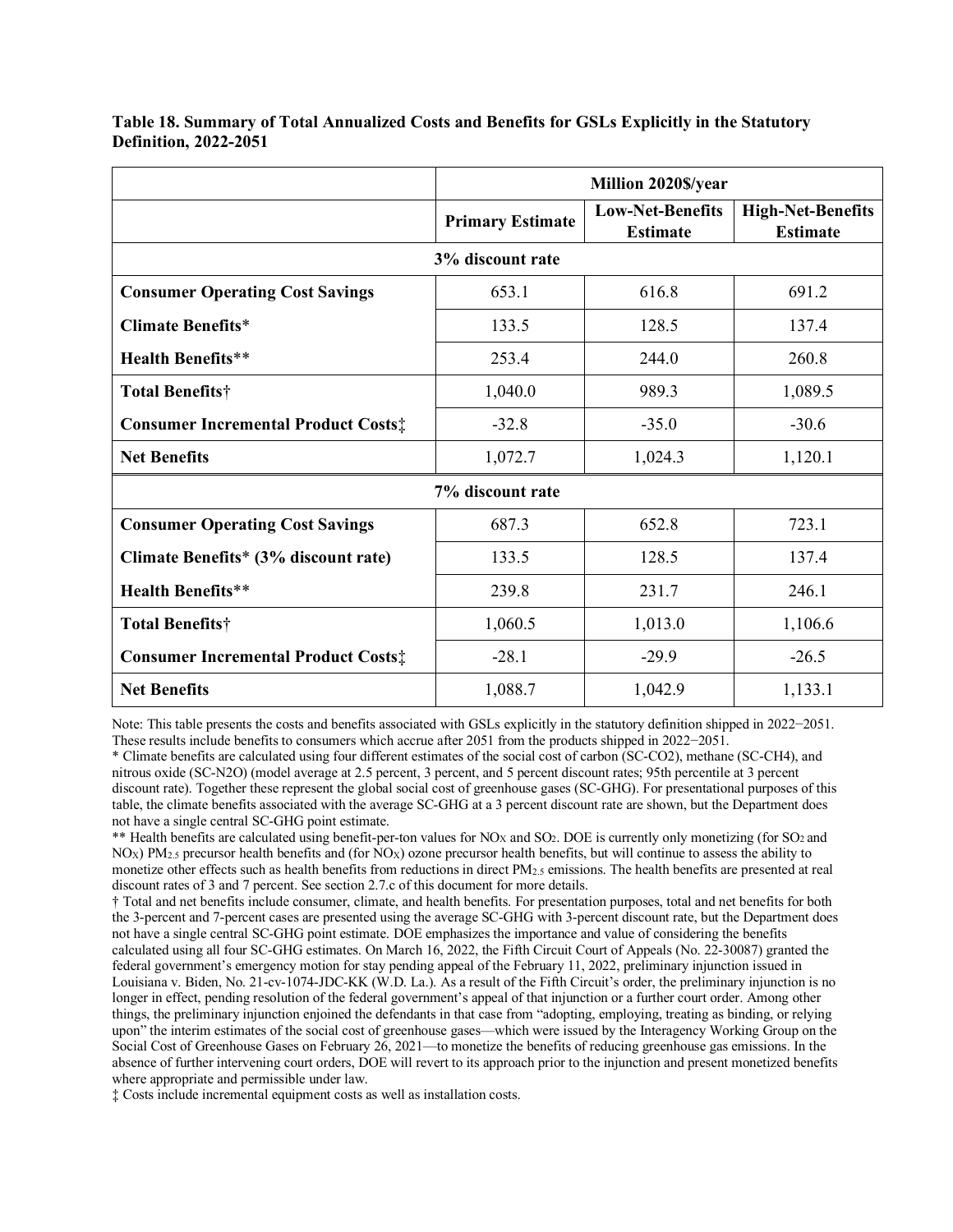|                                        | <b>Primary</b>  | Low-Net-                                | High-Net-                |  |  |
|----------------------------------------|-----------------|-----------------------------------------|--------------------------|--|--|
|                                        | <b>Estimate</b> | <b>Benefits Estimate</b>                | <b>Benefits Estimate</b> |  |  |
|                                        |                 | <b>Annualized (million 2020\$/year)</b> |                          |  |  |
| <b>Consumer Operating Cost Savings</b> |                 |                                         |                          |  |  |
| 7% discount rate                       | 2,177.3         | 2,072.5                                 | 2,287.0                  |  |  |
| 3% discount rate                       | 2,302.0         | 2,171.2                                 | 2,437.6                  |  |  |
| <b>Incremental Product Costs</b>       |                 |                                         |                          |  |  |
| 7% discount rate                       | 205.8           | 210.2                                   | 199.5                    |  |  |
| 3% discount rate                       | 181.7           | 186.0                                   | 175.5                    |  |  |
| <b>Net Consumer Benefits</b>           |                 |                                         |                          |  |  |
| 7% discount rate                       | 1,971.5         | 1,862.4                                 | 2,087.5                  |  |  |
| 3% discount rate                       | 2,120.3         | 1,985.2                                 | 2,262.0                  |  |  |

<span id="page-42-0"></span>**Table 19. Summary of Total Annualized Costs and Benefits for GSLs in the Expanded Definition, 2022-2051**

|  |                                    | Table 20. Summary of Annualized Monetized Social Value of Emissions Reductions for GSLs in |  |
|--|------------------------------------|--------------------------------------------------------------------------------------------|--|
|  | the Expanded Definition, 2022-2051 |                                                                                            |  |

|                             |                                          | Low-Net-                                |                          |  |
|-----------------------------|------------------------------------------|-----------------------------------------|--------------------------|--|
|                             | Primary                                  | <b>Benefits</b>                         | <b>High-Net-Benefits</b> |  |
|                             | <b>Estimate</b>                          | <b>Estimate</b>                         | <b>Estimate</b>          |  |
|                             |                                          | <b>Annualized (million 2020\$/year)</b> |                          |  |
| <b>GHG Benefits</b>         |                                          |                                         |                          |  |
| 5% discount rate, average   | 156.8                                    | 151.9                                   | 160.5                    |  |
| 3% discount rate, average   | 457.5                                    | 442.6                                   | 468.6                    |  |
| 2.5% discount rate, average | 646.2                                    | 625.0                                   | 662.0                    |  |
| 3% discount rate, 95th perc | 1,362.8                                  | 1,318.3                                 | 1,395.9                  |  |
|                             | <b>NOx Benefits (as PM2.5 and ozone)</b> |                                         |                          |  |
| 7% discount rate            | 493.5                                    | 479.4                                   | 504.0                    |  |
| 3% discount rate            | 584.1                                    | 565.2                                   | 598.2                    |  |
| SO2 Benefits (as PM2.5)     |                                          |                                         |                          |  |
| 7% discount rate            | 227.6                                    | 221.2                                   | 232.2                    |  |
| 3% discount rate            | 263.0                                    | 254.7                                   | 269.2                    |  |

Note: Health benefits in this table are calculated by multiplying emissions by benefit-per-ton estimates for a given discount rate i[n Table 8.](#page-31-0) All fine particles are assumed to have equivalent health effects. The benefit-per-ton method does not take into account seasonal variations in energy usage and PM formation. NOx health benefits may be under or over-estimated due to limits on NOx emissions in effect for some states under the Cross-State Air-Pollution Rule. The monetized co-benefits incorporate the conversion from precursor emissions to ambient fine particles.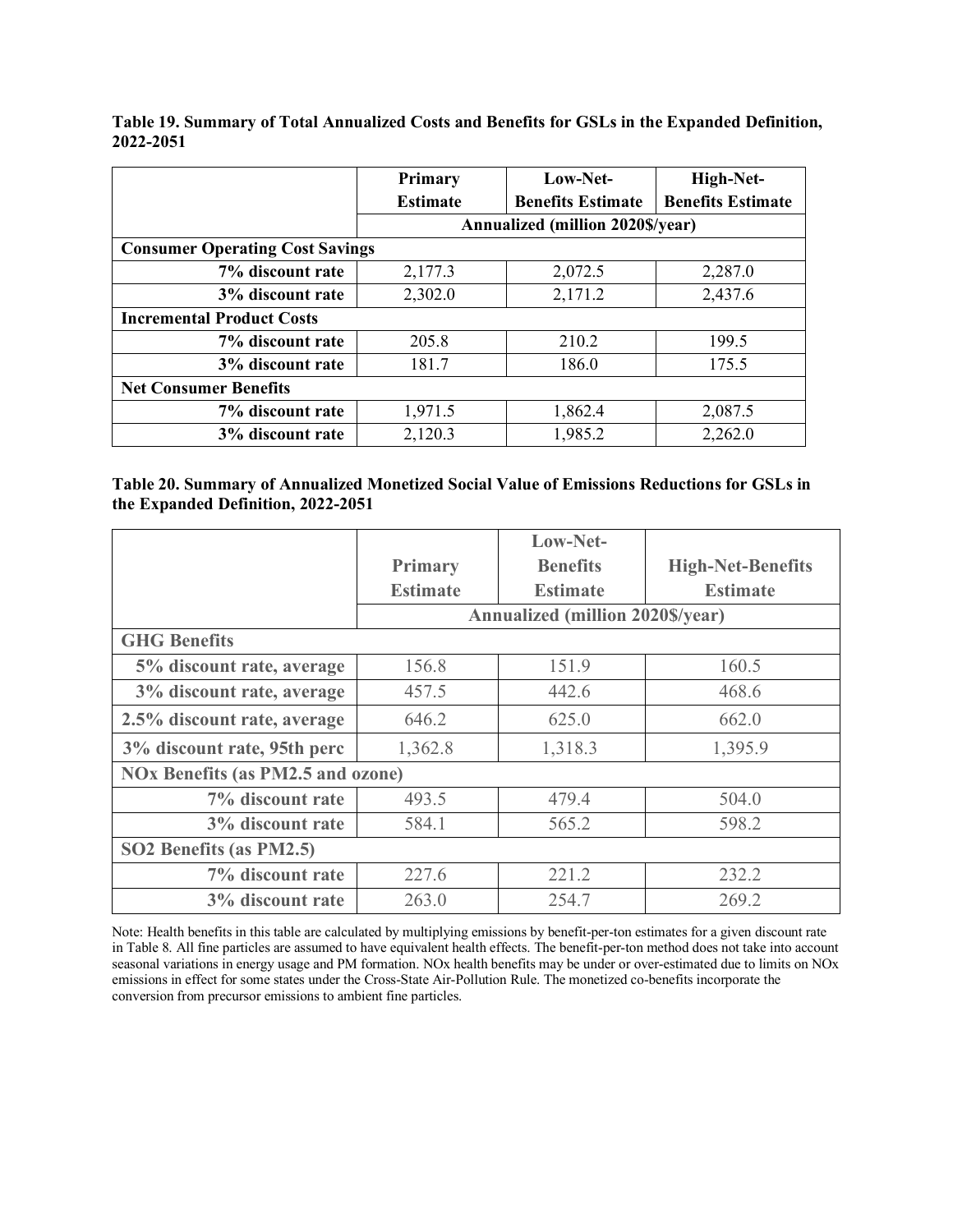|                                                               | Million 2020\$/year     |                                            |                                             |  |
|---------------------------------------------------------------|-------------------------|--------------------------------------------|---------------------------------------------|--|
|                                                               | <b>Primary Estimate</b> | <b>Low-Net-Benefits</b><br><b>Estimate</b> | <b>High-Net-Benefits</b><br><b>Estimate</b> |  |
|                                                               | 3% discount rate        |                                            |                                             |  |
| <b>Consumer Operating Cost</b><br><b>Savings</b>              | 2,302.0                 | 2,171.2                                    | 2,437.6                                     |  |
| <b>Climate Benefits*</b>                                      | 457.5                   | 442.6                                      | 468.6                                       |  |
| <b>Health Benefits**</b>                                      | 847.1                   | 819.9                                      | 867.4                                       |  |
| Total Benefits†                                               | 3,606.7                 | 3,433.6                                    | 3,773.5                                     |  |
| <b>Consumer Incremental Product</b><br>$\text{Costs}\ddagger$ | 181.7                   | 186.0                                      | 175.5                                       |  |
| <b>Net Benefits</b>                                           | 3,424.9                 | 3,247.7                                    | 3,598.0                                     |  |
|                                                               | 7% discount rate        |                                            |                                             |  |
| <b>Consumer Operating Cost</b><br><b>Savings</b>              | 2,177.3                 | 2,072.5                                    | 2,287.0                                     |  |
| Climate Benefits* (3% discount<br>rate)                       | 457.5                   | 442.6                                      | 468.6                                       |  |
| <b>Health Benefits**</b>                                      | 721.1                   | 700.6                                      | 736.2                                       |  |
| <b>Total Benefits†</b>                                        | 3,355.9                 | 3,215.8                                    | 3,491.8                                     |  |
| <b>Consumer Incremental Product</b><br>$Costs$ :              | 205.8                   | 210.2                                      | 199.5                                       |  |
| <b>Net Benefits</b>                                           | 3,150.1                 | 3,005.6                                    | 3,292.2                                     |  |

<span id="page-43-0"></span>**Table 21. Summary of Total Monetized Costs and Benefits for GSLs in the Expanded Definition, 2022-2051**

Note: This table presents the costs and benefits associated with GSLs in the expanded definition shipped in 2022−2051. These results include benefits to consumers which accrue after 2051 from the products shipped in 2022−2051.

\* Climate benefits are calculated using four different estimates of the social cost of carbon (SC-CO2), methane (SC-CH4), and nitrous oxide (SC-N2O) (model average at 2.5 percent, 3 percent, and 5 percent discount rates; 95th percentile at 3 percent discount rate). Together these represent the global social cost of greenhouse gases (SC-GHG). For presentational purposes of this table, the climate benefits associated with the average SC-GHG at a 3 percent discount rate are shown, but the Department does not have a single central SC-GHG point estimate.

\*\* Health benefits are calculated using benefit-per-ton values for  $NO<sub>X</sub>$  and  $SO<sub>2</sub>$ . DOE is currently only monetizing (for  $SO<sub>2</sub>$  and NO<sub>X</sub>) PM<sub>2.5</sub> precursor health benefits and (for NO<sub>X</sub>) ozone precursor health benefits, but will continue to assess the ability to monetize other effects such as health benefits from reductions in direct PM2.5 emissions. The health benefits are presented at real discount rates of 3 and 7 percent. See section 2.7.c of this document for more details.

† Total and net benefits include consumer, climate, and health benefits. For presentation purposes, total and net benefits for both the 3-percent and 7-percent cases are presented using the average SC-GHG with 3-percent discount rate, but the Department does not have a single central SC-GHG point estimate. DOE emphasizes the importance and value of considering the benefits calculated using all four SC-GHG estimates. On March 16, 2022, the Fifth Circuit Court of Appeals (No. 22-30087) granted the federal government's emergency motion for stay pending appeal of the February 11, 2022, preliminary injunction issued in Louisiana v. Biden, No. 21-cv-1074-JDC-KK (W.D. La.). As a result of the Fifth Circuit's order, the preliminary injunction is no longer in effect, pending resolution of the federal government's appeal of that injunction or a further court order. Among other things, the preliminary injunction enjoined the defendants in that case from "adopting, employing, treating as binding, or relying upon" the interim estimates of the social cost of greenhouse gases—which were issued by the Interagency Working Group on the Social Cost of Greenhouse Gases on February 26, 2021—to monetize the benefits of reducing greenhouse gas emissions. In the absence of further intervening court orders, DOE will revert to its approach prior to the injunction and present monetized benefits where appropriate and permissible under law.

‡ Costs include incremental equipment costs as well as installation costs.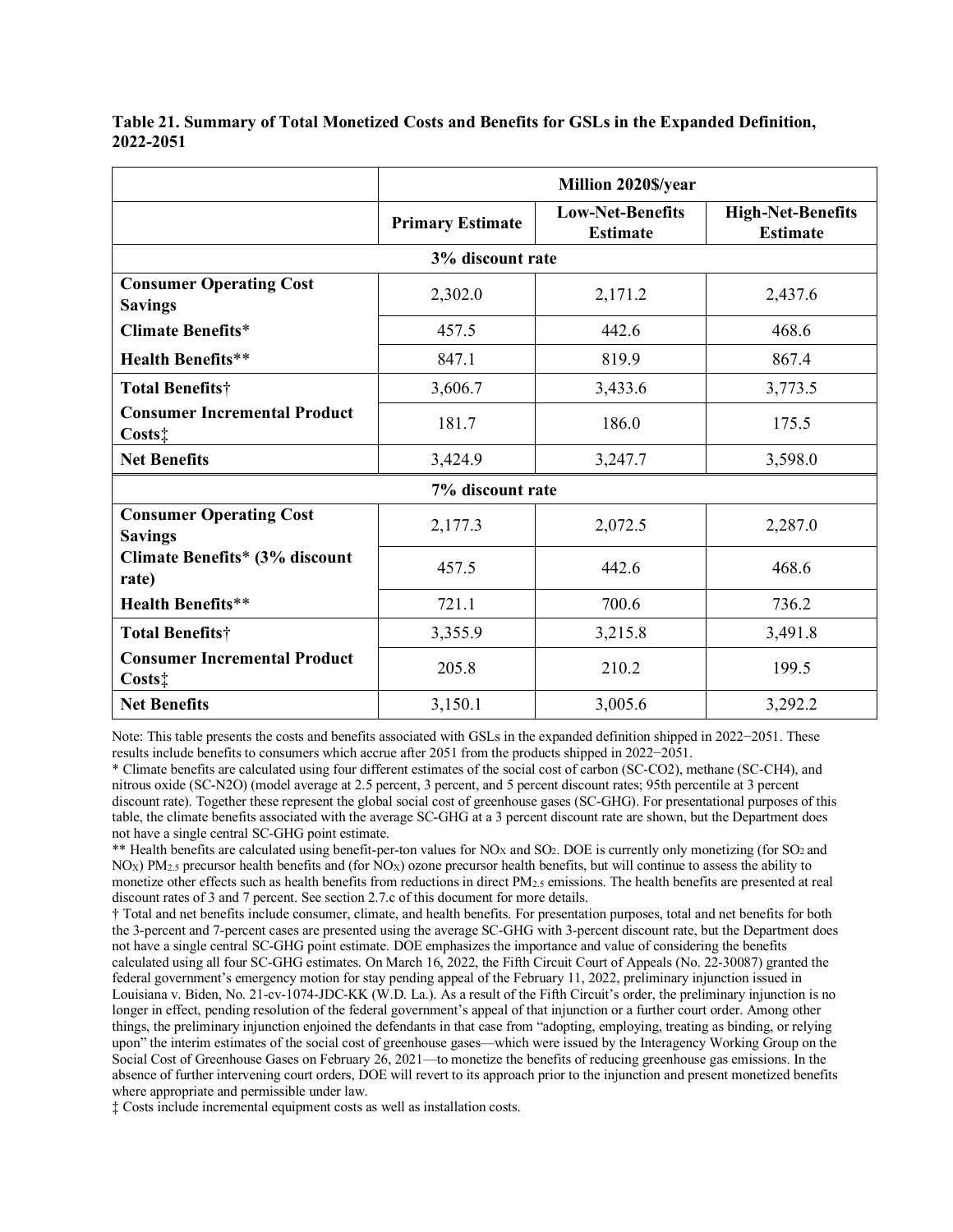## 3.4 Cumulative Costs, Benefits, and Net Benefits

[Table 22](#page-44-0) throug[h Table 24](#page-46-0) present the cumulative costs, benefits, and net benefits for all GSLs shipped between 2022-2051. Disaggregated results for GSLs explicitly in the statutory definition can be found in [Table 25](#page-47-0) throug[h Table 27](#page-48-0) and results for GSLs in the expanded definition in [Table 28](#page-49-0) through [Table 30.](#page-50-0) This analysis presents costs and benefits assuming compliance beginning in 2022. As DOE has explained, DOE will release enforcement guidance simultaneously with this rulemaking. If significant compliance behavior changes result from enforcement discretion, both benefits and costs could be reduced for the relevant years, although DOE expects the net benefits will not be significantly changed.

|                                        | <b>Billions 2020\$</b> |
|----------------------------------------|------------------------|
| <b>Consumer Operating Cost Savings</b> |                        |
| 7% discount rate                       | 38.0                   |
| 3% discount rate                       | 59.7                   |
| <b>Incremental Product Costs</b>       |                        |
| 7% discount rate                       | 2.4                    |
| 3% discount rate                       | 3.0                    |
| <b>Net Consumer Benefits</b>           |                        |
| 7% discount rate                       | 35.7                   |
| 3% discount rate                       | 56.7                   |

<span id="page-44-0"></span>

|  | Table 22. Summary of Cumulative Consumer Costs and Benefits for All GSLs, 2022-2051 |  |  |  |
|--|-------------------------------------------------------------------------------------|--|--|--|
|  |                                                                                     |  |  |  |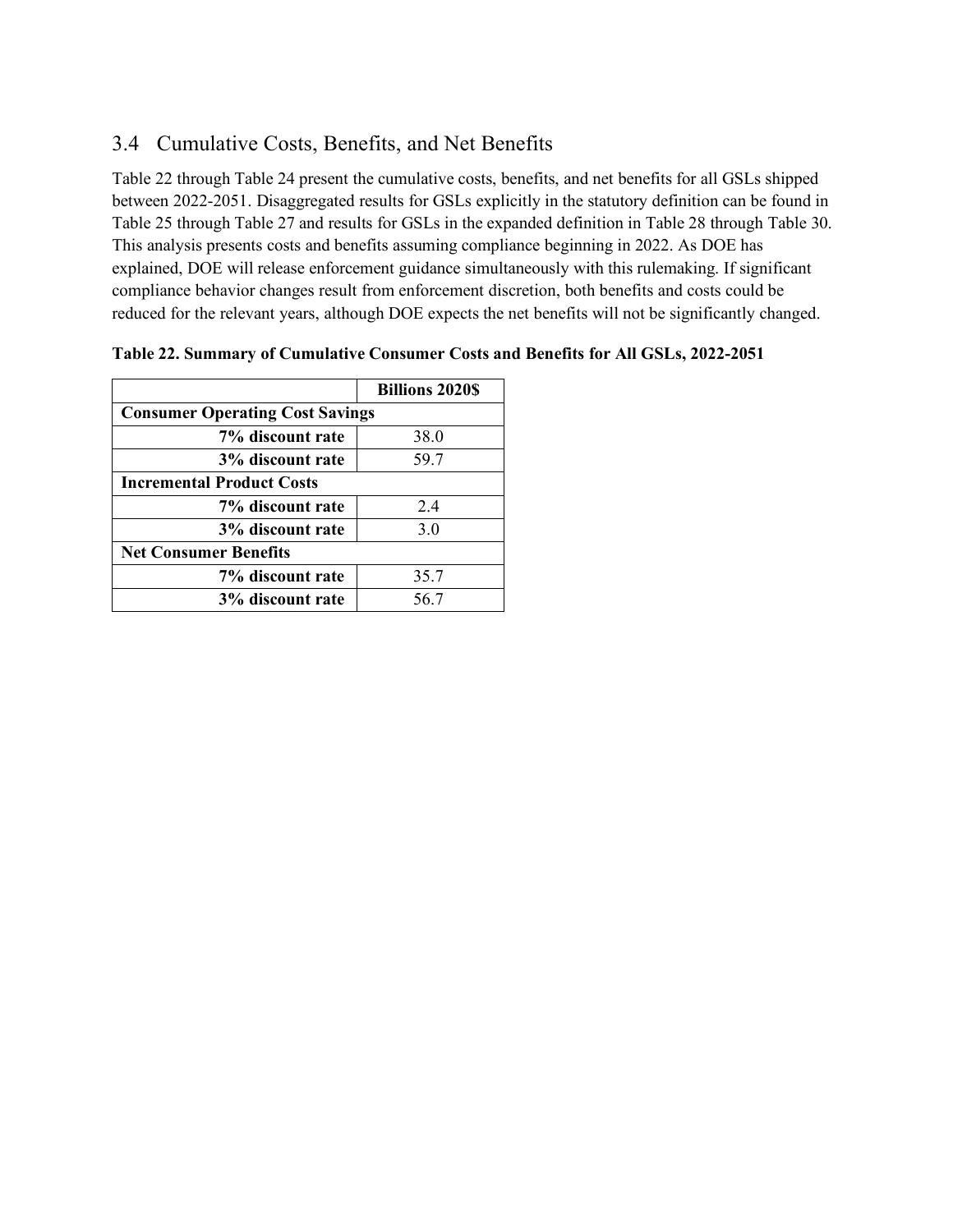|                                          | <b>Billions 2020S</b> |  |  |
|------------------------------------------|-----------------------|--|--|
| <b>GHG</b> Benefits                      |                       |  |  |
| 5% discount rate, average                | 3.3                   |  |  |
| 3% discount rate, average                | 11.9                  |  |  |
| 2.5% discount rate, average              | 17.9                  |  |  |
| 3% discount rate, 95th perc              | 35.6                  |  |  |
| <b>NOx Benefits (as PM2.5 and ozone)</b> |                       |  |  |
| 7% discount rate                         | 8.7                   |  |  |
| 3% discount rate                         | 15.3                  |  |  |
| $SO2$ Benefits (as PM2.5)                |                       |  |  |
| 7% discount rate                         | 4.0                   |  |  |
| 3% discount rate                         | 6.9                   |  |  |

**Table 23. Summary of Cumulative Monetized Social Value of Emissions Reductions for All GSLs, 2022-2051**

Note: Health benefits in this table are calculated by multiplying emissions by benefit-per-ton estimates for a given discount rate i[n Table 8.](#page-31-0) All fine particles are assumed to have equivalent health effects. The benefit-per-ton method does not take into account seasonal variations in energy usage and PM formation. NOx health benefits may be under or over-estimated due to limits on NOx emissions in effect for some states under the Cross-State Air-Pollution Rule. The monetized co-benefits incorporate the conversion from precursor emissions to ambient fine particles.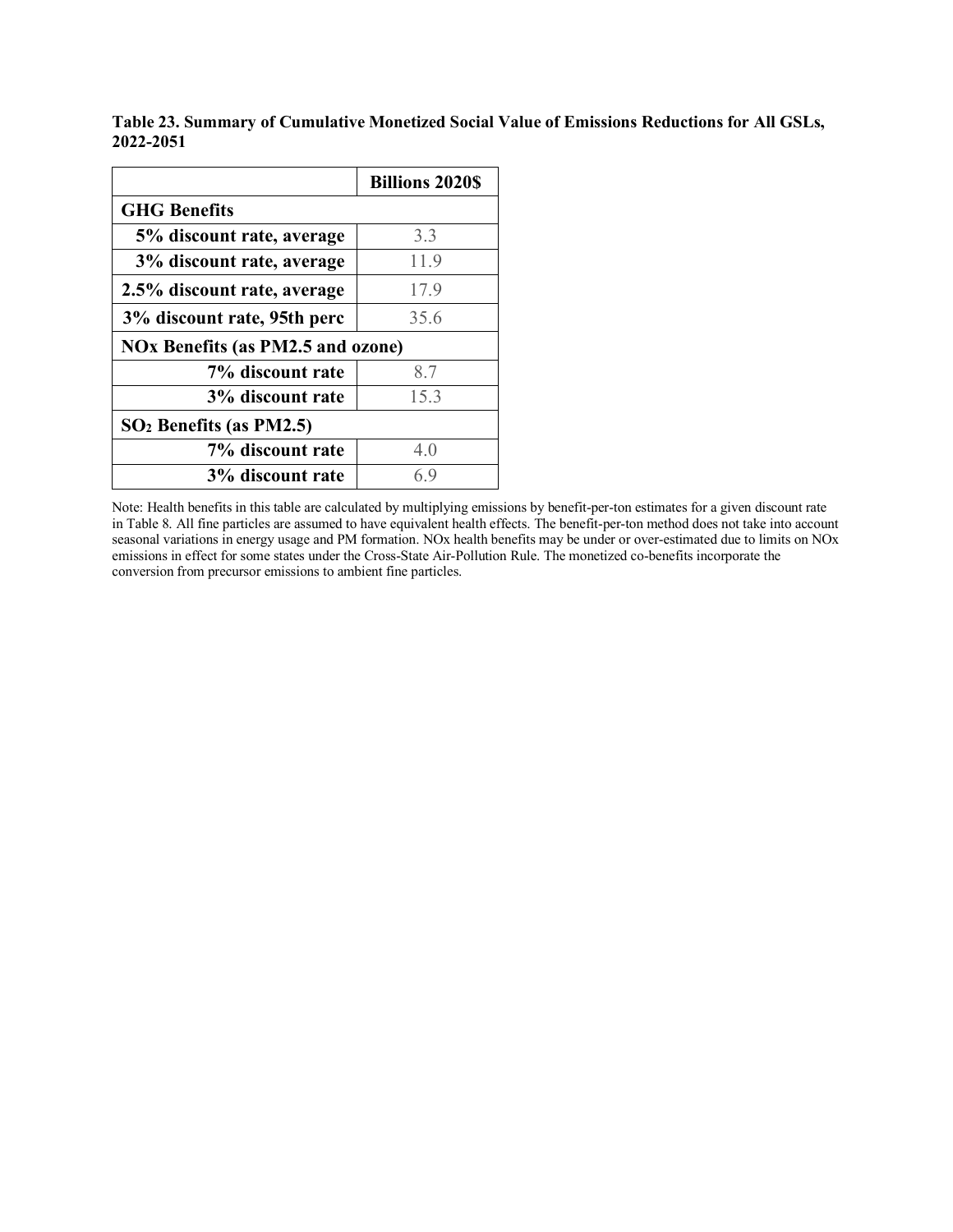|                                            | <b>Billion 2020\$</b> |  |
|--------------------------------------------|-----------------------|--|
| 3% discount rate                           |                       |  |
| <b>Consumer Operating Cost Savings</b>     | 59.7                  |  |
| <b>Climate Benefits*</b>                   | 11.9                  |  |
| <b>Health Benefits**</b>                   | 22.2                  |  |
| <b>Total Benefits†</b>                     | 93.8                  |  |
| <b>Consumer Incremental Product Costs:</b> | 3.0                   |  |
| <b>Net Benefits</b>                        | 90.8                  |  |
|                                            | 7% discount rate      |  |
| <b>Consumer Operating Cost Savings</b>     | 38.0                  |  |
| Climate Benefits* (3% discount rate)       | 11.9                  |  |
| <b>Health Benefits**</b>                   | 12.8                  |  |
| <b>Total Benefits†</b>                     | 62.7                  |  |
| <b>Consumer Incremental Product Costs:</b> | 2.4                   |  |
| <b>Net Benefits</b>                        | 60.4                  |  |

#### <span id="page-46-0"></span>**Table 24. Summary of Cumulative Total Monetized Costs and Benefits for All GSLs, 2022-2051**

Note: This table presents the costs and benefits associated with product name shipped in 2022−2051. These results include benefits to consumers which accrue after 2051 from the products shipped in 2022−2051.

\* Climate benefits are calculated using four different estimates of the SC-GHG. For presentational purposes of this table, the climate benefits associated with the average SC-GHG at a 3 percent discount rate are shown, but the Department does not have a single central SC-GHG point estimate, and it emphasizes the importance of considering the benefits calculated using all four SC-GHG estimates.

\*\* Health benefits are calculated using benefit-per-ton values for NO<sub>X</sub> and SO<sub>2</sub>. The benefits are based on the low estimates of the monetized value. DOE is currently only monetizing PM2.5 and (for NOX) ozone precursor health benefits, but will continue to assess the ability to monetize other effects such as health benefits from reductions in direct PM2.5 emissions.

† Total benefits for both the 3-percent and 7-percent cases are presented using the average SC-GHG with 3-percent discount rate, but the Department does not have a single central SC-GHG point estimate. DOE emphasizes the importance and value of considering the benefits calculated using all four SC-GHG estimates. On March 16, 2022, the Fifth Circuit Court of Appeals (No. 22-30087) granted the federal government's emergency motion for stay pending appeal of the February 11, 2022, preliminary injunction issued in Louisiana v. Biden, No. 21-cv-1074-JDC-KK (W.D. La.). As a result of the Fifth Circuit's order, the preliminary injunction is no longer in effect, pending resolution of the federal government's appeal of that injunction or a further court order. Among other things, the preliminary injunction enjoined the defendants in that case from "adopting, employing, treating as binding, or relying upon" the interim estimates of the social cost of greenhouse gases—which were issued by the Interagency Working Group on the Social Cost of Greenhouse Gases on February 26, 2021—to monetize the benefits of reducing greenhouse gas emissions. In the absence of further intervening court orders, DOE will revert to its approach prior to the injunction and present monetized benefits where appropriate and permissible under law. ‡ Costs include incremental equipment costs as well as installation costs.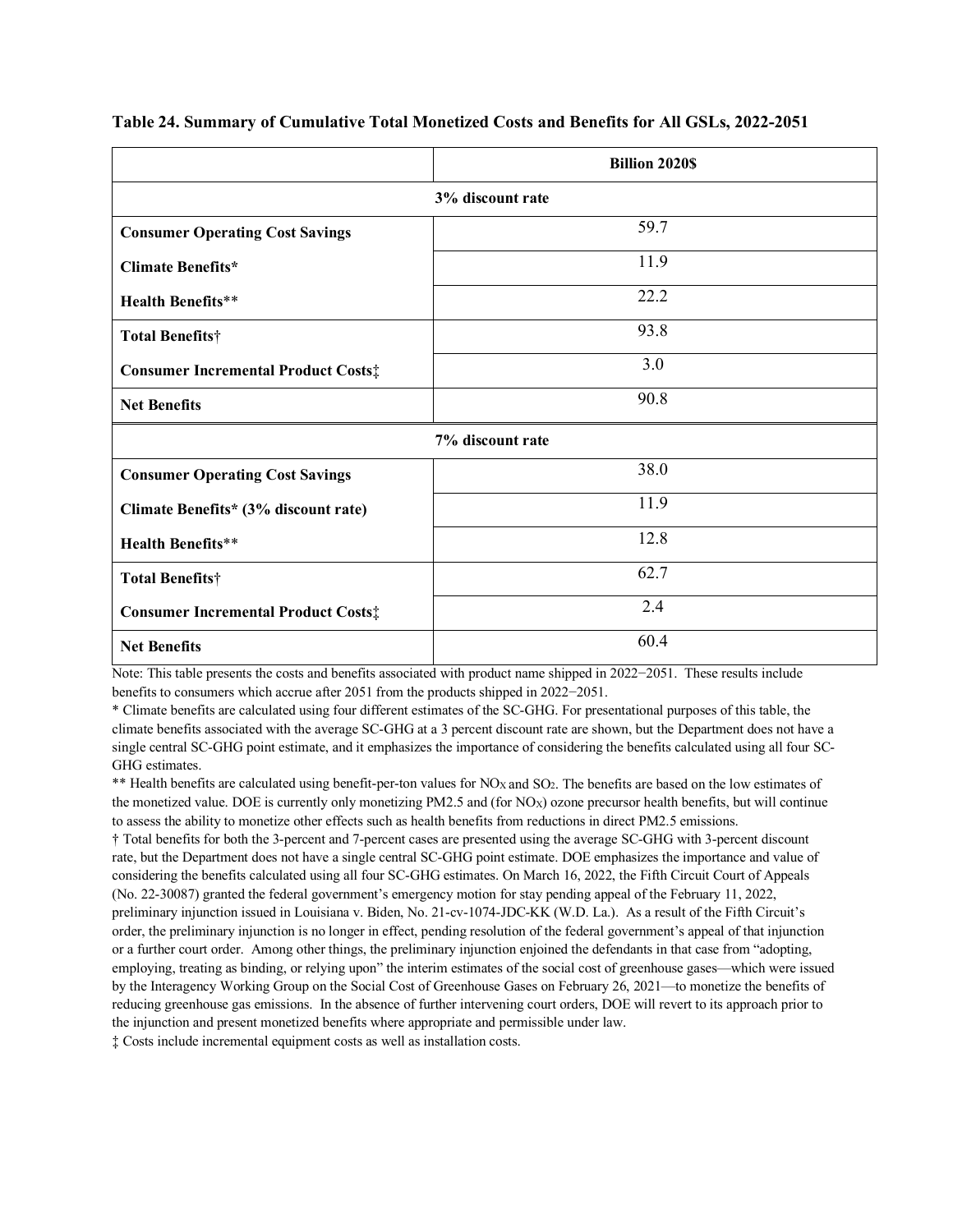<span id="page-47-0"></span>**Table 25. Summary of Cumulative Consumer Costs and Benefits for GSLs Explicitly in the Statutory Definition, 2022-2051**

|                                        | <b>Billions 2020\$</b> |  |  |
|----------------------------------------|------------------------|--|--|
| <b>Consumer Operating Cost Savings</b> |                        |  |  |
| 7% discount rate                       | 9.1                    |  |  |
| 3% discount rate                       | 13.2                   |  |  |
| <b>Incremental Product Costs</b>       |                        |  |  |
| 7% discount rate                       | $-0.4$                 |  |  |
| 3% discount rate                       | $-0.7$                 |  |  |
| <b>Net Consumer Benefits</b>           |                        |  |  |
| 7% discount rate                       | 9.5                    |  |  |
| 3% discount rate                       | 13.8                   |  |  |

**Table 26. Summary of Cumulative Monetized Social Value of Emissions Reductions for GSLs Explicitly in the Statutory Definition, 2022-2051**

|                                          | <b>Billions 2020S</b> |
|------------------------------------------|-----------------------|
| <b>GHG</b> Benefits                      |                       |
| 5% discount rate, average                | 0.8                   |
| 3% discount rate, average                | 2.7                   |
| 2.5% discount rate, average              | 4.0                   |
| 3% discount rate, 95th perc              | 8.0                   |
| <b>NOx Benefits (as PM2.5 and ozone)</b> |                       |
| 7% discount rate                         | 2.2                   |
| 3% discount rate                         | 3.5                   |
| $SO2$ Benefits (as PM2.5)                |                       |
| 7% discount rate                         | 1.0                   |
| 3% discount rate                         | 1.6                   |

Note: Health benefits in this table are calculated by multiplying emissions by benefit-per-ton estimates for a given discount rate i[n Table 8.](#page-31-0) All fine particles are assumed to have equivalent health effects. The benefit-per-ton method does not take into account seasonal variations in energy usage and PM formation. NOx health benefits may be under or over-estimated due to limits on NOx emissions in effect for some states under the Cross-State Air-Pollution Rule. The monetized co-benefits incorporate the conversion from precursor emissions to ambient fine particles.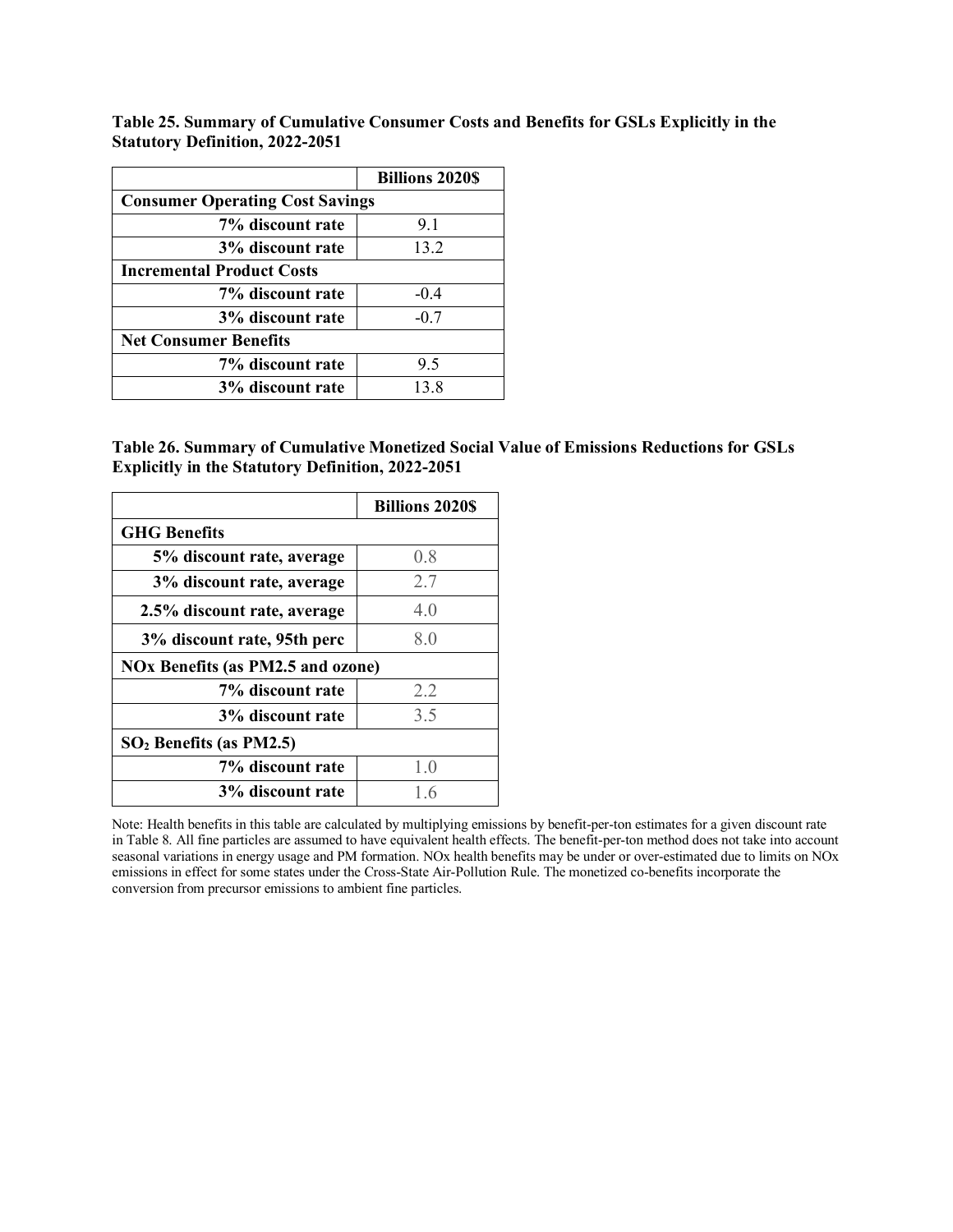|                                             | <b>Billion 2020S</b> |  |  |
|---------------------------------------------|----------------------|--|--|
| 3% discount rate                            |                      |  |  |
| <b>Consumer Operating Cost Savings</b>      | 13.2                 |  |  |
| <b>Climate Benefits*</b>                    | 2.7                  |  |  |
| <b>Health Benefits**</b>                    | 5.1                  |  |  |
| <b>Total Benefits†</b>                      | 21.0                 |  |  |
| <b>Consumer Incremental Product Costs:</b>  | $-0.7$               |  |  |
| <b>Net Benefits</b>                         | 21.7                 |  |  |
|                                             | 7% discount rate     |  |  |
| <b>Consumer Operating Cost Savings</b>      | 9.1                  |  |  |
| Climate Benefits* (3% discount rate)        | 2.7                  |  |  |
| <b>Health Benefits**</b>                    | 3.2                  |  |  |
| Total Benefits†                             | 15.0                 |  |  |
| <b>Consumer Incremental Product Costs</b> # | $-0.4$               |  |  |
| <b>Net Benefits</b>                         | 15.4                 |  |  |

<span id="page-48-0"></span>**Table 27. Summary of Cumulative Total Monetized Costs and Benefits for GSLs Explicitly in the Statutory Definition, 2022-2051**

Note: This table presents the costs and benefits associated with GSLs explicitly in statutory definition shipped in 2022−2051.

These results include benefits to consumers which accrue after 2051 from the products shipped in 2022−2051.

\* Climate benefits are calculated using four different estimates of the SC-GHG. For presentational purposes of this table, the climate benefits associated with the average SC-GHG at a 3 percent discount rate are shown, but the Department does not have a single central SC-GHG point estimate, and it emphasizes the importance of considering the benefits calculated using all four SC-GHG estimates.

\*\* Health benefits are calculated using benefit-per-ton values for NO<sub>X</sub> and SO<sub>2</sub>. The benefits are based on the low estimates of the monetized value. DOE is currently only monetizing PM2.5 and (for NOX) ozone precursor health benefits, but will continue to assess the ability to monetize other effects such as health benefits from reductions in direct PM2.5 emissions.

† Total benefits for both the 3-percent and 7-percent cases are presented using the average SC-GHG with 3-percent discount rate, but the Department does not have a single central SC-GHG point estimate. DOE emphasizes the importance and value of considering the benefits calculated using all four SC-GHG estimates. On March 16, 2022, the Fifth Circuit Court of Appeals (No. 22-30087) granted the federal government's emergency motion for stay pending appeal of the February 11, 2022, preliminary injunction issued in Louisiana v. Biden, No. 21-cv-1074-JDC-KK (W.D. La.). As a result of the Fifth Circuit's order, the preliminary injunction is no longer in effect, pending resolution of the federal government's appeal of that injunction or a further court order. Among other things, the preliminary injunction enjoined the defendants in that case from "adopting, employing, treating as binding, or relying upon" the interim estimates of the social cost of greenhouse gases—which were issued by the Interagency Working Group on the Social Cost of Greenhouse Gases on February 26, 2021—to monetize the benefits of reducing greenhouse gas emissions. In the absence of further intervening court orders, DOE will revert to its approach prior to the injunction and present monetized benefits where appropriate and permissible under law.

‡ Costs include incremental equipment costs as well as installation costs.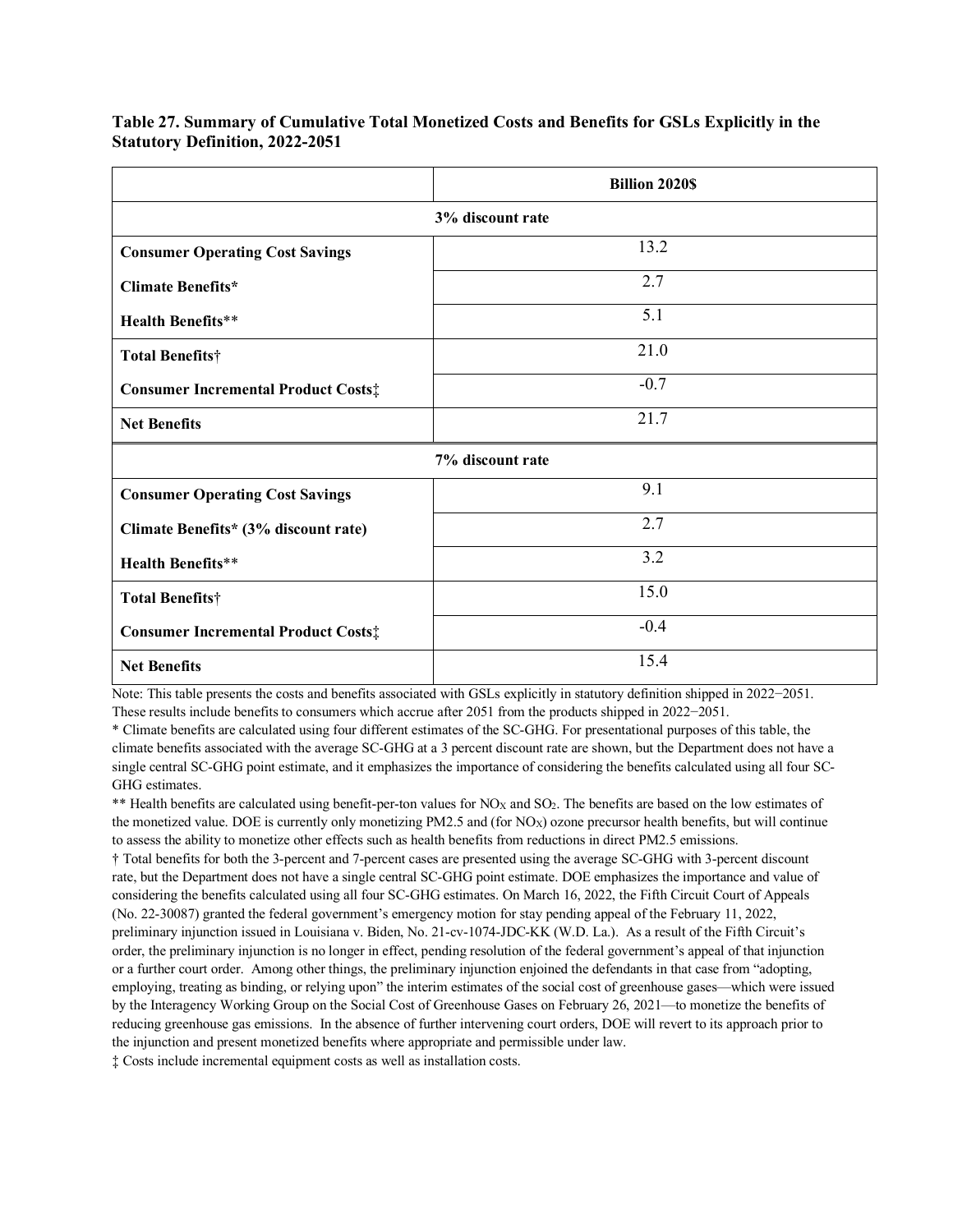<span id="page-49-0"></span>**Table 28. Summary of Cumulative Consumer Costs and Benefits for GSLs in the Expanded Definition, 2022-2051**

|                                        | <b>Billions 2020\$</b> |  |  |  |
|----------------------------------------|------------------------|--|--|--|
| <b>Consumer Operating Cost Savings</b> |                        |  |  |  |
| 7% discount rate                       | 28.9                   |  |  |  |
| 3% discount rate                       | 46.5                   |  |  |  |
| <b>Incremental Product Costs</b>       |                        |  |  |  |
| 7% discount rate                       | 2.7                    |  |  |  |
| 3% discount rate                       | 3.7                    |  |  |  |
| <b>Net Consumer Benefits</b>           |                        |  |  |  |
| 7% discount rate                       | 26.2                   |  |  |  |
| 3% discount rate                       | 42.8                   |  |  |  |

**Table 29. Summary of Cumulative Monetized Social Value of Emissions Reductions for GSLs in the Expanded Definition, 2022-2051**

|                                          | <b>Billions 2020S</b> |
|------------------------------------------|-----------------------|
| <b>GHG</b> Benefits                      |                       |
| 5% discount rate, average                | 2.5                   |
| 3% discount rate, average                | 9.2                   |
| 2.5% discount rate, average              | 13.9                  |
| 3% discount rate, 95th perc              | 27.5                  |
| <b>NOx Benefits (as PM2.5 and ozone)</b> |                       |
| 7% discount rate                         | 6.6                   |
| 3% discount rate                         | 11.8                  |
| $SO2$ Benefits (as PM2.5)                |                       |
| 7% discount rate                         | 3.0                   |
| 3% discount rate                         | 5.3                   |

Note: Health benefits in this table are calculated by multiplying emissions by benefit-per-ton estimates for a given discount rate i[n Table 8.](#page-31-0) All fine particles are assumed to have equivalent health effects. The benefit-per-ton method does not take into account seasonal variations in energy usage and PM formation. NOx health benefits may be under or over-estimated due to limits on NOx emissions in effect for some states under the Cross-State Air-Pollution Rule. The monetized co-benefits incorporate the conversion from precursor emissions to ambient fine particles.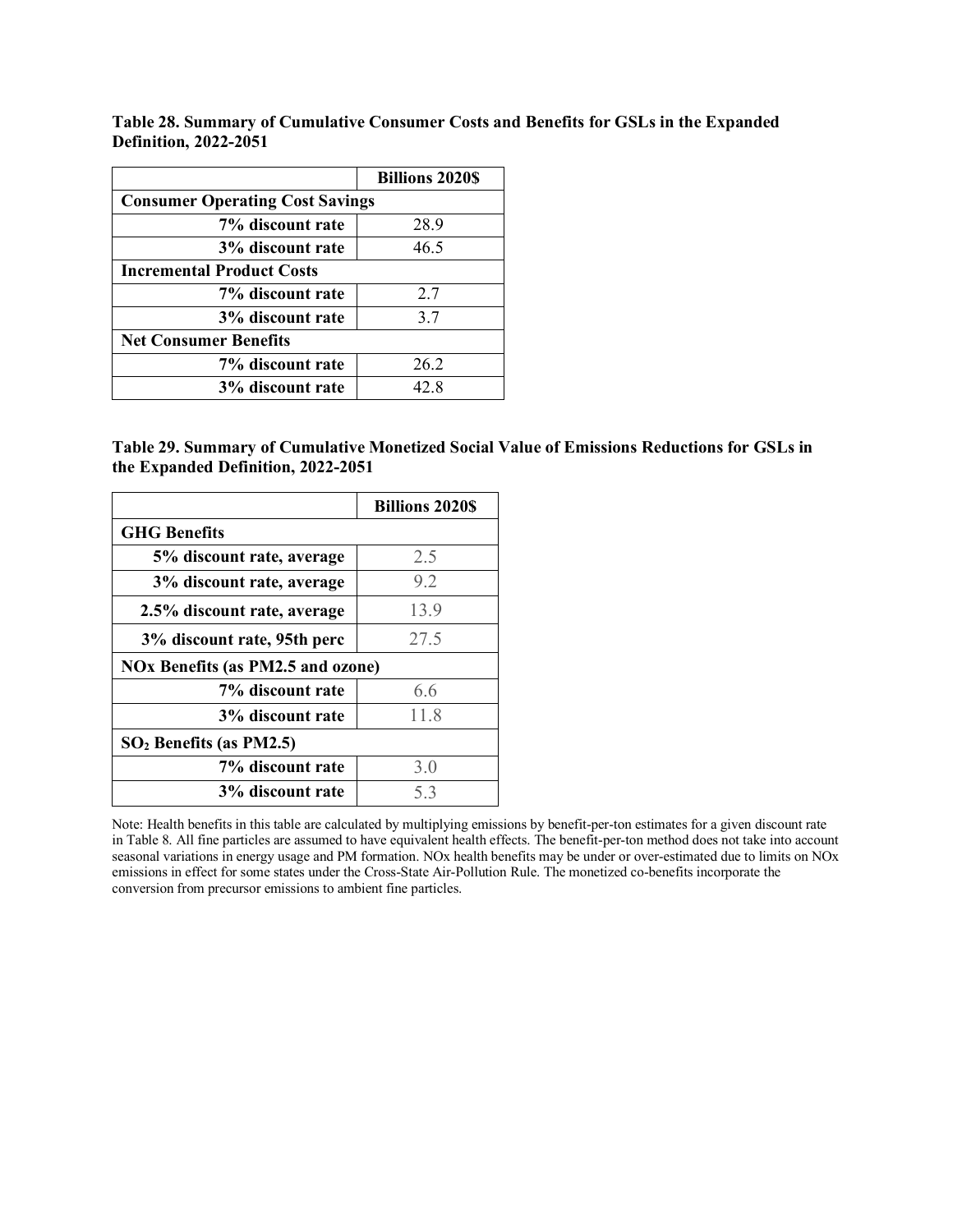|                                            | <b>Billion 2020S</b> |  |  |  |  |
|--------------------------------------------|----------------------|--|--|--|--|
| 3% discount rate                           |                      |  |  |  |  |
| <b>Consumer Operating Cost Savings</b>     | 46.5                 |  |  |  |  |
| <b>Climate Benefits*</b>                   | 9.2                  |  |  |  |  |
| <b>Health Benefits**</b>                   | 17.1                 |  |  |  |  |
| <b>Total Benefits†</b>                     | 72.8                 |  |  |  |  |
| <b>Consumer Incremental Product Costs:</b> | 3.7                  |  |  |  |  |
| <b>Net Benefits</b>                        | 69.1                 |  |  |  |  |
|                                            | 7% discount rate     |  |  |  |  |
| <b>Consumer Operating Cost Savings</b>     | 28.9                 |  |  |  |  |
| Climate Benefits* (3% discount rate)       | 9.2                  |  |  |  |  |
| <b>Health Benefits**</b>                   | 9.6                  |  |  |  |  |
| <b>Total Benefits†</b>                     | 47.7                 |  |  |  |  |
| <b>Consumer Incremental Product Costs:</b> | 2.7                  |  |  |  |  |
| <b>Net Benefits</b>                        | 45.0                 |  |  |  |  |

<span id="page-50-0"></span>**Table 30. Summary of Cumulative Total Monetized Costs and Benefits for GSLs in the Expanded Definition, 2022-2051**

Note: This table presents the costs and benefits associated with GSLs in the expanded definition shipped in 2022−2051. These results include benefits to consumers which accrue after 2051 from the products shipped in 2022−2051.

\* Climate benefits are calculated using four different estimates of the SC-. For presentational purposes of this table, the climate benefits associated with the average SC-GHG at a 3 percent discount rate are shown, but the Department does not have a single central SC-GHG point estimate, and it emphasizes the importance of considering the benefits calculated using all four SC-GHG estimates.

\*\* Health benefits are calculated using benefit-per-ton values for NO<sub>X</sub> and SO<sub>2</sub>. The benefits are based on the low estimates of the monetized value. DOE is currently only monetizing PM2.5 and (for NOX) ozone precursor health benefits, but will continue to assess the ability to monetize other effects such as health benefits from reductions in direct PM2.5 emissions.

† Total benefits for both the 3-percent and 7-percent cases are presented using the average SC-GHG with 3-percent discount rate, but the Department does not have a single central SC-GHG point estimate. DOE emphasizes the importance and value of considering the benefits calculated using all four SC-GHG estimates. On March 16, 2022, the Fifth Circuit Court of Appeals (No. 22-30087) granted the federal government's emergency motion for stay pending appeal of the February 11, 2022, preliminary injunction issued in Louisiana v. Biden, No. 21-cv-1074-JDC-KK (W.D. La.). As a result of the Fifth Circuit's order, the preliminary injunction is no longer in effect, pending resolution of the federal government's appeal of that injunction or a further court order. Among other things, the preliminary injunction enjoined the defendants in that case from "adopting, employing, treating as binding, or relying upon" the interim estimates of the social cost of greenhouse gases—which were issued by the Interagency Working Group on the Social Cost of Greenhouse Gases on February 26, 2021—to monetize the benefits of reducing greenhouse gas emissions. In the absence of further intervening court orders, DOE will revert to its approach prior to the injunction and present monetized benefits where appropriate and permissible under law.

‡ Costs include incremental equipment costs as well as installation costs.

## **4. References**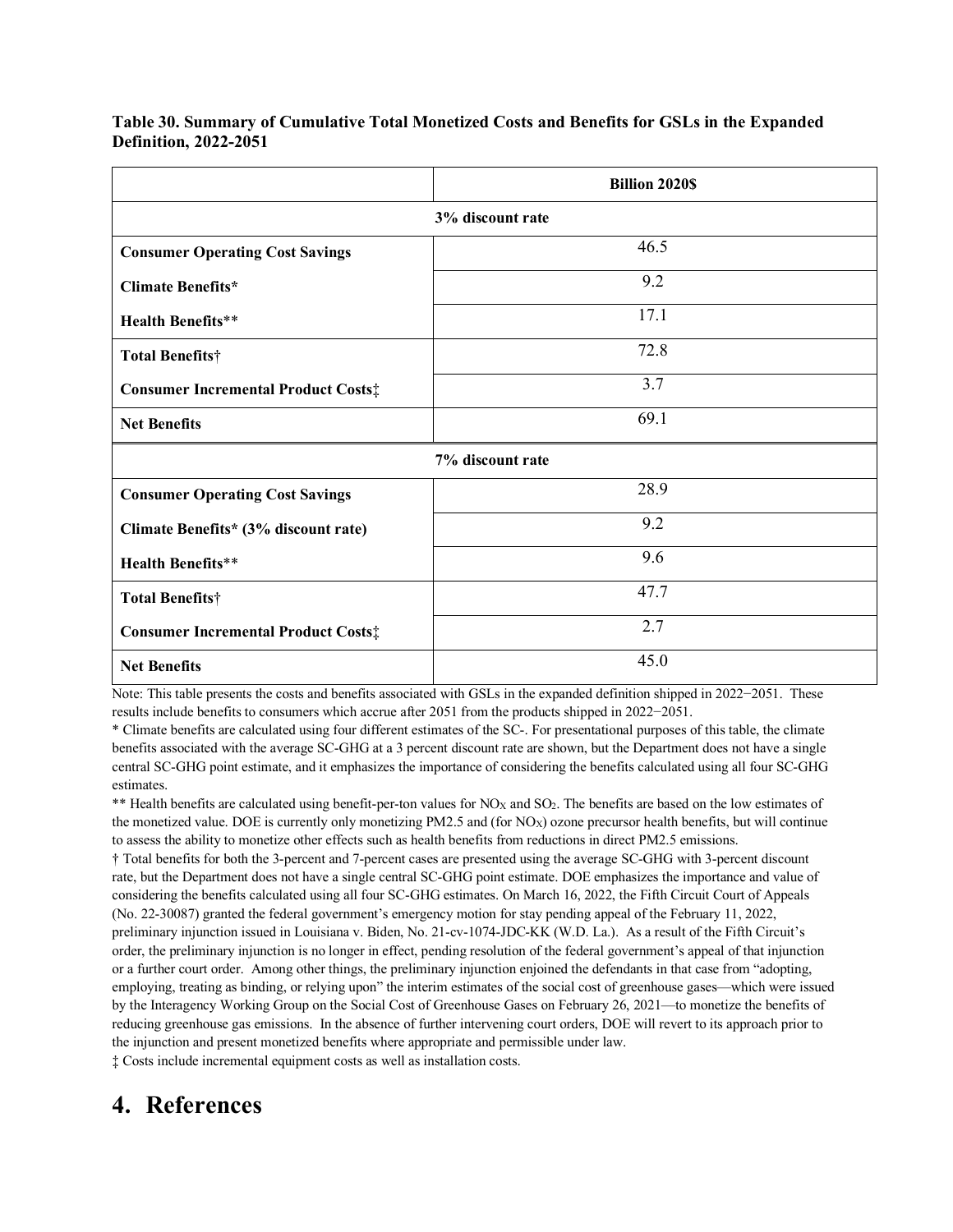- Bass, F.M., 1969. A New Product Growth Model for Consumer Durables. Management Science 15, 215–227. https://doi.org/10.1287/mnsc.15.5.215
- Coughlin, K., 2013. Projections of Full-Fuel-Cycle Energy and Emissions Metrics (No. LBNL-6025E). Lawrence Berkeley National Laboratory, Berkeley, CA.
- Ecotope Inc., 2014. Residential Building Stock Assessment: Metering Study (No. E14-283). Northwest Energy Efficiency Alliance, Seattle, WA.
- Edison Electric Institute, 2020. Typical Bills and Average Rates Report. Winter 2020, Summer 2020, Washington, D.C.
- Energy Independence and Security Act of 2007, 2007.
- Gerke, B.F., Ngo, A.T., Alstone, A.L., Fisseha, K.S., 2014. The Evolving Price of Household LED Lamps: Recent Trends and Historical Comparisons for the US Market (LBNL Report No. LBNL-6854E). Lawrence Berkeley National Laboratory, Berkeley, CA.
- Gerke, B.F., Ngo, A.T., Fisseha, K.S., 2015. Recent Price Trends and Learning Curves for Household LED Lamps from a Regression Analysis of Internet Retail Data (No. LBNL-184075). Lawrence Berkeley National Laboratory, Berkeley, CA.
- Guidehouse, Inc., 2020. Adoption of Light-Emitting Diodes in Common Lighting Applications. U.S. Department of Energy - Office of Energy Efficiency & Renewable Energy, Washington, D.C.
- Houde, S., 2018. How consumers respond to product certification and the value of energy information. The RAND Journal of Economics 49, 453–477. https://doi.org/10.1111/1756-2171.12231
- Kantner, C.L.S., Alstone, A.L., Ganeshalingam, M., Gerke, B.F., Hosbach, R., 2017. Impact of the EISA 2007 Energy Efficiency Standard on General Service Lamps (No. LBNL-1007090). Lawrence Berkeley National Laboratory, Berkeley, CA.
- Kantner, C.L.S., Ganeshalingam, M., Hosbach, R., Zavodivker, L., 2021. Impact of the EISA 2007 Backstop Requirement on General Service Lamps (No. LBNL-2001438). Lawrence Berkeley National Laboratory, Berkeley, CA.
- KEMA, Inc., 2010. Final Evaluation Report: Upstream Lighting Program: Volume 2 (No. CPU0015.02). California Public Utilities Commission, Energy Division, Sacramento, CA.
- Navigant Consulting, Inc., 2017. 2015 U.S. Lighting Market Characterization (No. DOE/EE-1719). U.S. Department of Energy, Washington, D.C.
- NEMA, 2019. NEMA comments DOE GSL Definitional NOPR [WWW Document]. URL https://www.regulations.gov/document?D=EERE-2018-BT-STD-0010-0329 (accessed 9.3.19).
- NEMA, 2017. NEMA Comment response to the published Notification of data availability (NODA); request for information (RFI) [WWW Document]. URL https://www.regulations.gov/document/EERE-2017-BT-NOA-0052-0004 (accessed 9.8.21).
- Spurlock, C.A., Houde, S., 2016. Minimum Energy Efficiency Standards for Appliances: Old and New Economic Rationales. Economics of Energy & Environmental Policy Volume 5.
- U.S. Code Title 42—The Public Health and Welfare, 2010. , 42 U.S. Code 6291(30)(BB).
- U.S. Department of Energy, 2019a. Energy Conservation Program: Energy Conservation Standards for General Service Incandescent Lamps: Final Rule, Federal Register.
- U.S. Department of Energy, 2019b. Energy Conservation Program: Energy Conservation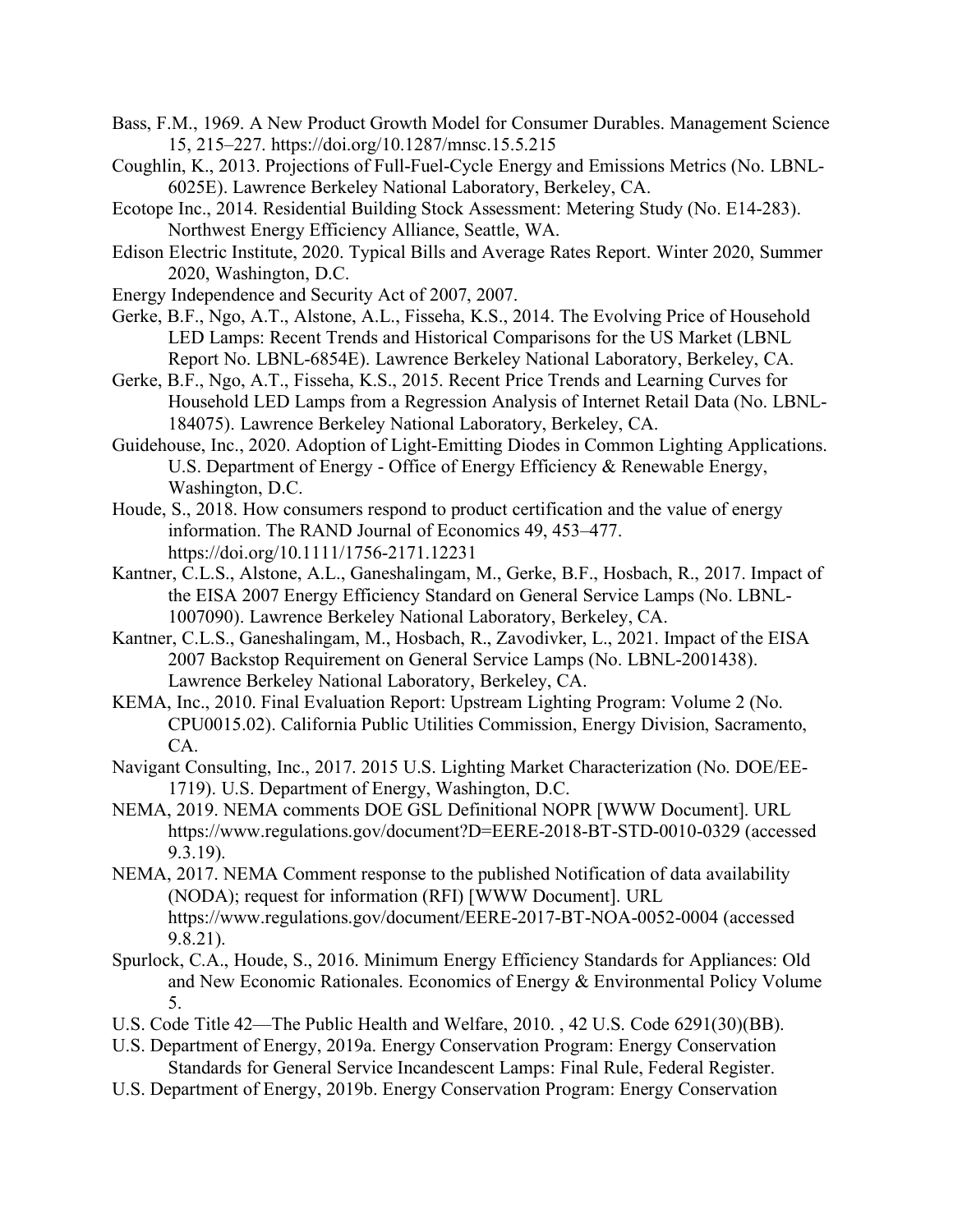Standards for General Service Incandescent Lamps: Final Rule, Federal Register.

- U.S. Department of Energy, 2016. Energy Conservation Program: Energy Conservation Standards for General Service Lamps: Notice of Proposed Rulemaking and Announcement of Public Meeting, Federal Register.
- U.S. Department of Energy–Office of Energy Efficiency and Renewable Energy, 2021a. Energy Conservation Program: Backstop Requirement for General Service Lamps; Notification of Proposed Rule; Request for Comment, Federal Register.
- U.S. Department of Energy–Office of Energy Efficiency and Renewable Energy, 2021b. Energy Conservation Program: Definitions for General Service Lamps: Notice of Proposed Rulemaking and Announcement of Public Meeting, Federal Register.
- U.S. Department of Energy–Office of Energy Efficiency and Renewable Energy, 2019a. Energy Conservation Program: Definition for General Service Lamps: Final Rules; Withdrawal, Federal Register.
- U.S. Department of Energy–Office of Energy Efficiency and Renewable Energy, 2019b. Energy Conservation Program: Energy Conservation Standards for General Service Incandescent Lamps: Final Determination, Federal Register.
- U.S. Department of Energy–Office of Energy Efficiency and Renewable Energy, 2019c. Final Determination Technical Support Document: Energy Efficiency Program for Consumer Products and Commercial and Industrial Equipment: General Service Incandescent Lamps.
- U.S. Department of Energy–Office of Energy Efficiency and Renewable Energy, 2017a. Energy Conservation Program: Energy Conservation Standards for General Service Lamps: Final Rule 82 Fed. Reg., 7276–7322.
- U.S. Department of Energy–Office of Energy Efficiency and Renewable Energy, 2017b. Energy Conservation Program: Energy Conservation Standards for General Service Lamps: Final Rule 82 Fed. Reg., 7322–7333.
- U.S. Department of Energy–Office of Energy Efficiency and Renewable Energy, 2016. Notice of Proposed Rulemaking Technical Support Document: Energy Efficiency Program for Consumer Products and Commercial and Industrial Equipment: General Service Lamps. Washington, D.C.
- U.S. Energy Information Administration, 2021. Annual Energy Outlook 2021 with Projections to 2050. Washington, D.C.
- U.S. Environmental Protection Agency, 2022. Estimating the Benefit per Ton of Reducing Directly-Emitted PM2.5, PM2.5 Precursors and Ozone Precursors from 21 Sectors [WWW Document]. URL https://www.epa.gov/benmap/estimating-benefit-tonreducing-directly-emitted-pm25-pm25-precursors-and-ozone-precursors (accessed 2.1.22).
- Williams, A., Atkinson, B., Garbesi, K., Page, E., Rubinstein, F., 2012. Lighting Controls in Commercial Buildings. LEUKOS 8, 161–180. https://doi.org/10.1582/LEUKOS.2012.08.03.001
- Wright, T.P., 1936. Factors affecting the cost of airplanes. Journal of Aeronautical Sciences 3, 122–128.
- Yelle, L.E., 1979. The Learning Curve: Historical Review and Comprehensive Survey. Decision Sciences 10, 302–328. https://doi.org/10.1111/j.1540-5915.1979.tb00026.x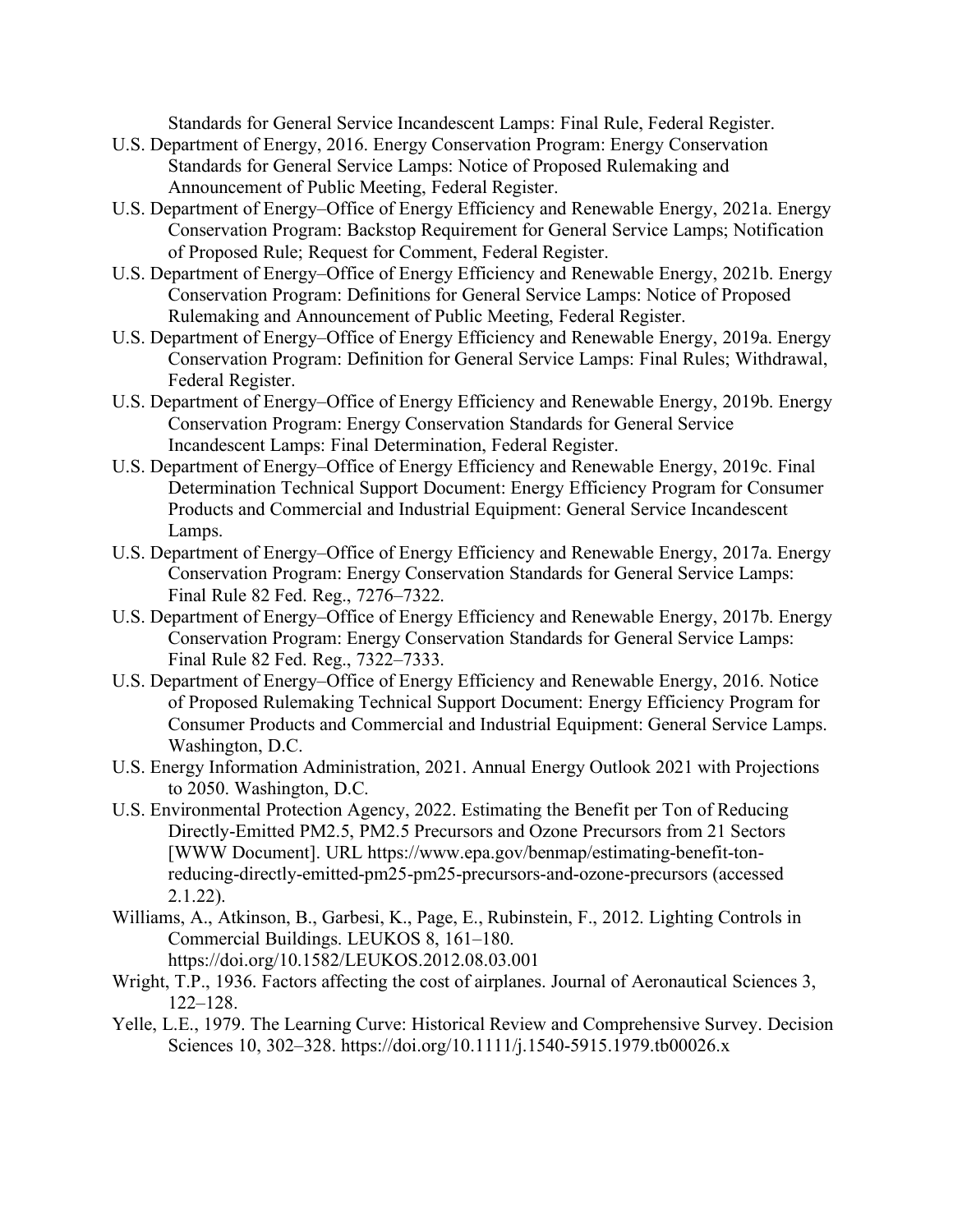## Appendix A. Emissions Intensity Factors

In this appendix DOE describes the methodology developed to calculate the emission intensity factors used to estimate emission reductions from the implementation of the backstop. The methodology is the same as the one used by DOE to estimate emissions reductions in energy conservation standards rulemakings using the most recent available version of EIA's AEO.

Power sector marginal emissions factors are calculated by looking at the difference, over the full analysis period, in fuel consumption and emissions across a variety of cases published with the AEO 2021. The analysis produces a set of emissions intensity factors that quantify the reduction in emissions of a given pollutant per unit reduction of fuel used in electricity generation for each of the primary fossil fuel types (coal, natural gas and oil). These factors are combined with estimates of the fraction of generation allocated to each fuel type, also calculated from AEO 2021 data, for the residential and commercial sector. Total power-sector emissions reductions are estimated by multiplying the intensity factors times the energy savings. [Table A -](#page-53-0) 1 shows the time series of emissions intensity factors used in this analysis for the residential and commercial sectors in 5-year increments.

| <b>Sector</b>      | Pollutant       | 2025                  | 2030                  | 2035                  | 2040                  | 2045                  | 2050                  |
|--------------------|-----------------|-----------------------|-----------------------|-----------------------|-----------------------|-----------------------|-----------------------|
| <b>Residential</b> | CO <sub>2</sub> | $4.63\times10^{2}$    | $4.12\times10^{2}$    | $3.78 \times 10^{2}$  | $3.60\times10^{2}$    | $3.43\times10^{2}$    | $3.29\times10^{2}$    |
|                    | <b>NOX</b>      | $2.01 \times 10^{-1}$ | $1.73\times10^{-1}$   | $1.52\times10^{-1}$   | $1.39\times10^{-1}$   | $1.29\times10^{-1}$   | $1.22 \times 10^{-1}$ |
|                    | SO <sub>2</sub> | $2.04 \times 10^{-1}$ | $1.77\times10^{-1}$   | $1.58\times10^{-1}$   | $1.57\times10^{-1}$   | $1.50\times10^{-1}$   | $1.44 \times 10^{-1}$ |
|                    | Hg              | $1.19\times10^{-6}$   | $1.12\times10^{-6}$   | $1.01\times10^{-6}$   | $9.61 \times 10^{-7}$ | $9.06 \times 10^{-7}$ | $8.57\times10^{-7}$   |
|                    | CH <sub>4</sub> | $3.65 \times 10^{-2}$ | $3.28 \times 10^{-2}$ | $2.97\times10^{-2}$   | $2.72 \times 10^{-2}$ | $2.50 \times 10^{-2}$ | $2.37\times10^{-2}$   |
|                    | $N_20$          | $5.16 \times 10^{-3}$ | $4.64\times10^{-3}$   | $4.20\times10^{-3}$   | $3.83\times10^{-3}$   | $3.51\times10^{-3}$   | $3.32\times10^{-3}$   |
| Commercial         | CO <sub>2</sub> | $4.29\times10^{2}$    | $3.80\times10^{2}$    | $3.50\times10^{2}$    | $3.34\times10^{2}$    | $3.20\times10^{2}$    | $3.07\times10^{2}$    |
|                    | <b>NOX</b>      | $1.80\times10^{-1}$   | $1.54\times10^{-1}$   | $1.36 \times 10^{-1}$ | $1.25 \times 10^{-1}$ | $1.15 \times 10^{-1}$ | $1.09\times10^{-1}$   |
|                    | SO <sub>2</sub> | $1.70 \times 10^{-1}$ | $1.47\times10^{-1}$   | $1.30\times10^{-1}$   | $1.30\times10^{-1}$   | $1.23 \times 10^{-1}$ | $1.18 \times 10^{-1}$ |
|                    | Hg              | $9.77\times10^{-7}$   | $9.15 \times 10^{-7}$ | $8.28 \times 10^{-7}$ | $7.85 \times 10^{-7}$ | $7.38\times10^{-7}$   | $6.97\times10^{-7}$   |
|                    | CH <sub>4</sub> | $3.11 \times 10^{-2}$ | $2.78 \times 10^{-2}$ | $2.51 \times 10^{-2}$ | $2.30\times10^{-2}$   | $2.12\times10^{-2}$   | $2.00\times10^{-2}$   |
|                    | $N_20$          | $4.36\times10^{-3}$   | $3.90\times10^{-3}$   | $3.52\times10^{-3}$   | $3.21 \times 10^{-3}$ | $2.94 \times 10^{-3}$ | $2.78 \times 10^{-3}$ |

<span id="page-53-0"></span>**Table A - 1. Power Sector Emissions Factors in Million Short Tons per Quad Site Electricity Use**

Estimates for upstream emissions intensity factors uses an full-fuel cycle (FFC) accounting approach (Coughlin, 2013) and includes contributions from fuel combustion during extraction, processing and transportation of fuel, and "fugitive" emissions (direct leakage to the atmosphere) of  $CH_4$  and  $CO_2$ . When demand for a particular fuel is reduced, there is a corresponding reduction in the upstream activities associated with production of that fuel (mining, refining etc.) These upstream activities also consume energy and therefore produce